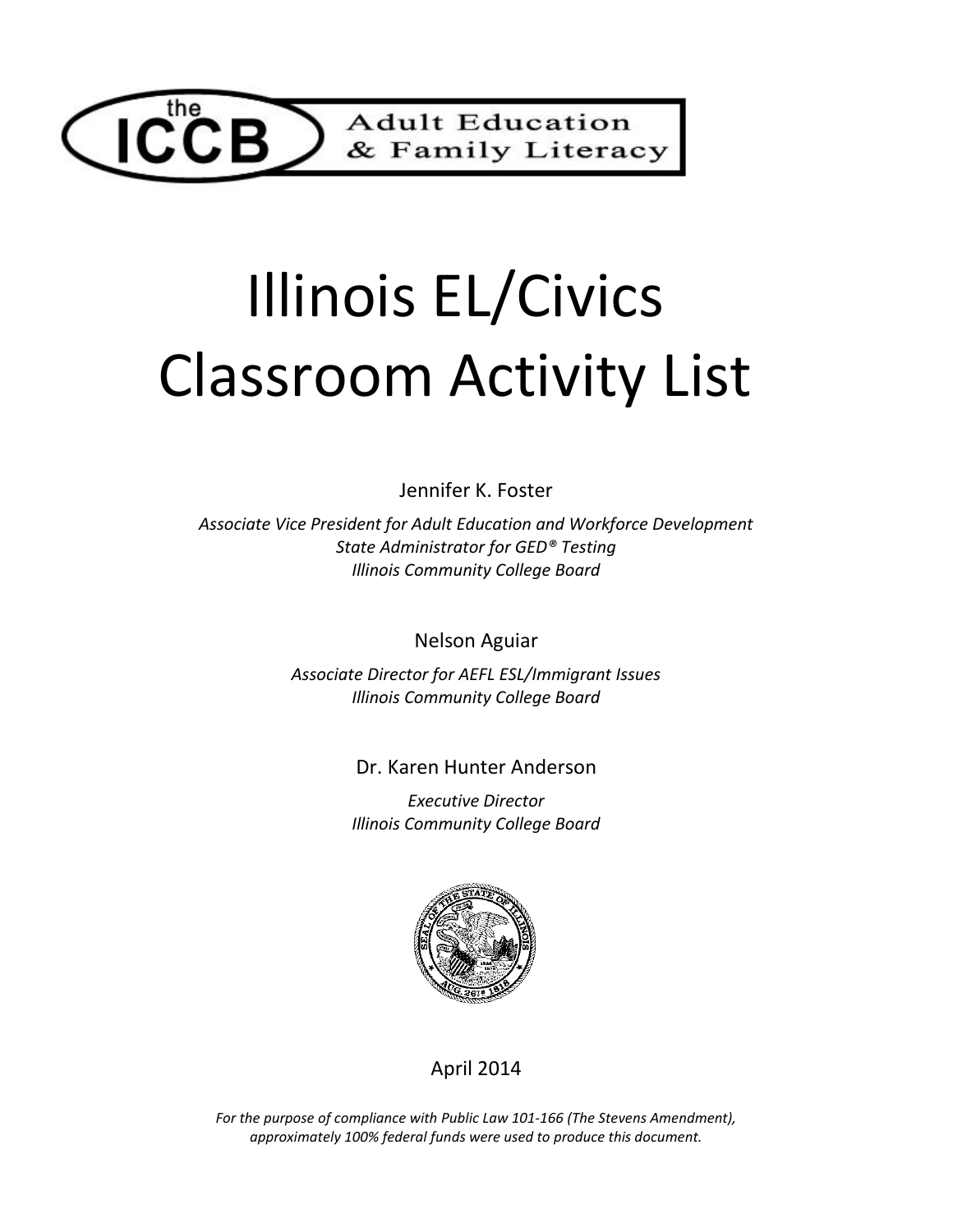# **TABLE OF CONTENTS**

# Page

|                            | ii.            |
|----------------------------|----------------|
|                            | iv             |
| <b>Activities</b>          |                |
| The Democratic Process     |                |
|                            | $\mathbf{1}$   |
|                            | $\overline{2}$ |
|                            | $\overline{3}$ |
|                            | 4              |
| <b>Community Resources</b> |                |
|                            | 5              |
|                            | $\overline{7}$ |
|                            | 9              |
| The U.S. School System     |                |
|                            | 11             |
|                            | 12             |
|                            | 13             |
| <b>Health and Wellness</b> |                |
|                            | 14             |
|                            | 15             |
|                            | 18             |
|                            |                |
| Housing                    |                |
|                            | 22             |
|                            | 23             |
|                            | 25             |
|                            | 27             |
| Employment                 |                |
|                            | 29             |
|                            | 30             |
|                            | 31             |
|                            | 32             |
| <b>Consumer Economics</b>  |                |
|                            | 33             |
|                            | 34             |
|                            | 35             |
|                            | 36             |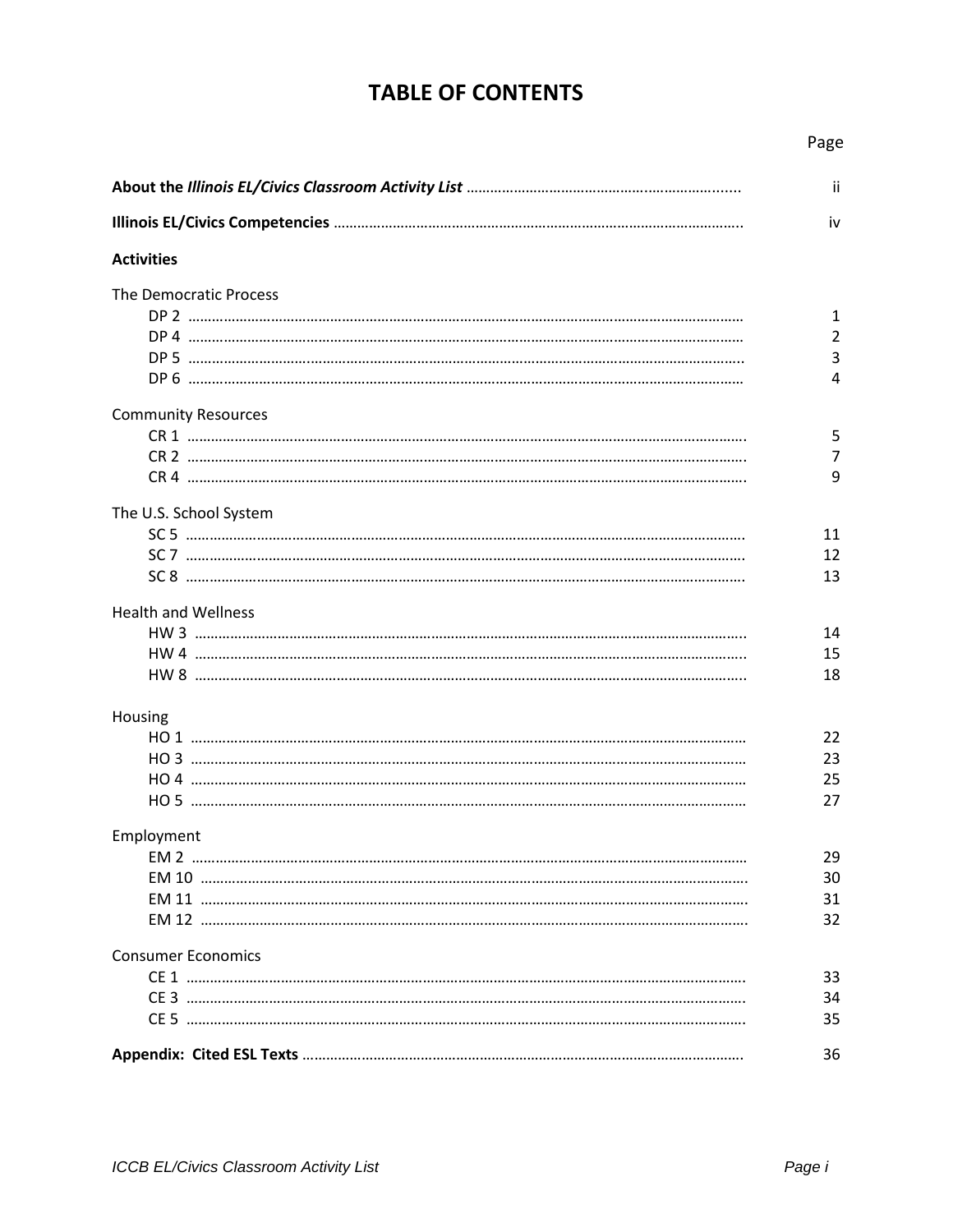# **About the** *Illinois EL/Civics Classroom Activity List*

The *EL/Civics Classroom Activity List* is a practical tool designed to assist Illinois EL/Civics instructors plan effective, level-appropriate EL/Civics lessons. The Activity List is:

• NOT a Set of Lesson Plans

Rather than lesson plans, the list consists of leveled classroom activities and related instructional resources that teachers can use to develop effective and engaging lessons to teach selected competencies.

• NOT Prescriptive

The activities are suggestions only. EL/Civics instructors may develop different or complementary activities for their classrooms. Instructors may also find that activities or resources listed for one ESL level (such as High Beginning) are appropriate for another level (such as Intermediate).

The Activity List has several purposes:

Assist instructors in developing lessons at a range of NRS educational functioning levels.

Not all competencies can be taught at the High Beginning level, i.e., some competencies will not be possible to demonstrate unless students have Intermediate or Advanced levels of English. The competencies selected for inclusion on the list can be successfully taught at High Beginning ESL (NRS 3) and above.

The *Activity List* will prove valuable for instructors teaching EL/Civics to multilevel ESL classes since it provides ideas for teaching competencies at multiple ESL levels. It will also be helpful in assisting instructors to see how a competency can be repeated at a higher language level. DAISI allows competencies to be repeated during a program year because as students' English language skills improve, so does their ability to demonstrate a competency in more complex ways.

• Provide information on free or low-cost instructional resources

In the *Resource* section of the Activity List, free and low-cost print or online materials are referenced. For the online resources, live links appear in the document.

Connect ESL textbooks commonly used in Illinois to select competencies

Many of the textbooks currently used in Illinois adult ESL programs address selected competencies. Specific page numbers from commonly used core series are listed in the *Resource* section of the Activity List. A bibliography of these resources is found on pages 36 - 38.

#### How the Activity List was Developed

The first *Illinois EL/Civics Competencies List* was developed by the ESL Task Force in FY 2007. In FY 2013, the ICCB convened the *EL/Civics Improvement Committee* consisting of 15 experienced EL/Civics instructors and program directors. This group met several times during FY 2013 to complete two tasks:

1) Update the 2007 *Illinois EL/Civics Competencies List*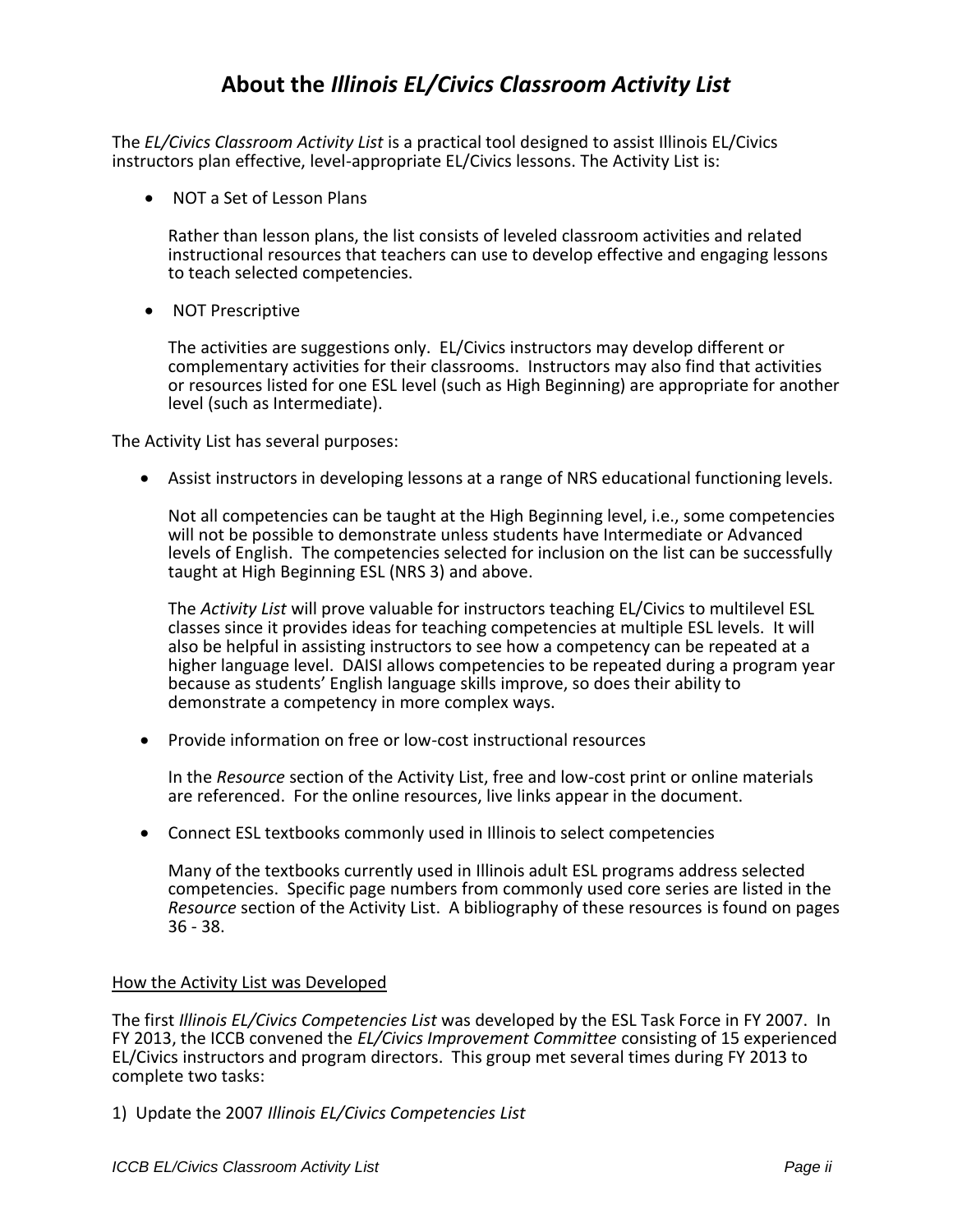#### 2) Develop an *EL/Civics Classroom Activity List* to assist instructors in implementing the revised competency list

The committee examined DAISI data for each competency on the 2007 list to determine how frequently each competency was taught. Competencies that were rarely taught were removed from the list. Other competencies were combined or reworded to better reflect actual classroom instruction of the competencies.

A number of new competencies were added. The category "Health Services" was renamed "Health and Wellness," with a number of wellness-related competencies developed. Competencies were also developed for two new categories: "Employment" and "Consumer Economics," bringing the total number of competencies from 41 on the 2007 list to 70 on the 2013 list.

After the Competency List revision was complete, the Committee worked collaboratively to develop the *EL/Civics Classroom Activity List.* The ICCB is grateful to the members of the committee who gave so generously of their time and expertise during FY 2013:

#### Committee Members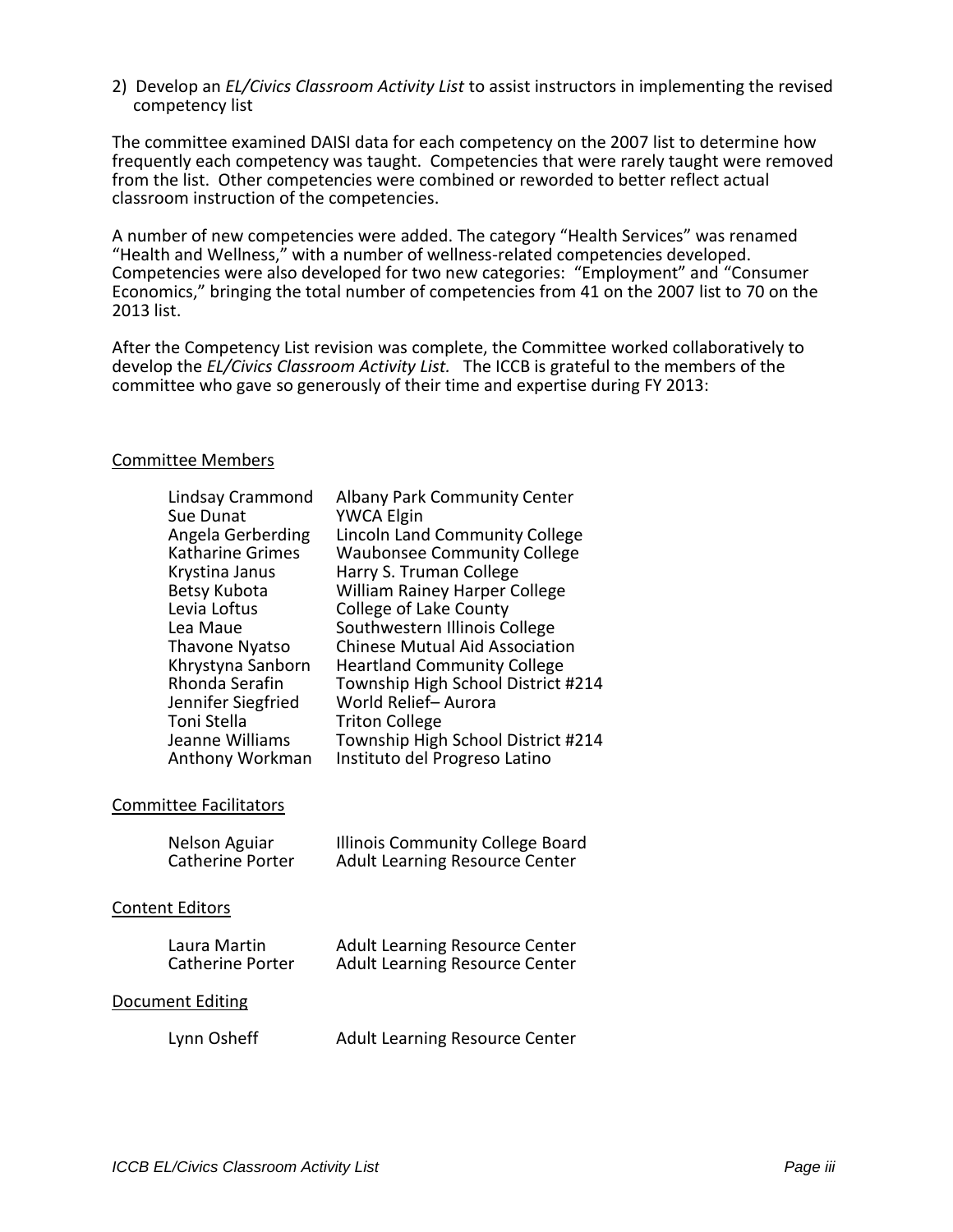# **Illinois EL/Civics Competencies**

Competencies **in bold** are included in the Activity List.

# **The Democratic Process (DP)**

- DP1 Identify the basic rights of immigrants and U.S. citizens.
- **DP2 Define and explain the importance of voting.**
- DP3 List the requirements for voting in their communities.
- **DP4 Identify the titles of executive leaders of national, state, and local government.**
- **DP5 Identify the legislative leaders of national, state, and local government.**
- **DP6 Identify various courts of the judicial system (e.g., traffic court, small claims court, Supreme Court).**
- DP7 Identify ways to contact their elected leaders.
- DP8 Contact an elected official to express their opinions.
- DP9 Participate in a decision-making process in their communities (e.g., by attending a local government meeting, by signing a petition, by sending a letter or email).

# **Community Resources (CR)**

- **CR1 Distinguish between emergency and non-emergency situations and make a list of the corresponding telephone numbers to call for help.**
- **CR2 Call 911 or other police/fire emergency telephone numbers to report an emergency.**
- CR3 State the laws regarding safe transportation of themselves and their children in motor vehicles (e.g., using seat belts and child car seats, following speed limits).
- **CR4 Read common traffic and pedestrian signs.**
- CR5 Identify or participate in community safety education programs (e.g., Neighborhood Watch, crime prevention, CPR classes).
- CR6 Identify social services available in the community (e.g., elder care, food pantries, transportation for disabled residents).
- CR7 Locate, visit, or use a public library in the community and, if applicable, apply for a library card.
- CR8 Identify opportunities for volunteer work in the community.
- CR9 Use appropriate language and behavior if stopped by the police.
- CR10 Identify situations in which they are entitled to interpreter services (e.g., health clinics, courts, 911).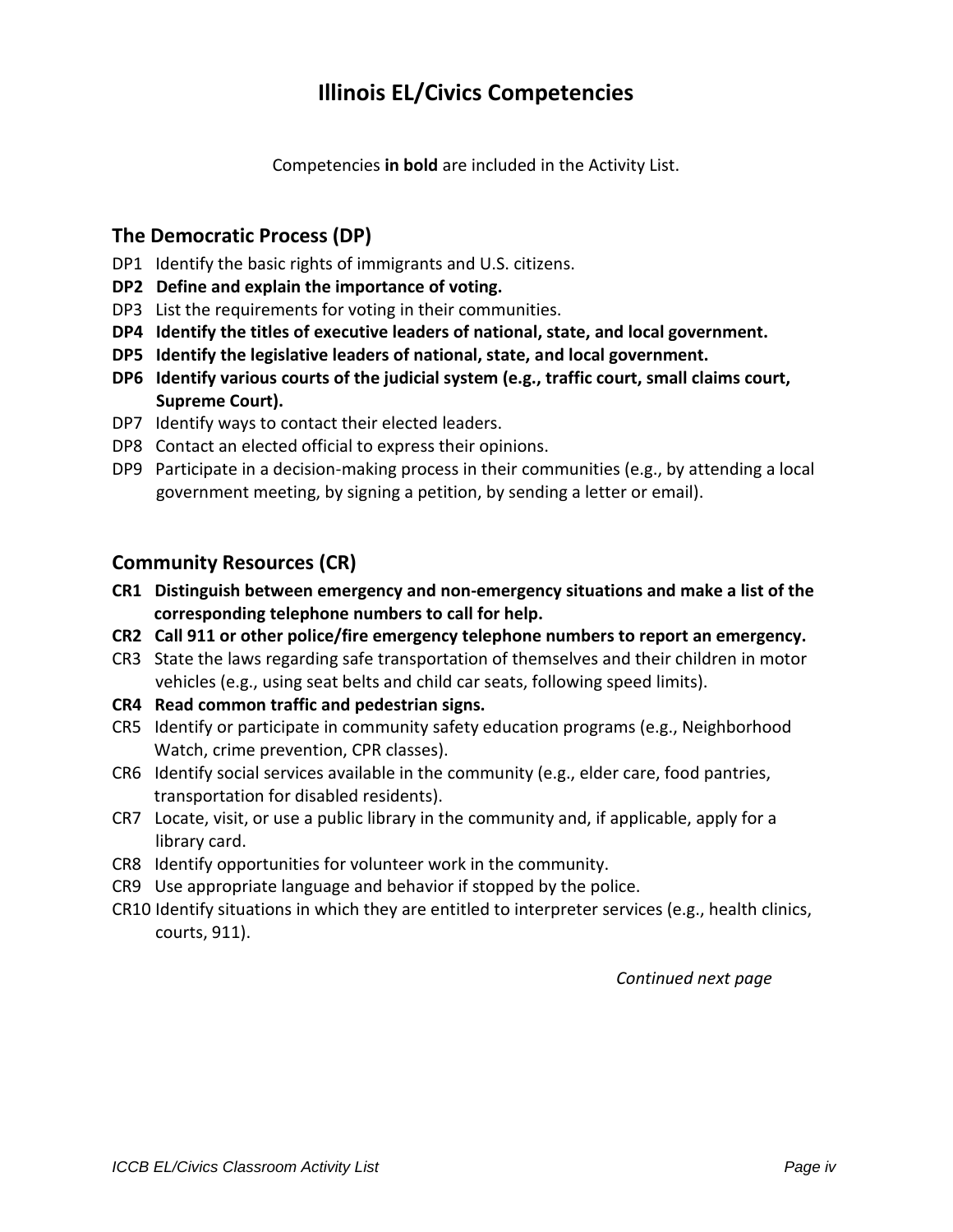- SC1 Identify how schools are organized in the U.S. school system (i.e., preschool through college).
- SC2 Identify the ages of children that public schools are required to serve.
- SC3 Identify the organization of grades and schools within their local school districts.
- SC4 Explain the function of school boards.
- **SC5 Differentiate between public and private schools.**
- SC6 Describe the similarities and differences between the U.S. school system and the school system in their native countries.
- **SC7 Identify ways in which parents and community members can participate in schools and interact with school personnel.**
- **SC8 Identify additional services available to students in local school districts (e.g., extracurricular activities, lunch programs, accommodations for disabilities).**
- SC9 Identify sources of financial assistance for vocational and/or post-secondary education.

# **Health and Wellness (HW)**

- HW1 Explain the difference between public and private health care.
- HW2 Locate public health services in their communities and/or complete an application.
- **HW3 Complete a health information form, including family medical history, current medications, and allergies.**
- **HW4 Explain the importance of good nutrition and where to find information about it.**
- HW5 Explain the importance of physical fitness and locate fitness programs in their communities.
- HW6 Identify community resources for wellness programs including prenatal care, immunizations, and screenings.
- HW7 Describe situations needing intervention including domestic violence, child abuse, substance abuse, and mental health issues.
- **HW8 Identify community resources for crisis services including domestic violence, child abuse, substance abuse, and mental health issues.**

# **Housing (HO)**

- **HO1 Identify types of housing in their communities (e.g., rental, purchase, shelter).**
- HO2 Locate agencies to assist with finding affordable housing.
- **HO3 Identify the rights and responsibilities of landlords and tenants.**
- **HO4 Identify components of a rental or lease agreement and list typical features of rental agreements (e.g., first/last month's rent, 12-month agreement, pet policy).**
- **HO5 Report housing problems to landlords, property associations, or other officials.**
- HO6 Contact utility providers for service or to report a problem.
- HO7 Identify resources for resolving housing problems.
- HO8 Identify resources for home ownership information.
- HO9 Check the references of contractors or solicitors and/or report a complaint against them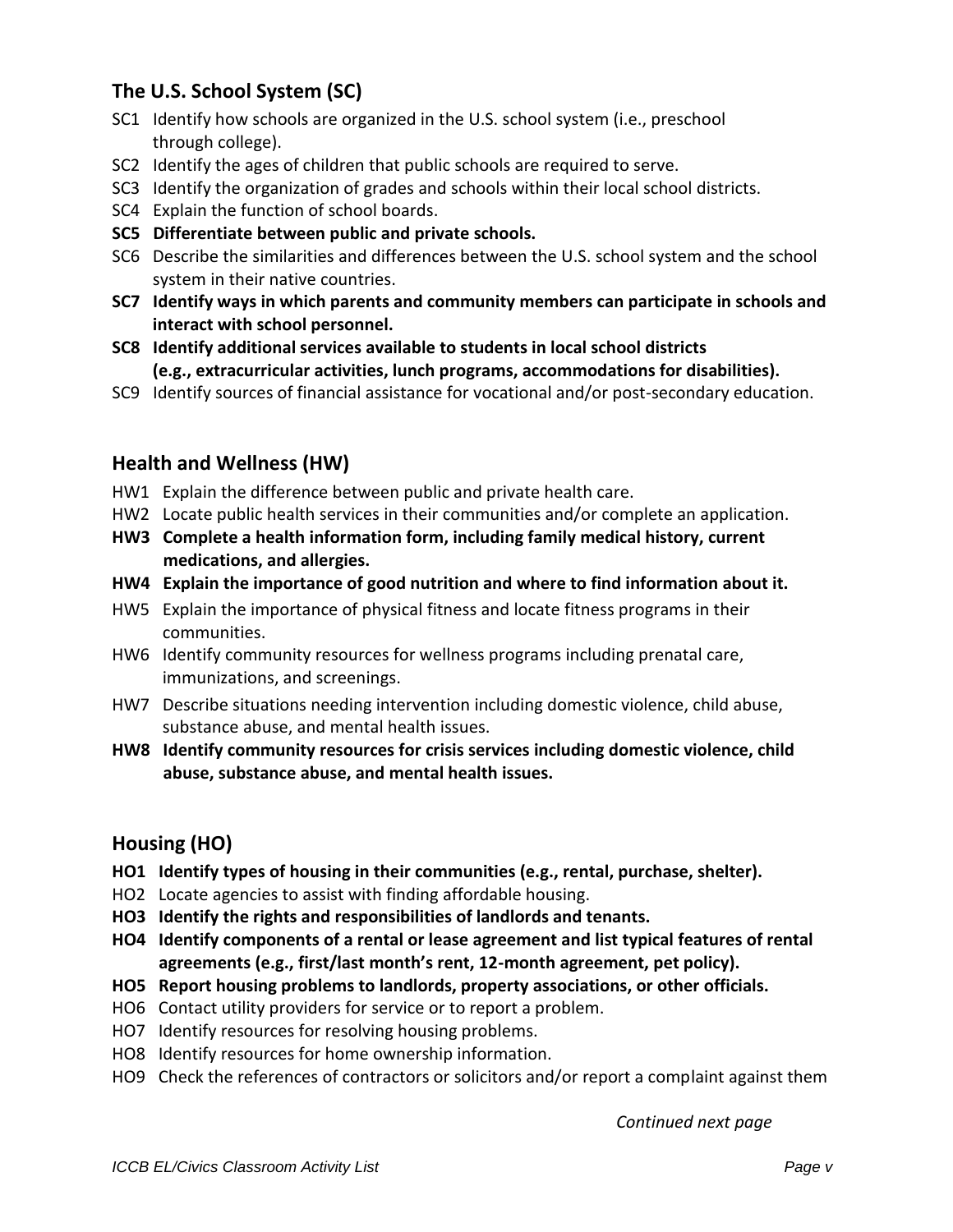- EM1 Identify job titles, responsibilities, wages, and places of work.
- **EM2 Describe common employee benefits (e.g., health care, vacation, sick days).**
- EM3 Identify typical steps in obtaining a job.
- EM4 Complete a job application (paper or online), resume, or cover letter.
- EM5 Identify local employment agencies, training agencies, and/or resource centers.
- EM6 Locate local job market information using the Internet (e.g., Illinoisworknet.com or other resources).
- EM7 Identify typical and illegal job interview questions and how to respond.
- EM8 Describe the function of a labor union.
- EM9 Explain the rights that workers are entitled to (e.g., overtime pay, breaks, safe work environment) and identify ways to report violations.
- **EM10 Read and interpret a pay stub.**
- **EM11 Read safety signs and instructions commonly found at work.**

#### **EM12 Read and write basic work-related messages.**

- EM13 Compare and contrast differences in U.S. workplace behavior and communication with workplace behavior and communication in their native countries.
- EM14 Describe ways employers may evaluate work performance.
- EM15 Identify opportunities to gain marketable skills and work experience as a volunteer in a work setting.

# **Consumer Economics (CE)**

- **CE1 Locate financial service options (e.g., banks, check cashing services) in their communities and describe services offered.**
- CE2 Describe the advantages and disadvantages of bank services and check-cashing services.
- **CE3 Prepare a household budget.**
- CE4 Explain the role of credit in the U.S. economy (e.g., credit cards, personal credit rating, interest rates).
- **CE5 Compare credit and debit cards.**
- CE6 Define identity theft and describe ways to protect against it.
- CE7 Distinguish between legitimate and fraudulent mail, phone, and email solicitations.
- CE8 Identify common consumer complaints and locate agencies to help resolve them.
- CE9 Identify services provided by notary publics in Illinois and locate notaries in their communities.
- CE10 Describe types of insurance (e.g., car, home, life) and/or how to file a claim.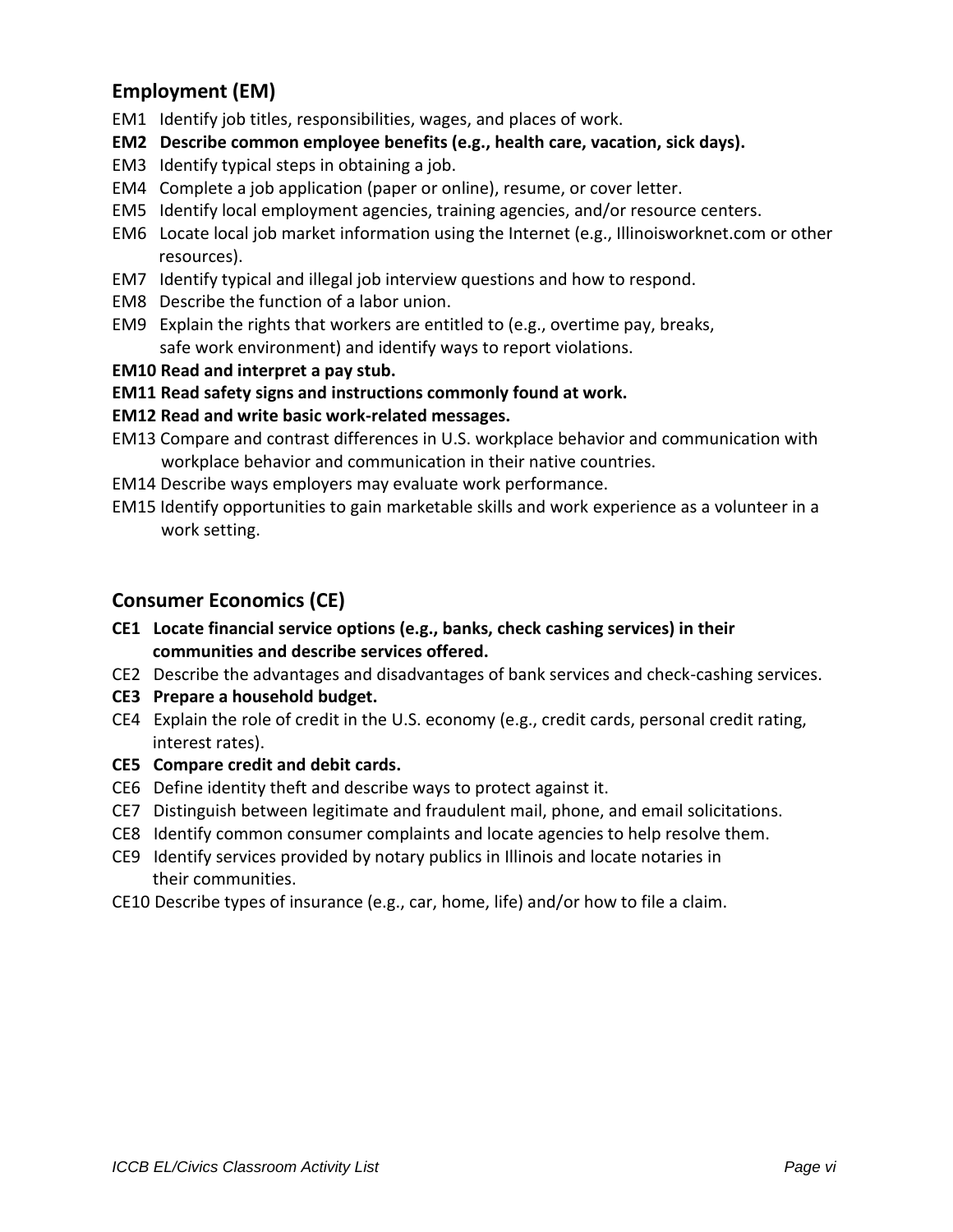# **DP2: Define and explain the importance of voting.**

| <b>High Beginning (NRS 3)</b>                                                                                                                  | Intermediate (NRS 4-5)                                                                                                                                           | <b>Advanced (NRS 6)</b>                                                                                                                  |
|------------------------------------------------------------------------------------------------------------------------------------------------|------------------------------------------------------------------------------------------------------------------------------------------------------------------|------------------------------------------------------------------------------------------------------------------------------------------|
| <b>Classroom Activities:</b>                                                                                                                   | <b>Classroom Activities:</b>                                                                                                                                     | <b>Classroom Activities:</b>                                                                                                             |
| Students are given an issue affecting the<br>classroom, e.g., what time to take their break.<br>They vote by secret ballot and the results are | In addition to voting on a classroom issue, students<br>compare and contrast the differences between<br>voting in the U.S. and their native countries.           | Students vote for class president on secret ballot.<br>Before the election, students participate in<br>nominations and debates/speeches. |
| counted to illustrate the majority rule.<br>Discuss other places people vote (e.g.,<br>referendum, school board, workplace union).             |                                                                                                                                                                  | Students read current articles about elections in<br>the U.S. and other countries.                                                       |
| To demonstrate the competency:                                                                                                                 | To demonstrate the competency:                                                                                                                                   | To demonstrate the competency:                                                                                                           |
| Students make a list of examples of voting.                                                                                                    | Students share the similarities and differences<br>between voting in the U.S. and their native countries<br>and explain the role (importance) of voting in each. | Students write a brief summary of the articles and<br>what they learned about voting.                                                    |
| <b>Resources:</b>                                                                                                                              | <b>Resources:</b>                                                                                                                                                | <b>Resources:</b>                                                                                                                        |
| Community Connections, Pictures for Vocabulary<br>Development, pp. 9 - 11; Vocabulary Activity 1-A,<br>p. 16                                   | Community Connections, Pre-Reading Activity, p. 13<br>Ventures Civics Worksheets, p. 78                                                                          | Community Connections, Reading Passage 1, pp. 14-<br>15; Vocabulary Activities 1-A and 1-B, pp. 16-17;<br>Comprehension Check, p. 18     |
|                                                                                                                                                |                                                                                                                                                                  | Current voting-related articles from the Internet                                                                                        |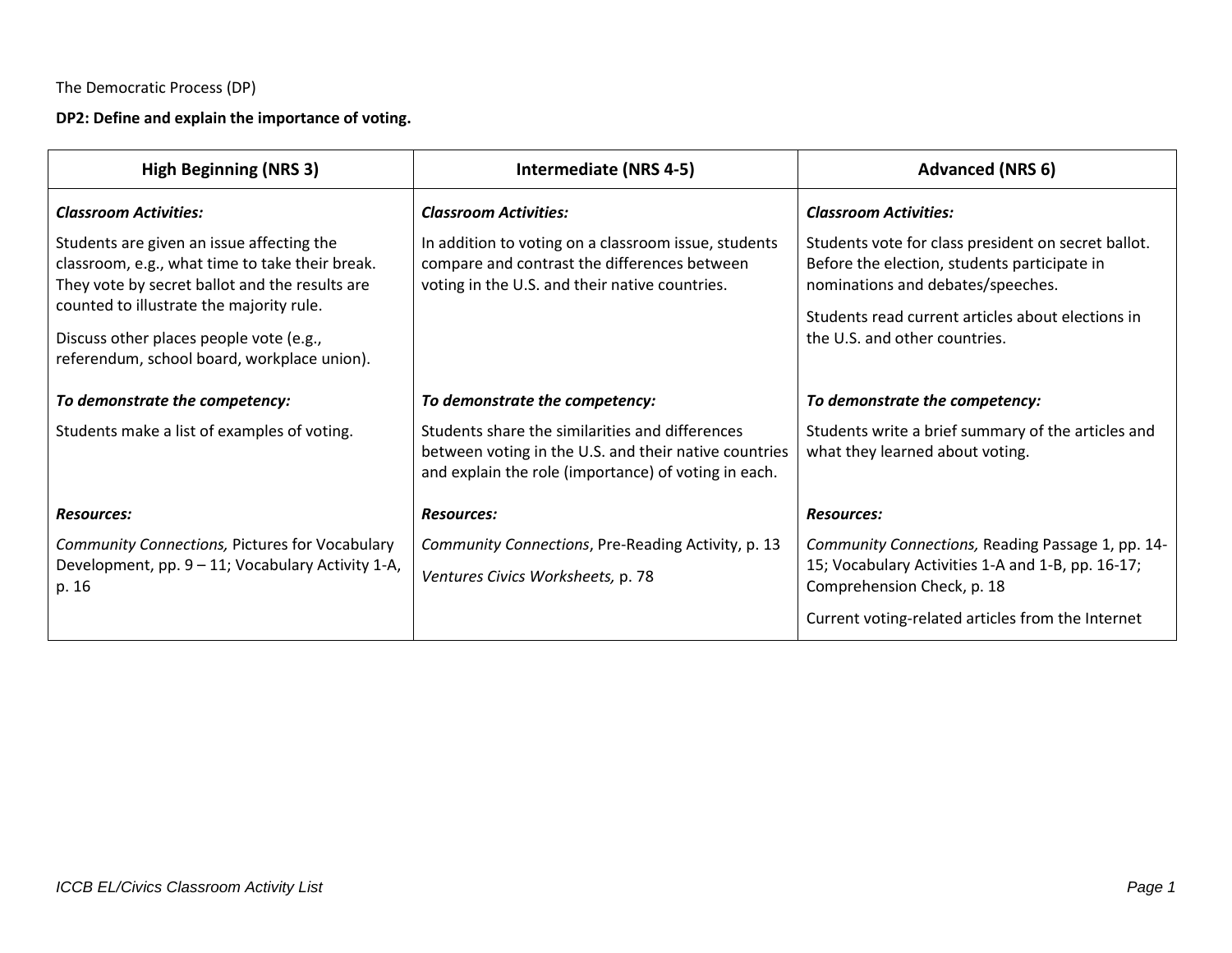**DP4: Identify the titles of executive leaders of national, state, and local government.**

| <b>High Beginning (NRS 3)</b>                                                                                                                                                                                                                              | <b>Intermediate (NRS 4-5)</b>                                                                                                                                     | <b>Advanced (NRS 6)</b>                                                                                                                                                         |
|------------------------------------------------------------------------------------------------------------------------------------------------------------------------------------------------------------------------------------------------------------|-------------------------------------------------------------------------------------------------------------------------------------------------------------------|---------------------------------------------------------------------------------------------------------------------------------------------------------------------------------|
| <b>Classroom Activities:</b>                                                                                                                                                                                                                               | <b>Classroom Activities:</b>                                                                                                                                      | <b>Classroom Activities:</b>                                                                                                                                                    |
| Students are introduced to the titles and names<br>of the President, Vice-President, Governor, and<br>local chief executive (e.g., mayor).                                                                                                                 | In addition to the activities for the High Beginning<br>level, students are introduced to the roles and<br>responsibilities of the executive leaders.             | Students explore in more depth the roles and<br>actions of executive leaders. Students read current<br>articles or research information about these                             |
| Students are shown photos of these leaders along<br>with visuals that provide a geographic context<br>(e.g., an illustration of the state and the name of<br>the state capital will help students understand<br>that a governor is the head of the state). | Students could also compare the government<br>leadership in the U.S. with that of their native<br>country.                                                        | leaders. The class may discuss current events in<br>which executive leaders are involved or study a<br>historic event where executive leaders played<br>important roles.        |
| To demonstrate the competency:                                                                                                                                                                                                                             | To demonstrate the competency:                                                                                                                                    | To demonstrate the competency:                                                                                                                                                  |
| Students identify the leaders' photos from oral<br>cues, match photos with written titles and names,<br>or name the leaders shown in photos.                                                                                                               | Students match executive leaders to descriptions of<br>their roles (oral or written).                                                                             | Students develop and present short oral reports<br>about one or more executive leaders. Alternatively,<br>students write a brief report about one or more<br>executive leaders. |
| <b>Resources:</b>                                                                                                                                                                                                                                          | <b>Resources:</b>                                                                                                                                                 | <b>Resources:</b>                                                                                                                                                               |
| Community Connections, Pictures for Vocabulary<br>Development, pp. 5-7; Action Research Activity:<br>Elected Leaders Chart, p. 48<br>Photos of leaders accessed and printed from the                                                                       | Community Connections, Reading Passage 2, pp. 39-<br>40; Pair Activity: Understanding State & Local<br>Government, p. 5<br>English Beyond the Classroom, p. 142-3 | EL Civics Online U.S. Government Supplemental<br>Content Modules http://www.elcivicsonline.org<br>The American Presidency Project<br>http://www.presidency.ucsb.edu/            |
| Internet                                                                                                                                                                                                                                                   | Vote-Smart http://www.vote-smart.org                                                                                                                              | The White House http://www.whitehouse.gov/                                                                                                                                      |
|                                                                                                                                                                                                                                                            |                                                                                                                                                                   | National Governors' Association<br>http://www.nga.org/cms/home/management-<br>resources/governors-powers-and-authority.html                                                     |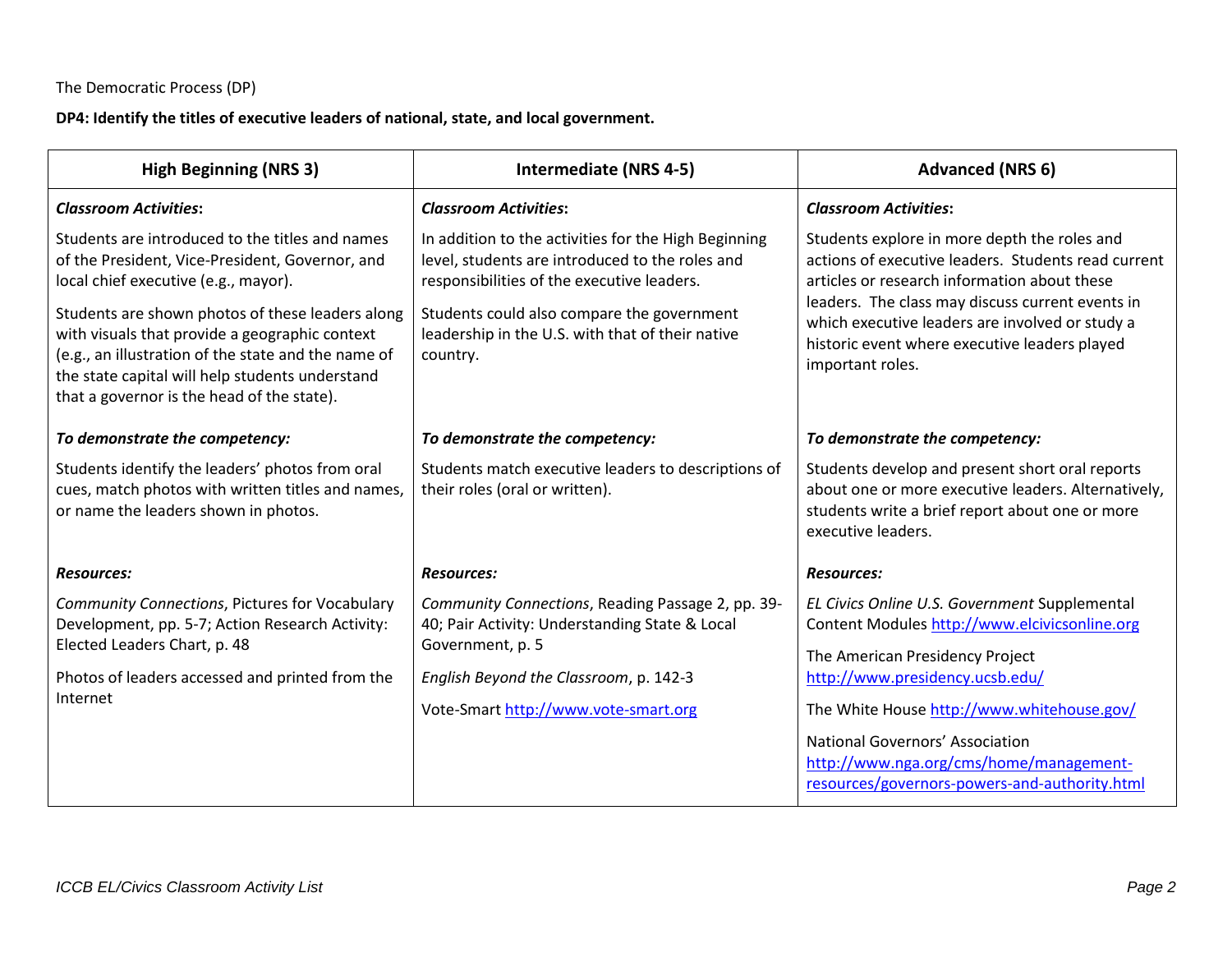#### **DP5: Identify the legislative leaders of national, state, and local government.**

| <b>High Beginning (NRS 3)</b>                                                                                                                                | <b>Intermediate (NRS 4-5)</b>                                                                                                                                   | <b>Advanced (NRS 6)</b>                                                                                                                                                               |
|--------------------------------------------------------------------------------------------------------------------------------------------------------------|-----------------------------------------------------------------------------------------------------------------------------------------------------------------|---------------------------------------------------------------------------------------------------------------------------------------------------------------------------------------|
| <b>Classroom Activities:</b>                                                                                                                                 | <b>Classroom Activities:</b>                                                                                                                                    | <b>Classroom Activities:</b>                                                                                                                                                          |
| Students are introduced to Illinois senators with<br>visuals (photos of senators, IL map).                                                                   | Students visit www.votesmart.org and type in their<br>zip code or street address to obtain names, photos,<br>and office addresses for state and federal elected | In addition to the activities for High Beginning and<br>Intermediate, students identify the elected leaders<br>in their local municipalities.                                         |
| Students use legislative district maps to identify<br>their state and federal legislative districts.                                                         | officials.<br>Alternatively, students use legislative district maps                                                                                             | Students use www.votesmart.org to explore voting<br>history and public statements of state and federal                                                                                |
| Students then identify the elected officials in their<br>districts.                                                                                          | (in the Illinois Handbook of Government) to identify<br>their legislative districts and state/federal elected<br>officials.                                     | elected officials.                                                                                                                                                                    |
| To demonstrate the competency:                                                                                                                               | To demonstrate the competency:                                                                                                                                  | To demonstrate the competency:                                                                                                                                                        |
| Students identify (orally or written) their<br>legislative districts for state or federal<br>government. They also match visuals to oral or<br>written cues. | Students copy the name, title, address, and phone<br>number of at least one state and one federal official<br>on an index card to keep with them.               | Students research, record, and keep contact<br>information of a local, state, and federal official.<br>They write a report and orally present their<br>research results to the class. |
| <b>Resources:</b>                                                                                                                                            | <b>Resources:</b>                                                                                                                                               | <b>Resources:</b>                                                                                                                                                                     |
| www.votesmart.org                                                                                                                                            | See High Beginning Resources                                                                                                                                    | See High Beginning/Intermediate Resources                                                                                                                                             |
| http://www.dot.il.gov/maps/legislative.htm                                                                                                                   | Illinois Handbook of Government, available at                                                                                                                   | Local municipality websites                                                                                                                                                           |
| http://www.govtrack.us/congress/members/map                                                                                                                  | http://www.cyberdriveillinois.com/<br>publications/handbook/home.html or contact your                                                                           |                                                                                                                                                                                       |
| Illinois Handbook of Government (see<br>Intermediate Resources)                                                                                              | local elected officials for free hard copies                                                                                                                    |                                                                                                                                                                                       |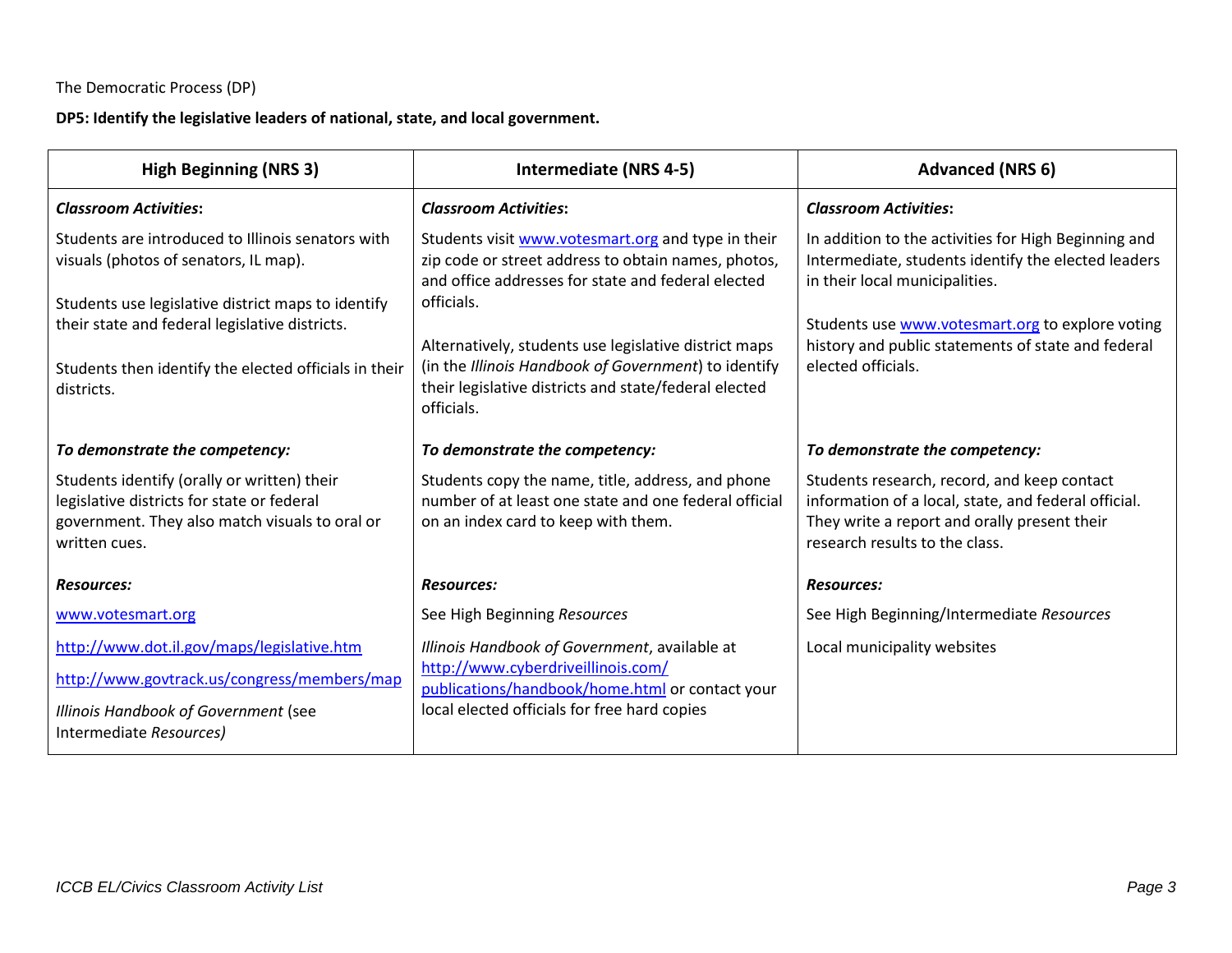#### **DP6: Identify various courts of the judicial system (e.g., traffic court, small claims court, Supreme Court).**

| <b>High Beginning (NRS 3)</b>                                                                                                | Intermediate (NRS 4-5)                                                                                                                  | <b>Advanced (NRS 6)</b>                                                                                             |
|------------------------------------------------------------------------------------------------------------------------------|-----------------------------------------------------------------------------------------------------------------------------------------|---------------------------------------------------------------------------------------------------------------------|
| <b>Classroom Activities:</b>                                                                                                 | <b>Classroom Activities:</b>                                                                                                            | <b>Classroom Activities:</b>                                                                                        |
| The instructor uses visuals to introduce students to<br>courtroom vocabulary and a video to illustrate<br>court proceedings. | Students are introduced to the functions of local,<br>state, and federal courts by watching a video.                                    | Students find and read articles on current court<br>proceedings from local, state, or federal courts.               |
| To demonstrate the competency:                                                                                               | To demonstrate the competency:                                                                                                          | To demonstrate the competency:                                                                                      |
| Students match vocabulary to visual cues                                                                                     | Students develop a chart to illustrate various court<br>functions.                                                                      | Students make an oral or written presentation on<br>the cases they read about.                                      |
| <b>Resources:</b>                                                                                                            | <b>Resources:</b>                                                                                                                       | <b>Resources:</b>                                                                                                   |
| Who is Who in the Courtroom (video)                                                                                          | Ventures Civics Worksheets, p. 77                                                                                                       | Ventures Civics Worksheet, p. 77                                                                                    |
| http://www.youtube.com/watch?v=xdrl2n58ubc&<br>feature=share&list=UUT-plRq8DLJ5DyJv5kEEuMw                                   | Introduction to U.S. Court System (video)<br>http://www.youtube.com/watch?v=_dnp_01e4Qw&f<br>eature=share&list=UUT-plRq8DLJ5DyJv5kEEuMw | English Vocabulary for ESL: Legal Vocabulary -<br>Court Cases (video)<br>http://www.youtube.com/watch?v=eYcYHDHEF64 |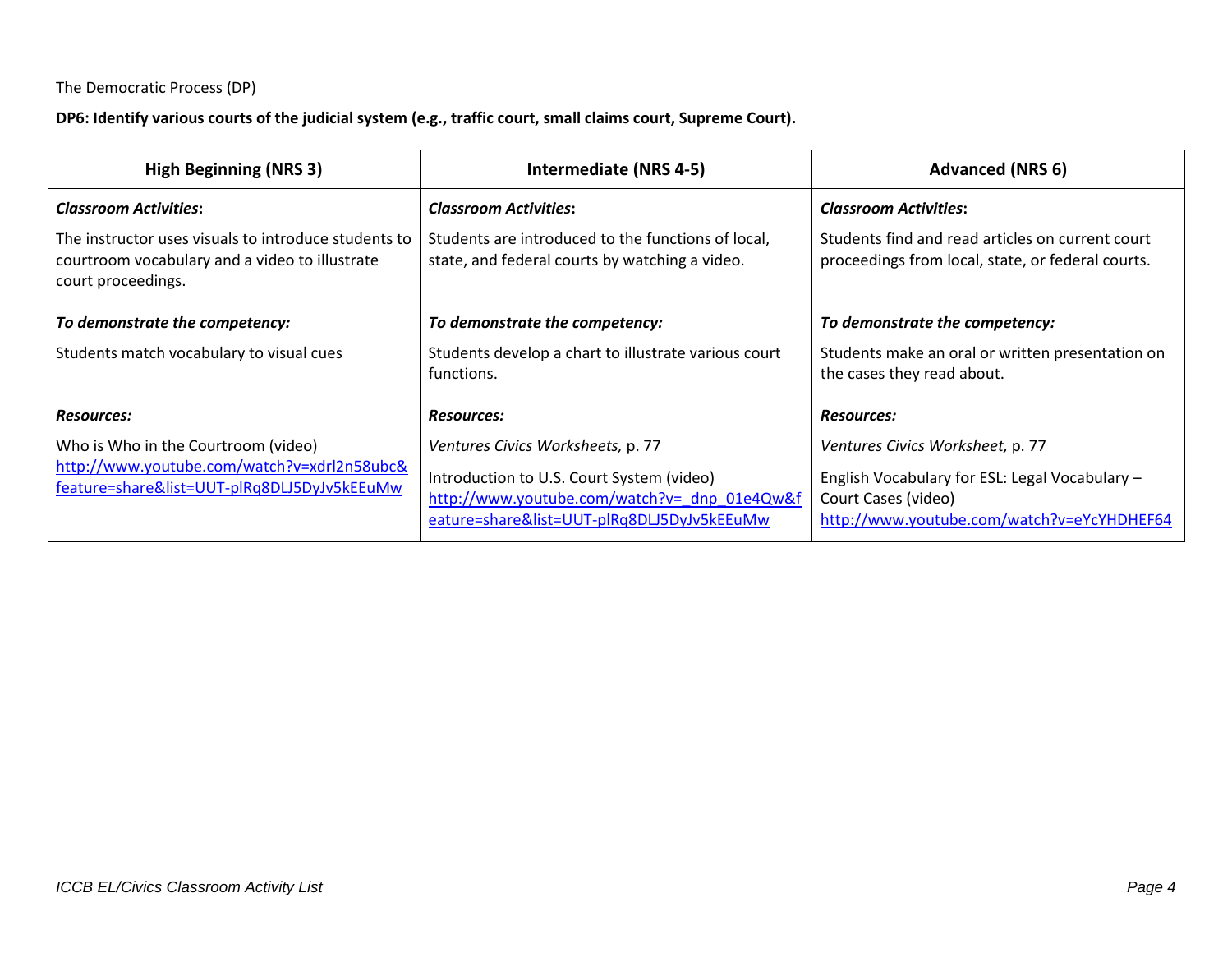**CR1: Distinguish between emergency and non-emergency situations and make a list of the corresponding telephone numbers to call for help.**

| <b>High Beginning (NRS 3)</b>                                                                                                                                                                                                                                                                                                             | <b>Intermediate (NRS 4-5)</b>                                                                                                                                                                                                                                                                                                                              | <b>Advanced (NRS 6)</b>                                                                                                                                                                                                                                                                                                                                                                         |
|-------------------------------------------------------------------------------------------------------------------------------------------------------------------------------------------------------------------------------------------------------------------------------------------------------------------------------------------|------------------------------------------------------------------------------------------------------------------------------------------------------------------------------------------------------------------------------------------------------------------------------------------------------------------------------------------------------------|-------------------------------------------------------------------------------------------------------------------------------------------------------------------------------------------------------------------------------------------------------------------------------------------------------------------------------------------------------------------------------------------------|
| <b>Classroom Activities:</b>                                                                                                                                                                                                                                                                                                              | <b>Classroom Activities:</b>                                                                                                                                                                                                                                                                                                                               | <b>Classroom Activities:</b>                                                                                                                                                                                                                                                                                                                                                                    |
| Students are given pictures depicting emergencies<br>and non-emergencies. After briefly discussing each<br>scenario as a whole class, students divide into<br>groups and distinguish which ones are emergencies<br>and which ones are not.<br>As a class, students compile a list of emergency<br>phone numbers for their city or county. | Students are shown pictures of emergencies and non-<br>emergencies. Students then listen to 911 emergency<br>audio and mark "E" for emergency and "NE" for non-<br>emergency (see Step Forward in Resources).<br>Students also listen to two conversations and circle<br>the correct information in the forms provided (see<br>Step Forward in Resources). | Students read about emergency and non-<br>emergency situations and complete the activity<br>"Calling for help." Students then work in groups<br>to complete the "Important telephone numbers"<br>activity using the local Yellow Pages.<br>The instructor chooses several emergency or non-<br>emergency situations and quizzes students on<br>what number they should call for each situation. |
| To demonstrate the competency:                                                                                                                                                                                                                                                                                                            | To demonstrate the competency:                                                                                                                                                                                                                                                                                                                             | To demonstrate the competency:                                                                                                                                                                                                                                                                                                                                                                  |
| Using a worksheet, students classify ten basic<br>situations as emergency or non-emergency<br>situations.                                                                                                                                                                                                                                 | In pairs, students sort various situations into<br>emergencies and non-emergencies (see Project Shine<br>in Resources, p. 24).                                                                                                                                                                                                                             | Students watch videos of emergency situations<br>and either orally or in writing describe the<br>situation in detail and describe which type of<br>emergency services were involved.                                                                                                                                                                                                            |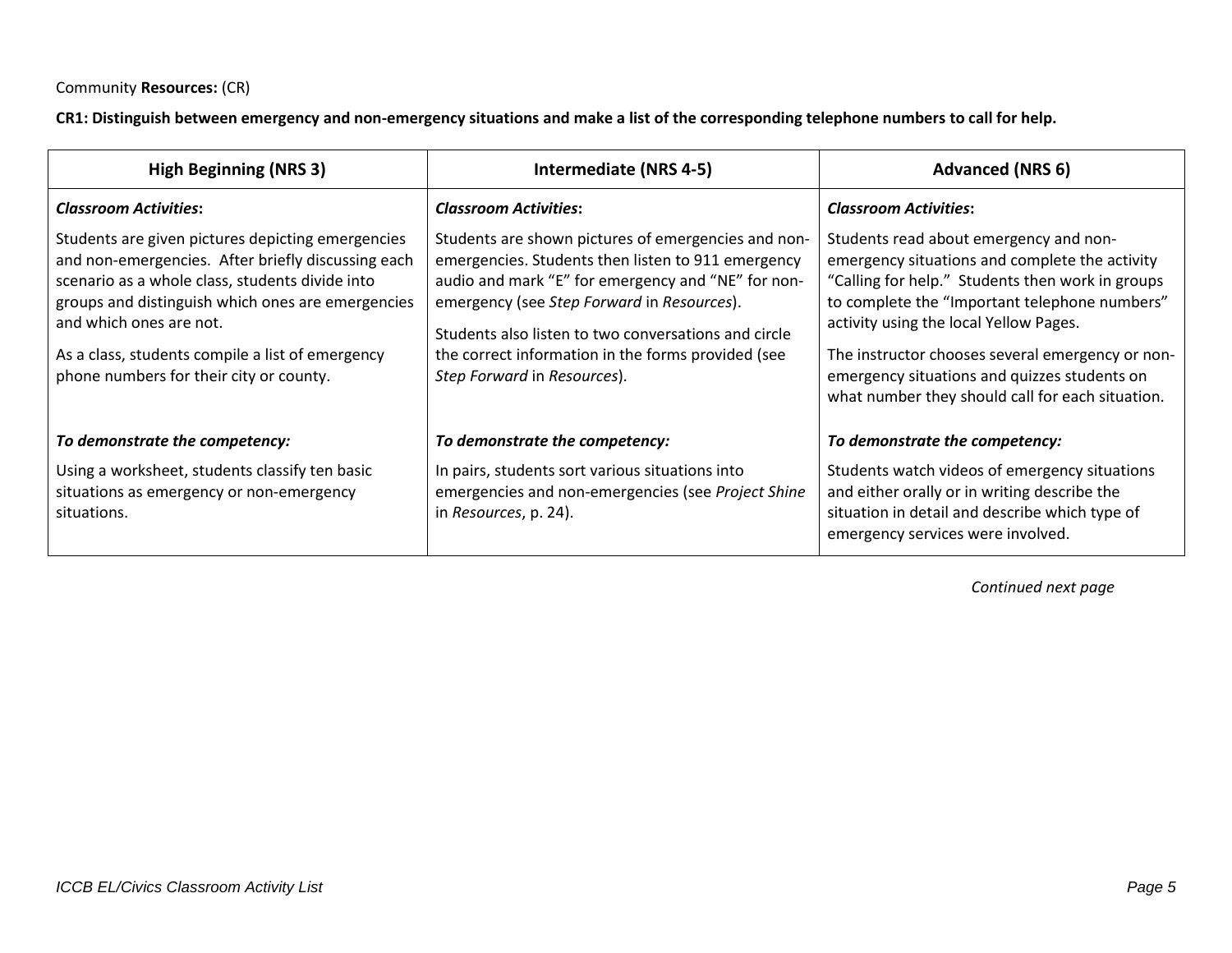**CR1: Distinguish between emergency and non-emergency situations and make a list of the corresponding telephone numbers to call for help.**

*Continued from previous page*

| <b>Resources:</b>                                                                                                          | <b>Resources:</b>                                                                                                                          | <b>Resources:</b>                                                                                                            |
|----------------------------------------------------------------------------------------------------------------------------|--------------------------------------------------------------------------------------------------------------------------------------------|------------------------------------------------------------------------------------------------------------------------------|
| County or city website for emergency and non-<br>emergency phone numbers<br>Community Connections, Pictures for Vocabulary | http://www.reepworld.org/englishpractice/health/e<br>mergencies/101click.htm<br><b>Emergencies Crossword Puzzle</b>                        | <b>Local Yellow Pages</b><br>Community Connections, Reading Passage, p. 83;<br>Action Research Activity: Important Telephone |
| Development, pp. 59-61<br>http://www.reepworld.org/englishpractice/health/<br>emergencies/101click.htm                     | http://www.elcivics.com/emergencies-crossword.pdf<br>Accessed $6/11/13$<br>Video (6 minutes)<br>http://www.youtube.com/watch?v=y7ahHFkgOqw | Numbers, p. 95; Pair Activity: Calling For Help, p.<br>99<br>Videos<br>http://www.youtube.com/watch?v=tsjhKPErFAA            |
| ESL Emergencies Lesson<br>http://www.elcivics.com/esl-emergencies.html                                                     | Step Forward 2, Unit 11, Lesson 4, p. 130, activities A<br>and E                                                                           | http://thewclc.ca/edge/issue2/emergencies/eme<br>rgencies-story.html                                                         |
|                                                                                                                            | Project Shine<br>http://www.projectshine.org/sites/default/files/unit2<br>beg lesson1.pdf                                                  |                                                                                                                              |
|                                                                                                                            | Ventures Civics Worksheets, pp. 11, 37                                                                                                     |                                                                                                                              |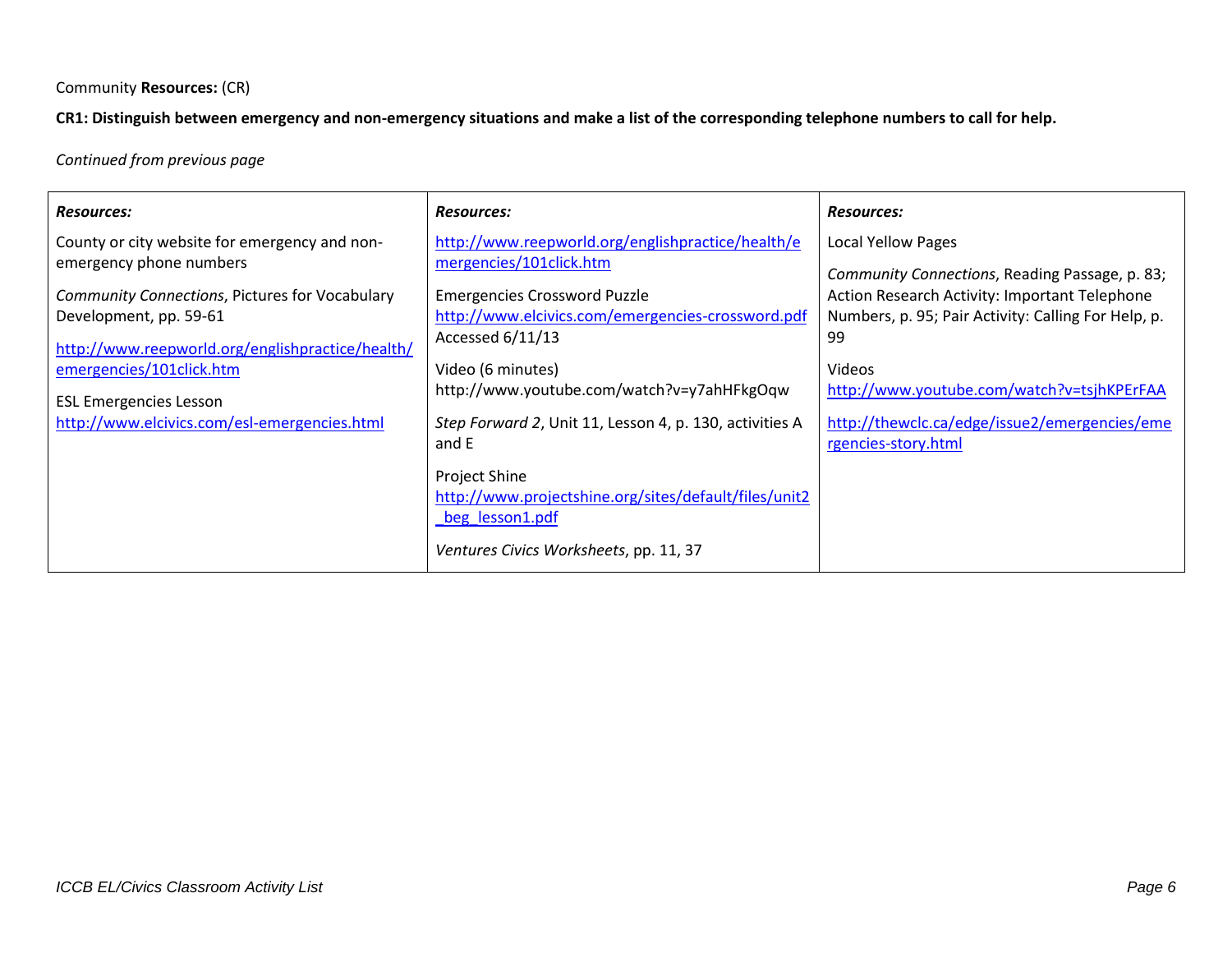**CR2: Call 911 or other police/fire emergency telephone numbers to report an emergency.**

| <b>High Beginning (NRS 3)</b>                                                                                                                                                                                                                                                                                                                                                                                                                                                                | Intermediate (NRS 4-5)                                                                                                                                                                                                                                                                                                                                                                                                                                                                                      | <b>Advanced (NRS 6)</b>                                                                                                                                                                                                                                                  |
|----------------------------------------------------------------------------------------------------------------------------------------------------------------------------------------------------------------------------------------------------------------------------------------------------------------------------------------------------------------------------------------------------------------------------------------------------------------------------------------------|-------------------------------------------------------------------------------------------------------------------------------------------------------------------------------------------------------------------------------------------------------------------------------------------------------------------------------------------------------------------------------------------------------------------------------------------------------------------------------------------------------------|--------------------------------------------------------------------------------------------------------------------------------------------------------------------------------------------------------------------------------------------------------------------------|
| <b>Classroom Activities:</b>                                                                                                                                                                                                                                                                                                                                                                                                                                                                 | <b>Classroom Activities:</b>                                                                                                                                                                                                                                                                                                                                                                                                                                                                                | <b>Classroom Activities:</b>                                                                                                                                                                                                                                             |
| Students review the criteria for life threatening<br>emergencies and non-emergencies. The instructor<br>gives students written situations and students sort<br>these into the appropriate categories.<br>Students learn what information is required when<br>reporting an emergency. They then participate in a<br>role-play: one plays an individual reporting an<br>emergency and the other a 911 operator. Students<br>use prepared dialogues as a guide (see MiraCosta in<br>Resources). | Students listen to a 911 recording and orally answer<br>comprehension questions about the audio clip (see<br>Future in Resources).<br>Given a scenario, students role-play a conversation<br>during a 911 call (see Future in Resources).<br>Students complete a cloze activity between an EMT<br>and a 911 caller (see Future in Resources).<br>The instructor presents students with new<br>vocabulary related to 911 calls and students<br>complete a matching activity (see MiraCosta in<br>Resources). | In small groups, students discuss experiences they<br>have had with emergency services in the U.S.<br>Through class discussion, students compare and<br>contrast the process for reporting life-threatening<br>emergencies in the U.S. and in their native<br>countries. |
| To demonstrate the competency:                                                                                                                                                                                                                                                                                                                                                                                                                                                               | To demonstrate the competency:                                                                                                                                                                                                                                                                                                                                                                                                                                                                              | To demonstrate the competency:                                                                                                                                                                                                                                           |
| Students role play a call to 911. Students<br>independently complete a referral sheet to use<br>when calling 911 which includes all important<br>information (see MiraCosta in Resources).<br>Students complete an online quiz through Marshall<br><b>Adult Education.</b>                                                                                                                                                                                                                   | Students complete the same activities as High<br>Beginning students, but also write a short<br>paragraph detailing what to do before, during, and<br>after a 911 call.                                                                                                                                                                                                                                                                                                                                      | Students write one-two paragraphs comparing and<br>contrasting the protocol for reporting emergencies<br>in their country and the U.S. They read their work<br>aloud to the class.                                                                                       |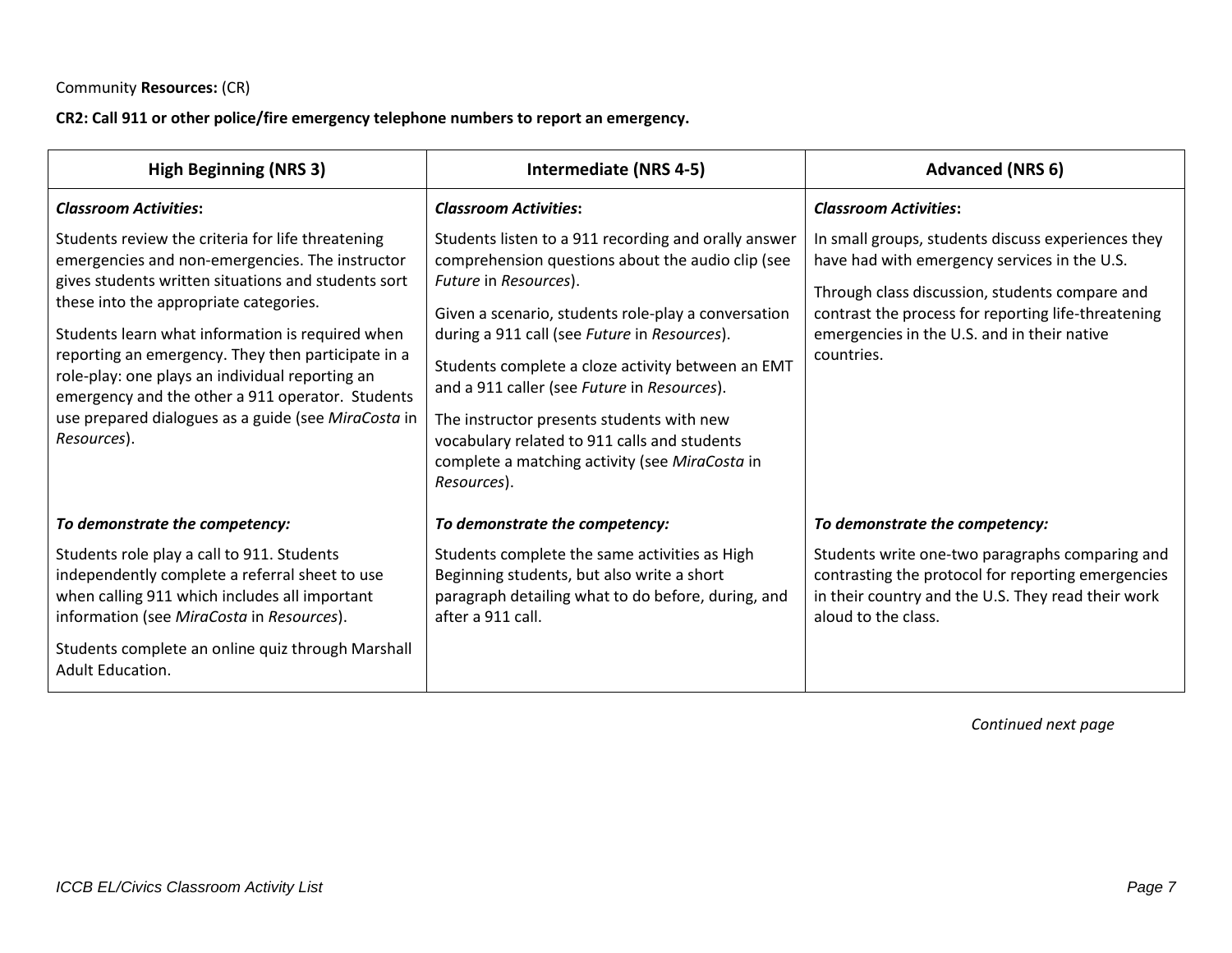#### **CR2: Call 911 or other police/fire emergency telephone numbers to report an emergency.**

#### *Continued from previous page*

| <b>Resources:</b>                                                                                                                                                                                                                                                                                                                                                        | <b>Resources:</b>                                                                                                                                                                                                                                                                        | <b>Resources:</b>                                                                                                                                                                                                |
|--------------------------------------------------------------------------------------------------------------------------------------------------------------------------------------------------------------------------------------------------------------------------------------------------------------------------------------------------------------------------|------------------------------------------------------------------------------------------------------------------------------------------------------------------------------------------------------------------------------------------------------------------------------------------|------------------------------------------------------------------------------------------------------------------------------------------------------------------------------------------------------------------|
| Community Connections, Pictures for Vocabulary<br>Development, pp. 59-61; Dialogues 1-3, pp. 91-93;<br>Emergencies, Non-Emergencies, p. 83<br>MiraCosta College EL/Civics Assessment<br>http://www.miracosta.edu/instruction/continuinge<br>ducation/esl/downloads/reportcrime.7.4.adv.0713<br>2009.pdf<br>http://www.tinkerbellchime.com/EL_Civics_Emerge<br>ncies.html | Future (Book 4), Lesson 7, pp. 98-104<br>MiraCosta College EL/Civics Assessment<br>http://www.miracosta.edu/instruction/continuinge<br>ducation/esl/downloads/reportcrime.7.4.adv.0713<br>2009.pdf<br>Ventures Civics Worksheets, pp. 10, 37<br>Life Skills and Test Prep 2, pp. 133-134 | http://programs.sdce.edu/elcivics/resources/emerg<br>ency<br>http://www.esl-lab.com/call/911rd1.htm<br>Audio from both legitimate 911 calls and 911 calls<br>for non-emergency situations<br>www.911 callers.com |
| http://www.elcivics.com/worksheets/calling-<br>911.pdf                                                                                                                                                                                                                                                                                                                   |                                                                                                                                                                                                                                                                                          |                                                                                                                                                                                                                  |
| http://www.marshalladulteducation.org/student-<br><u>lesson</u>                                                                                                                                                                                                                                                                                                          |                                                                                                                                                                                                                                                                                          |                                                                                                                                                                                                                  |
| http://www.fremont.k12.ca.us/cms/lib04/CA01000<br>848/Centricity/Domain/189/How%20to%20Call%20<br>911%20PPT.pdf                                                                                                                                                                                                                                                          |                                                                                                                                                                                                                                                                                          |                                                                                                                                                                                                                  |
| Life Skills and Test Prep 2, pp. 153-154                                                                                                                                                                                                                                                                                                                                 |                                                                                                                                                                                                                                                                                          |                                                                                                                                                                                                                  |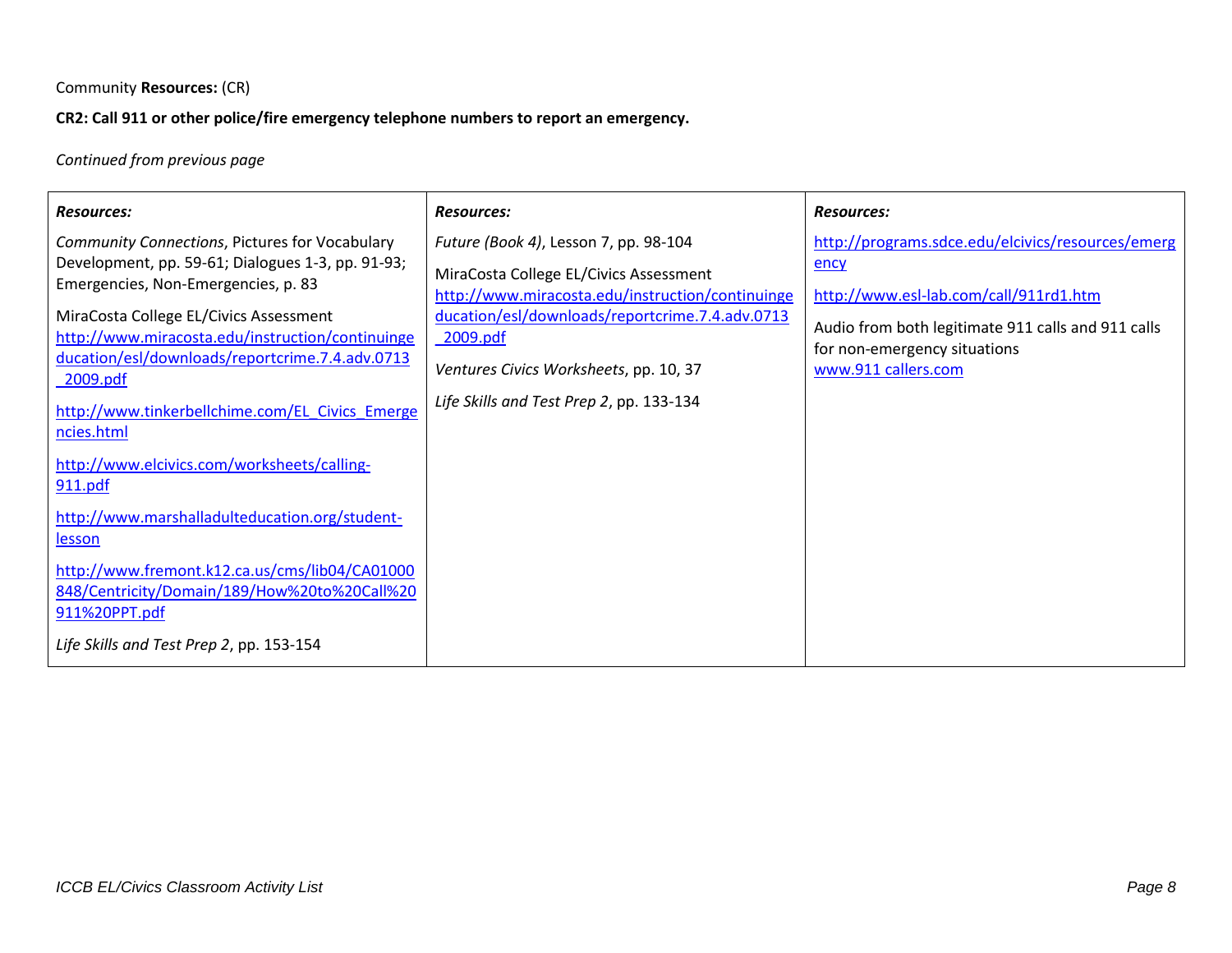**CR4: Read common traffic and pedestrian signs.**

| <b>High Beginning (NRS 3)</b>                                                                                                                                                                      | Intermediate (NRS 4-5)                                                                                                        | <b>Advanced (NRS 6)</b>                                                                                                                                                    |
|----------------------------------------------------------------------------------------------------------------------------------------------------------------------------------------------------|-------------------------------------------------------------------------------------------------------------------------------|----------------------------------------------------------------------------------------------------------------------------------------------------------------------------|
| <b>Classroom Activities:</b>                                                                                                                                                                       | <b>Classroom Activities:</b>                                                                                                  | <b>Classroom Activities:</b>                                                                                                                                               |
| Students learn vocabulary for pictures of traffic and<br>pedestrian signs.<br>Students work in groups to match flash cards of<br>pictures of traffic and pedestrian signs with the<br>explanation. | In addition to the High Beginning activities, students<br>use flash cards to play Bingo with traffic and<br>pedestrian signs. | Students read and complete materials from the<br>Illinois Driver's Services that are used to prepare<br>for the driver's exam, focusing on traffic sign<br>identification. |
| To demonstrate the competency:                                                                                                                                                                     | To demonstrate the competency:                                                                                                | To demonstrate the competency:                                                                                                                                             |
| Students match traffic signs with their correct<br>meaning on a written worksheet.                                                                                                                 | Students complete the assessment "Understanding<br>Driving Directions" (see Resources).                                       | Students complete the written exam on "Traffic<br>Sign Identification" from the Illinois Rules of the<br>Road Review Course workbook, pp. 10-11.                           |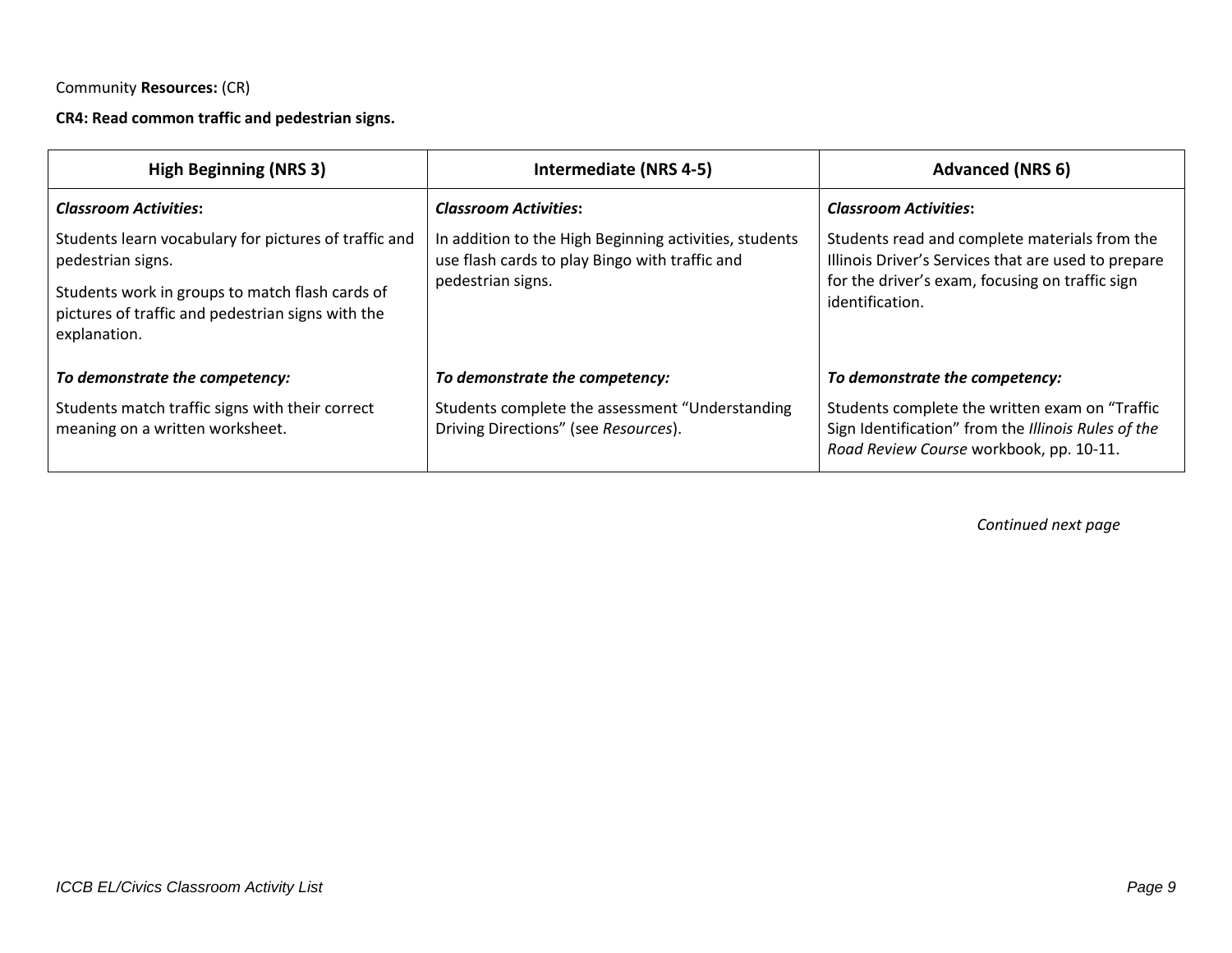**CR4: Read common traffic and pedestrian signs.**

*Continued from previous page*

| <b>Resources:</b>                                                                                    | <b>Resources:</b>                                                                                           | <b>Resources:</b>                               |
|------------------------------------------------------------------------------------------------------|-------------------------------------------------------------------------------------------------------------|-------------------------------------------------|
| <b>Traffic Signs PowerPoint</b>                                                                      | <b>Visuals for Bingo Activity</b>                                                                           | Illinois Rules of the Road Review Course        |
| http://www.elcivics.com/esl/transportation/traffic-                                                  | http://www.nc-net.info/ESL/Caldwell/Year                                                                    | workbook, pp. 10-11                             |
| signs-1.html                                                                                         | 1/Lesson Plans/Traffic Signs/traffic signs.php                                                              | http://www.cyberdriveillinois.com/publications/ |
| Visuals for Flash Cards and Matching Activity                                                        | Life Skills and Test Prep 2, p. 60                                                                          | pdf publications/dsd ds9.pdf                    |
| http://www.nc-<br>net.info/ESL/Caldwell/Year_1/Lesson_Plans/Traffic                                  | McBride, Edward J. Downtown 4: English for Work and<br>Life, Chapter 10: Government and the Law, Activities |                                                 |
| Signs/traffic signs.php                                                                              | 5-6, pp. 186-187                                                                                            |                                                 |
| Oxford Picture Dictionary, Second Edition, "Traffic<br>Signs" and "Directions and Maps," pp. 154-155 | Ventures Civics Worksheets, p. 8                                                                            |                                                 |
| Life Skills and Test Prep 2, p. 60                                                                   | Assessment<br>http://eslworksheetsandlessonplans.com/files/Unders                                           |                                                 |
| McBride, Edward J. Downtown 2: English for Work                                                      | tanding Driving Directions Reading Fill In Vocabula                                                         |                                                 |
| and Life, Chapter 8: Health & Safety, Activities 1-3,                                                | ry Building Item 0062.pdf                                                                                   |                                                 |
| 5, pp. 148-150                                                                                       |                                                                                                             |                                                 |
| <b>Traffic Signs</b>                                                                                 |                                                                                                             |                                                 |
| http://resources.marshalladulteducation.org/hot p<br>otatoes/02 hp/road signs/roadsigns.htm          |                                                                                                             |                                                 |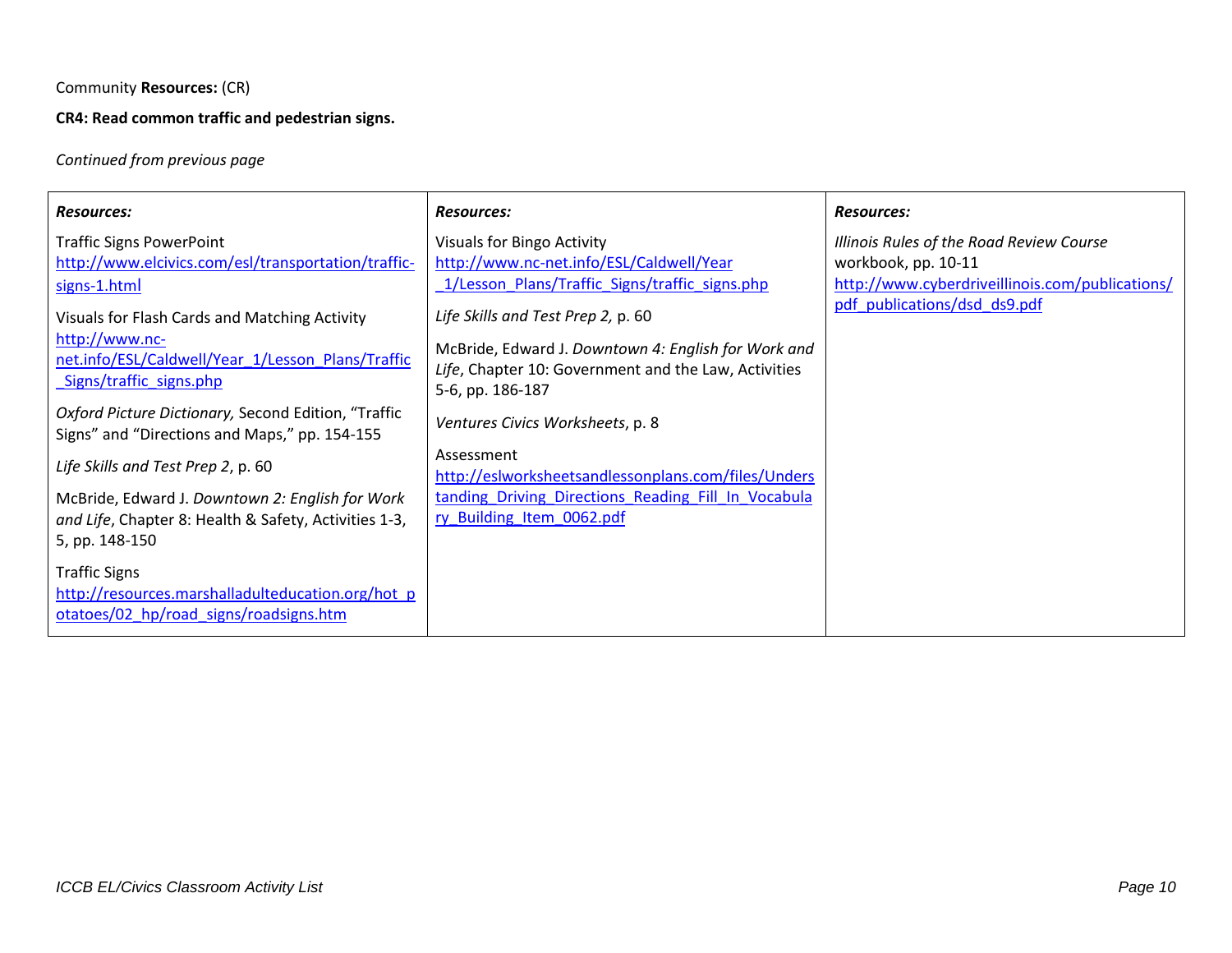**SC5: Differentiate between public and private schools.**

| <b>High Beginning (NRS 3)</b>                                                                                                                                                                                  | <b>Intermediate (NRS 4-5)</b>                                                                                                                                                                                                                                                                                                                                                                                 | <b>Advanced (NRS 6)</b>                                                                                                                                                                                                                                                                                                                                                                                               |
|----------------------------------------------------------------------------------------------------------------------------------------------------------------------------------------------------------------|---------------------------------------------------------------------------------------------------------------------------------------------------------------------------------------------------------------------------------------------------------------------------------------------------------------------------------------------------------------------------------------------------------------|-----------------------------------------------------------------------------------------------------------------------------------------------------------------------------------------------------------------------------------------------------------------------------------------------------------------------------------------------------------------------------------------------------------------------|
| <b>Classroom Activities:</b>                                                                                                                                                                                   | <b>Classroom Activities:</b>                                                                                                                                                                                                                                                                                                                                                                                  | <b>Classroom Activities:</b>                                                                                                                                                                                                                                                                                                                                                                                          |
| Students learn basic vocabulary (e.g., public,<br>private, property tax, tuition).<br>Students match characteristics of a public school<br>and a private school.                                               | Students brainstorm characteristics of public and<br>private schools, then write short sentences or fill in an<br>organizer such as a Venn diagram or T-chart to compare<br>and contrast public and private schools.<br>Students use the Internet to find public and private<br>schools in the local area and fill out a chart with their<br>names, where they are located, and what curricula they<br>offer. | In addition to the activities for the lower levels,<br>students discuss advantages and disadvantages of<br>public and private schools, factors that influence a<br>parent's decision on school choice, how a parent<br>can evaluate a school, types of private schools,<br>etc.<br>Students participate in a jigsaw activity using<br>articles on public and private schools from the<br>Great Schools website below. |
| To demonstrate the competency:                                                                                                                                                                                 | To demonstrate the competency:                                                                                                                                                                                                                                                                                                                                                                                | To demonstrate the competency:                                                                                                                                                                                                                                                                                                                                                                                        |
| Students complete simple sentences about their<br>family members or friends' families, e.g.,<br>My child goes to a public / private school.<br>The name of the school is<br>It's in __________________ (city). | Students complete an instructor-created worksheet<br>with characteristics of both public and private schools<br>listed. Students identify each by writing "public" or<br>"private" next to each statement.                                                                                                                                                                                                    | Groups of students develop questions to ask a<br>public school principal relevant to a parent's<br>decision to enroll his or her child the school. Pairs<br>perform role plays based on the questions.                                                                                                                                                                                                                |
| <b>Resources:</b>                                                                                                                                                                                              | <b>Resources:</b>                                                                                                                                                                                                                                                                                                                                                                                             | <b>Resources:</b>                                                                                                                                                                                                                                                                                                                                                                                                     |
| Community Connections, Pictures for Vocabulary<br>Development, p. 147                                                                                                                                          | Community Connections, Reading Passage, p. 169<br>Local school websites<br>Ventures Civics Worksheets, pp. 41, 69                                                                                                                                                                                                                                                                                             | Great Schools www.greatschools.org has several<br>articles including the two below:<br>"A Guide to Private Schools" and video clip<br>http://www.greatschools.org/school-<br>choice/private-schools/7068-private-schools-<br>video.gs<br>"Public vs. private vs. charter schools"<br>http://www.greatschools.org/school-choice/6987-<br>public-private-charter-schools.gs                                             |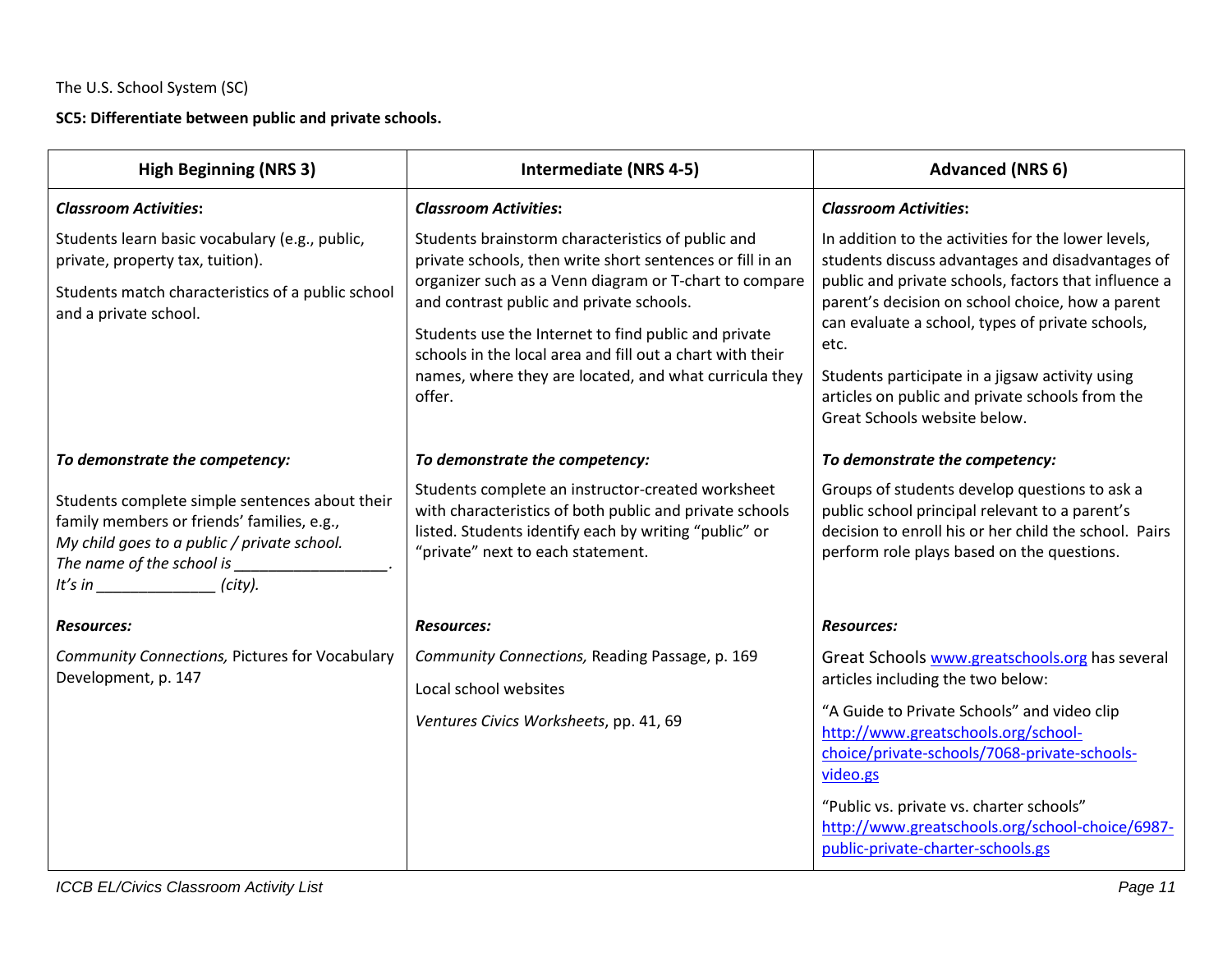**SC7: Identify ways in which parents and community members can participate in schools and interact with school personnel.**

| <b>High Beginning (NRS 3)</b>                                                                                                                                                                | <b>Intermediate (NRS 4-5)</b>                                                                                                                                                                                                                                                                                                                                                              | <b>Advanced (NRS 6)</b>                                                                                                                                       |
|----------------------------------------------------------------------------------------------------------------------------------------------------------------------------------------------|--------------------------------------------------------------------------------------------------------------------------------------------------------------------------------------------------------------------------------------------------------------------------------------------------------------------------------------------------------------------------------------------|---------------------------------------------------------------------------------------------------------------------------------------------------------------|
| <b>Classroom Activities:</b>                                                                                                                                                                 | <b>Classroom Activities:</b>                                                                                                                                                                                                                                                                                                                                                               | <b>Classroom Activities:</b>                                                                                                                                  |
| Using pictures, students learn basic vocabulary<br>of ways parents and community members<br>participate or interact with schools (e.g., open<br>house, parent/teacher conference, volunteer) | Students list ways that parents can participate in their<br>children's schools, e.g., visit school/child's classroom;<br>attend parent/teacher conferences; communicate with<br>child's teacher often; volunteer for a school activity or<br>event.<br>Students discuss the importance of parental<br>involvement. Students who are parents tell instructor<br>what they have done so far. | Students read the article "Parent-Teacher<br>Communication," then brainstorm a list of<br>questions for a parent to ask at a parent/teacher<br>conference.    |
| To demonstrate the competency:                                                                                                                                                               | To demonstrate the competency:                                                                                                                                                                                                                                                                                                                                                             | To demonstrate the competency:                                                                                                                                |
| Students match vocabulary with visuals.<br>Students complete personal statements, e.g.,<br>I can participate in my child's school. I can                                                     | Students interview each other about school<br>participation, asking questions such as: Are you a<br>parent? Do you have a child in school? How do you<br>participate in your child's school?                                                                                                                                                                                               | Students role-play a parent/teacher conference.<br>Students report lesson outcomes on what they did<br>to become involved or on what they are going to<br>do. |
| <b>Resources:</b>                                                                                                                                                                            | <b>Resources:</b>                                                                                                                                                                                                                                                                                                                                                                          | <b>Resources:</b>                                                                                                                                             |
| Community Connections, Pictures for Vocabulary<br>Development, pp. 156-157                                                                                                                   | Community Connections, Reading Passage, pp. 170-171;<br>Dialogues 1-4, pp. 180-183                                                                                                                                                                                                                                                                                                         | Future 4 Student Book, Unit 9 Partners in<br>Education, selected lessons                                                                                      |
| Local school district websites                                                                                                                                                               | Future 2 Student Book, Unit 9 Parents and Children                                                                                                                                                                                                                                                                                                                                         | University of IL Extension, "Parent-Teacher                                                                                                                   |
|                                                                                                                                                                                              | Future 3 Student Book Unit 3 School Days                                                                                                                                                                                                                                                                                                                                                   | Communication,"<br>http://urbanext.illinois.edu/succeed/communicati                                                                                           |
|                                                                                                                                                                                              | Rights and Responsibilities: Reading and                                                                                                                                                                                                                                                                                                                                                   | on.cfm                                                                                                                                                        |
|                                                                                                                                                                                              | Communication for Civics, p. 57                                                                                                                                                                                                                                                                                                                                                            | Family Education, "The Parent-Teacher<br>Conference: 5 Must-Ask Questions"                                                                                    |
|                                                                                                                                                                                              | Ventures Civics Worksheets, pp. 36, 45, 69                                                                                                                                                                                                                                                                                                                                                 | http://school.familyeducation.com/slideshow/par<br>ents-and-school/38586.html                                                                                 |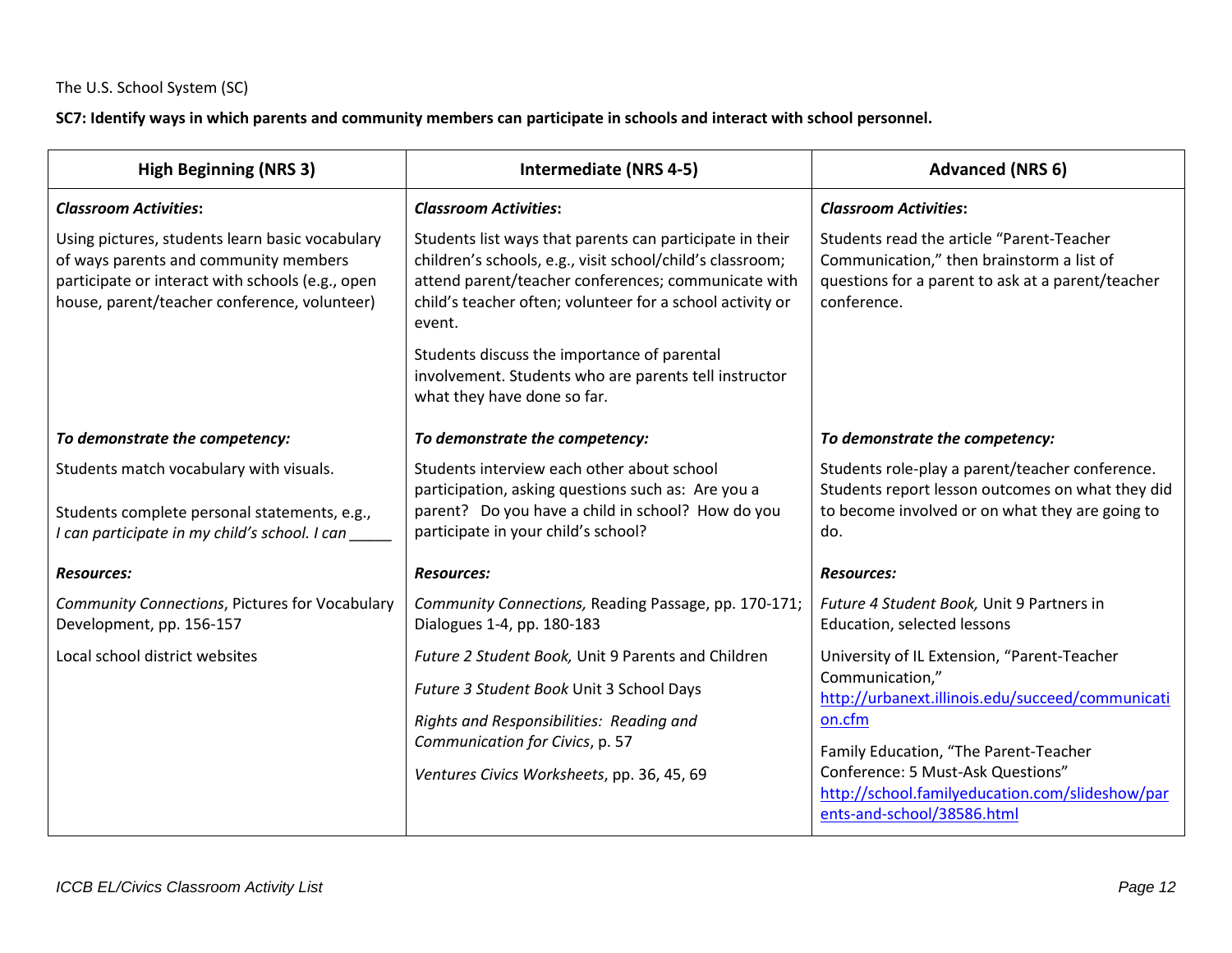**SC8: Identify additional services available to students in local school districts (e.g., extracurricular activities, lunch programs, accommodations for disabilities).** 

| <b>High Beginning (NRS 3)</b>                                                                                                                                                                                                                                       | <b>Intermediate (NRS 4-5)</b>                                                                                                                                                                                                                                                                                         | <b>Advanced (NRS 6)</b>                                                                                                                                                                                                                                                         |
|---------------------------------------------------------------------------------------------------------------------------------------------------------------------------------------------------------------------------------------------------------------------|-----------------------------------------------------------------------------------------------------------------------------------------------------------------------------------------------------------------------------------------------------------------------------------------------------------------------|---------------------------------------------------------------------------------------------------------------------------------------------------------------------------------------------------------------------------------------------------------------------------------|
| <b>Classroom Activities:</b>                                                                                                                                                                                                                                        | <b>Classroom Activities:</b>                                                                                                                                                                                                                                                                                          | <b>Classroom Activities:</b>                                                                                                                                                                                                                                                    |
| Using visuals, students learn key vocabulary (e.g.,<br>lunch programs, special education services, after<br>school activities, etc.). They then brainstorm a list<br>of the additional school services they have<br>accessed or know are provided in local schools. | In addition to the activities for the High Beginning<br>level, students view local school district websites to<br>research additional services offered. Students<br>compare the services provided in two or more<br>school districts.<br>Students review school application forms for various<br>additional services. | In addition to the activities for the Intermediate<br>level, students describe personal experiences with<br>a school district's services.<br>Students role-play a telephone conversation<br>requesting assistance with obtaining services<br>and/or information about services. |
| To demonstrate the competency:                                                                                                                                                                                                                                      | To demonstrate the competency:                                                                                                                                                                                                                                                                                        | To demonstrate the competency:                                                                                                                                                                                                                                                  |
| Students identify the pictures and vocabulary<br>through vocabulary match, fill-in the blank, and                                                                                                                                                                   | Students recommend specific additional services for<br>case study scenarios (developed by teacher).                                                                                                                                                                                                                   | Students perform skits or role plays where parents<br>discuss service needs with school personnel.                                                                                                                                                                              |
| sentence completion activities.                                                                                                                                                                                                                                     | Students complete a Venn or other organizer to<br>compare two local school districts' services.                                                                                                                                                                                                                       | Students create a guide to services offered by local<br>school districts that could be shared with students<br>in other classes.                                                                                                                                                |
| <b>Resources:</b>                                                                                                                                                                                                                                                   | <b>Resources:</b>                                                                                                                                                                                                                                                                                                     | <b>Resources:</b>                                                                                                                                                                                                                                                               |
| Community Connections, Pictures for Vocabulary                                                                                                                                                                                                                      | Local school district website, programs and services                                                                                                                                                                                                                                                                  | <b>Great Schools</b>                                                                                                                                                                                                                                                            |
| Development, pp. 154-155                                                                                                                                                                                                                                            | Community Connections, Reading Passage, p.170                                                                                                                                                                                                                                                                         | "The school visit: hat to look for, what to ask"<br>http://www.greatschools.org/find-a-                                                                                                                                                                                         |
|                                                                                                                                                                                                                                                                     | Ventures Civics Worksheets, p. 36                                                                                                                                                                                                                                                                                     | school/school-visit/24-the-school-visit-what-to-<br>look-for-what-to-ask.gs                                                                                                                                                                                                     |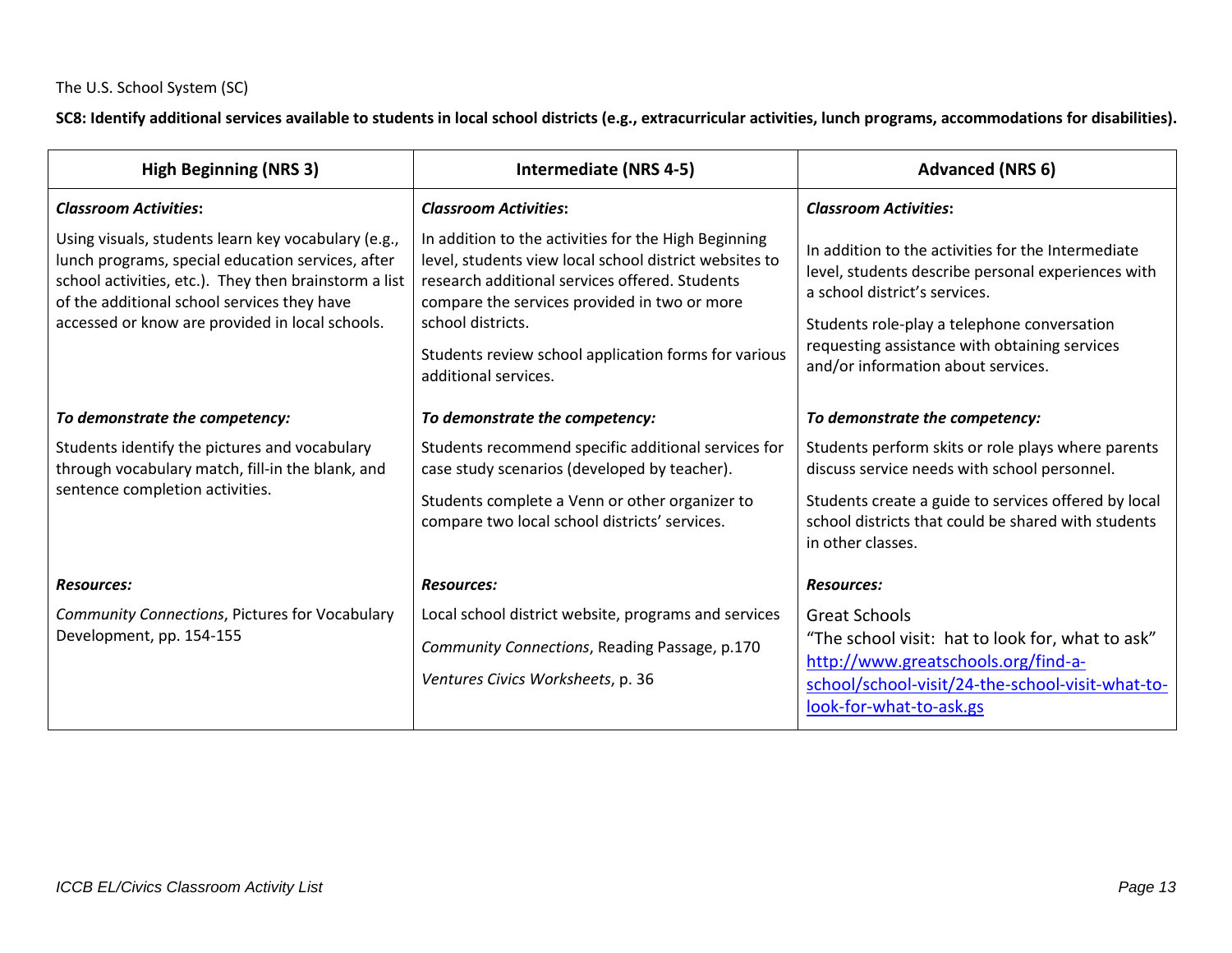#### **HW3: Complete a health information form, including family medical history, current medications, and allergies.**

| <b>High Beginning (NRS 3)</b>                                                                    | Intermediate (NRS 4-5)                                                                                            | <b>Advanced (NRS 6)</b>                                                                                                                                                                                                                                      |
|--------------------------------------------------------------------------------------------------|-------------------------------------------------------------------------------------------------------------------|--------------------------------------------------------------------------------------------------------------------------------------------------------------------------------------------------------------------------------------------------------------|
| <b>Classroom Activities:</b>                                                                     | <b>Classroom Activities:</b>                                                                                      | <b>Classroom Activities:</b>                                                                                                                                                                                                                                 |
| Using visuals and realia, students learn to identify<br>prescription vs. over the counter drugs. | Using sample forms and visuals, students identify common<br>diseases listed on medical history forms and diseases | In addition to the diseases studied in the<br>Intermediate activity, students explore                                                                                                                                                                        |
| Students also identify common allergies (plant,<br>food) and reactions (rash, itching).          | important for family medical history.                                                                             | common inherited diseases through reading<br>and Internet research. Students identify<br>diseases in their own families.                                                                                                                                     |
| To demonstrate the competency:                                                                   | To demonstrate the competency:                                                                                    | To demonstrate the competency:                                                                                                                                                                                                                               |
| Students fill out a simplified form about<br>medication and basic allergies.                     | Students fill out a multiple-page form listing illnesses in<br>family, medications, and allergies.                | Students fill out an authentic form from a<br>doctor's office or hospital listing family history,<br>medications, and allergies. Alternatively,<br>students fill out a form based on a story read<br>by the teacher (see lincs.ed.gov page in<br>Resources). |
| <b>Resources:</b>                                                                                | <b>Resources:</b>                                                                                                 | <b>Resources:</b>                                                                                                                                                                                                                                            |
| http://www.reepworld.org/englishpractice/healt<br>h/problems/index.htm                           | Ventures 3, Unit 4: Health, Lesson F: Life Skills, reading<br>(medical form), p.54                                | Authentic medical forms found on the Internet<br>from local hospital or doctors                                                                                                                                                                              |
| Lifeskills and Test Prep 2, pp. 134-135                                                          | MiraCosta College's ESL health lessons, lesson 28.5                                                               | http://lincs.ed.gov/health/10 forms                                                                                                                                                                                                                          |
| Oxford Picture Dictionary, Second Edition,<br>"Illnesses and Medical Conditions," p. 111         | https://www.miracosta.edu/instruction/continuingeducati<br>on/esl/downloads/JBHealthAdv28.5.0527 2009.pdf         |                                                                                                                                                                                                                                                              |
|                                                                                                  | Lifeskills and Test Prep 2, pp. 134-135                                                                           |                                                                                                                                                                                                                                                              |
|                                                                                                  | Oxford Picture Dictionary, Second Edition, "Illnesses and<br>Medical Conditions," p. 111                          |                                                                                                                                                                                                                                                              |
|                                                                                                  | McBride, Edward J. Downtown 3: English for Work and<br>Life, Chapter 7: Health & Safety, p. 130                   |                                                                                                                                                                                                                                                              |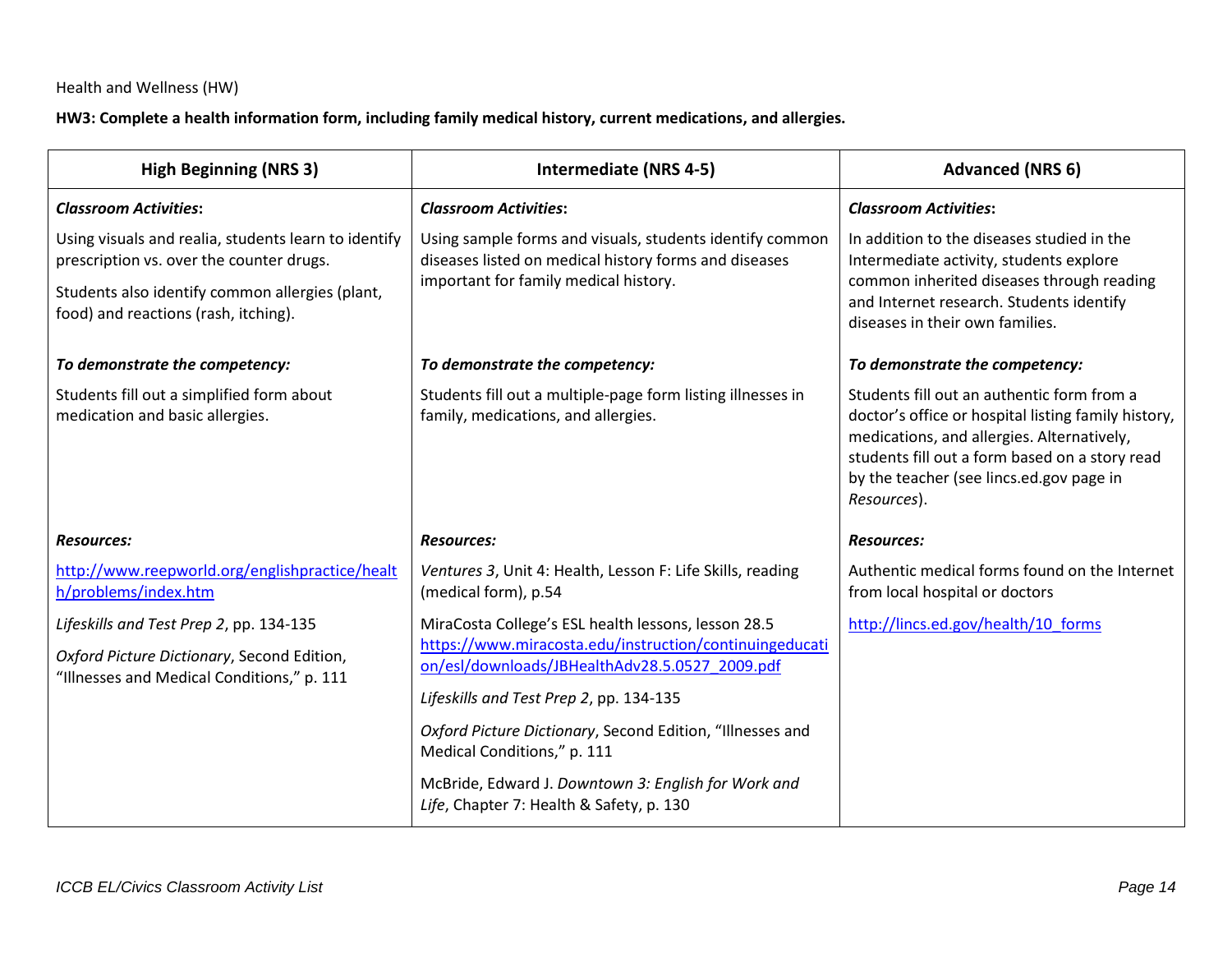**HW4: Explain the importance of good nutrition and where to find information about it.**

| <b>High Beginning (NRS 3)</b>                                                                                                                                                                                       | <b>Intermediate (NRS 4-5)</b>                                                                                                                                                                                                                                         | <b>Advanced (NRS 6)</b>                                                                                                                                                                                                                                                                      |
|---------------------------------------------------------------------------------------------------------------------------------------------------------------------------------------------------------------------|-----------------------------------------------------------------------------------------------------------------------------------------------------------------------------------------------------------------------------------------------------------------------|----------------------------------------------------------------------------------------------------------------------------------------------------------------------------------------------------------------------------------------------------------------------------------------------|
| <b>Classroom Activities:</b>                                                                                                                                                                                        | <b>Classroom Activities:</b>                                                                                                                                                                                                                                          | <b>Classroom Activities:</b>                                                                                                                                                                                                                                                                 |
| Using the food pyramid and/or the new "My<br>Plate" food recommendation, students are<br>introduced to the basic food groups.<br>Students identify common foods with visuals to<br>place them into the food groups. | In addition to identifying the food groups as in the High<br>Beginning activity, students read nutrition labels on<br>packaged food and learn what foods have high or low<br>contents of the various components listed (fats,<br>carbohydrates, sugar, sodium, etc.). | Students explore the importance of healthy<br>eating by reading about the food pyramid and<br>My Plate as well as how to read Nutrition Facts<br>labels (as in Intermediate activities). Students<br>further explore the role of healthy eating and a<br>balanced diet in healthy lifestyle. |
| To demonstrate the competency:                                                                                                                                                                                      | To demonstrate the competency:                                                                                                                                                                                                                                        | To demonstrate the competency:                                                                                                                                                                                                                                                               |
| Students identify foods by writing names under<br>pictures and then marking the food group in                                                                                                                       | Students compare food labels for similar products from<br>different manufacturers to find which is healthier.                                                                                                                                                         | Students prepare a menu for a day of healthy<br>meals and present it to the class.                                                                                                                                                                                                           |
| which the item belongs.<br>Alternatively, students fill out "Make Your Own<br>Food Pyramid" using handout on pp. 21-22.                                                                                             | Students also bring in a food item from home and tell the<br>class about its nutritional value.                                                                                                                                                                       | Alternatively, students talk about changes they<br>have made (or would like to make) in their<br>own diets.                                                                                                                                                                                  |
| <b>Resources:</b>                                                                                                                                                                                                   | <b>Resources:</b>                                                                                                                                                                                                                                                     | <b>Resources:</b>                                                                                                                                                                                                                                                                            |
| Ventures 1, Unit 7: Shopping Food groups, p. 95<br>All Star 1, Unit 6: Shopping Food, pp. 84, 94                                                                                                                    | Step Forward 3, Unit 8: Living Well, Lesson 2<br>All Star 4, Unit 3: Your Health, Food labels, p. 46                                                                                                                                                                  | Ventures 3, Unit 4: Health, Lesson A-C, pp. 44-<br>49                                                                                                                                                                                                                                        |
| Visuals of foods in food groups:<br>http://www.choosemyplate.gov/food-groups/                                                                                                                                       | Figuring out Food Labels<br>http://kidshealth.org/kid/stay_healthy/food/labels.html                                                                                                                                                                                   | That's Life-Low Intermediate, Lesson 4, Too<br><b>Many Servings</b>                                                                                                                                                                                                                          |
| Staying Healthy: Explore the Food Guide Pyramid<br>(interactive)                                                                                                                                                    | Sample food labels with explanation<br>http://www.fda.gov/Food/IngredientsPackagingLabeling/L                                                                                                                                                                         | http://www.elcivics.com/lifeskills/healthy-<br>food-1.html                                                                                                                                                                                                                                   |
| http://kidshealth.org                                                                                                                                                                                               | abelingNutrition/ucm114155.htm                                                                                                                                                                                                                                        | http://kidshealth.org/kid/stay healthy/food/p<br>yramid.html                                                                                                                                                                                                                                 |
|                                                                                                                                                                                                                     |                                                                                                                                                                                                                                                                       | http://www.fda.gov/Food/IngredientsPackagi<br>ngLabeling/LabelingNutrition/ucm266853.htm                                                                                                                                                                                                     |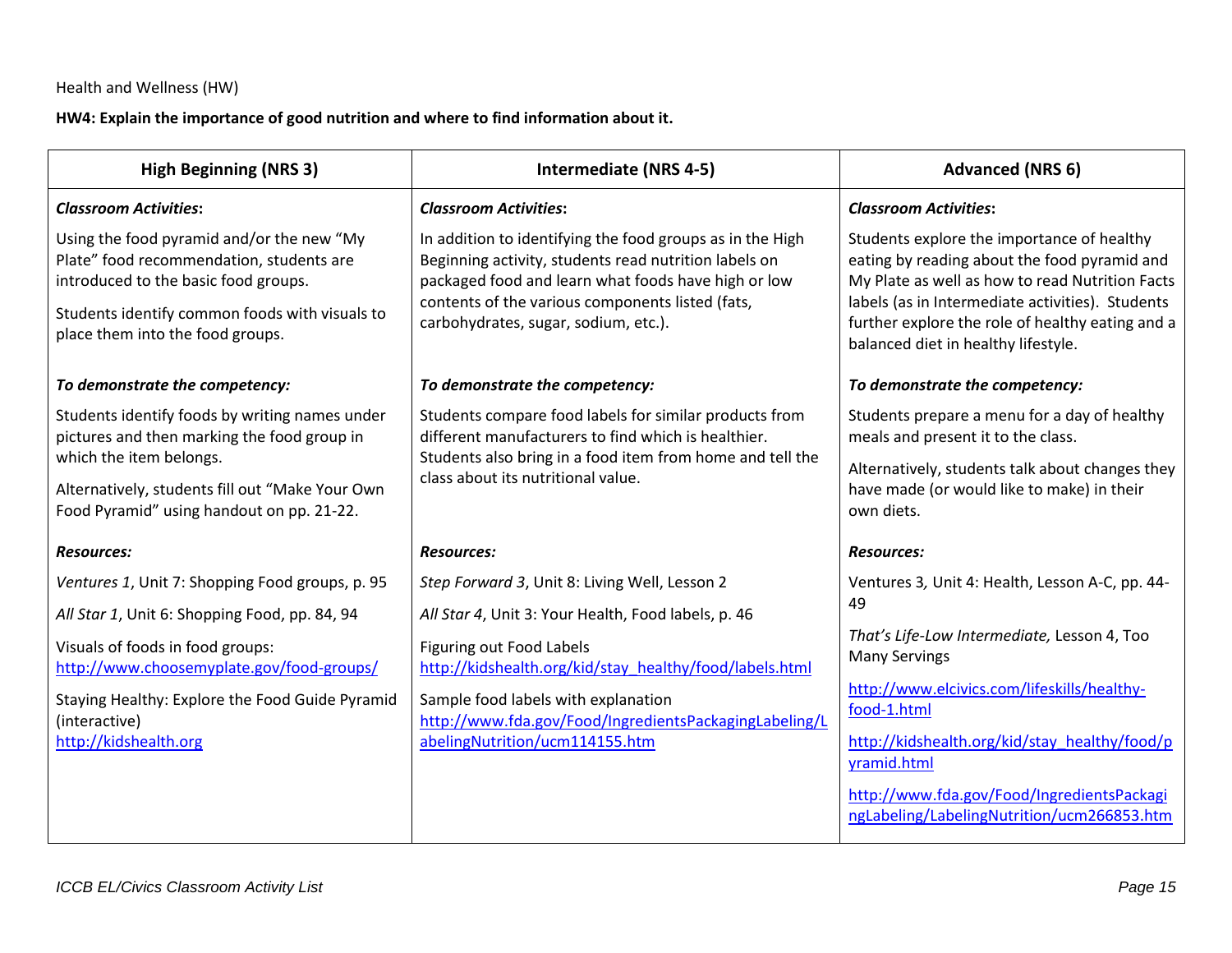**HW4: Explain the importance of good nutrition and where to find information about it.**

*Continued from previous page*

# **Make Your Own Food Pyramid!**

**Write down everything you ate yesterday. Include meals, snacks, and drinks.**















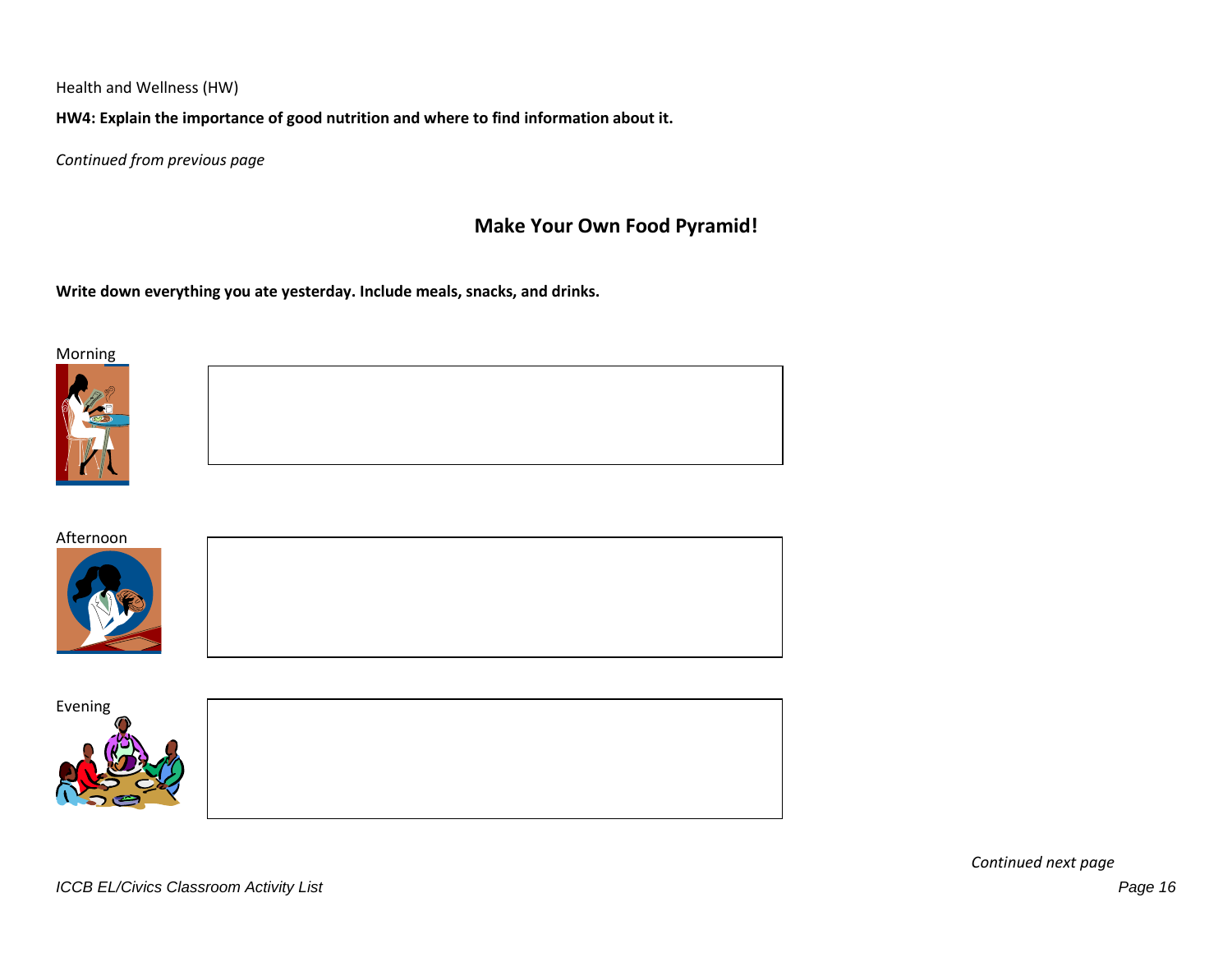**HW4: Explain the importance of good nutrition and where to find information about it.**

*Continued from previous page*

**Now put the foods you ate into Food Pyramid Categories:** Fats, Oils, and Sweets (A little)

Milk, Yogurt, and Cheese Group (2-3 servings)

Meat, Poultry, Fish, Dry Beans, Eggs, and Nuts Group (2-3 servings)

Fruit Group (2-4 servings)

Vegetable Group (3-5 servings)

Bread, Cereal, Rice and Pasta (6-11 servings)

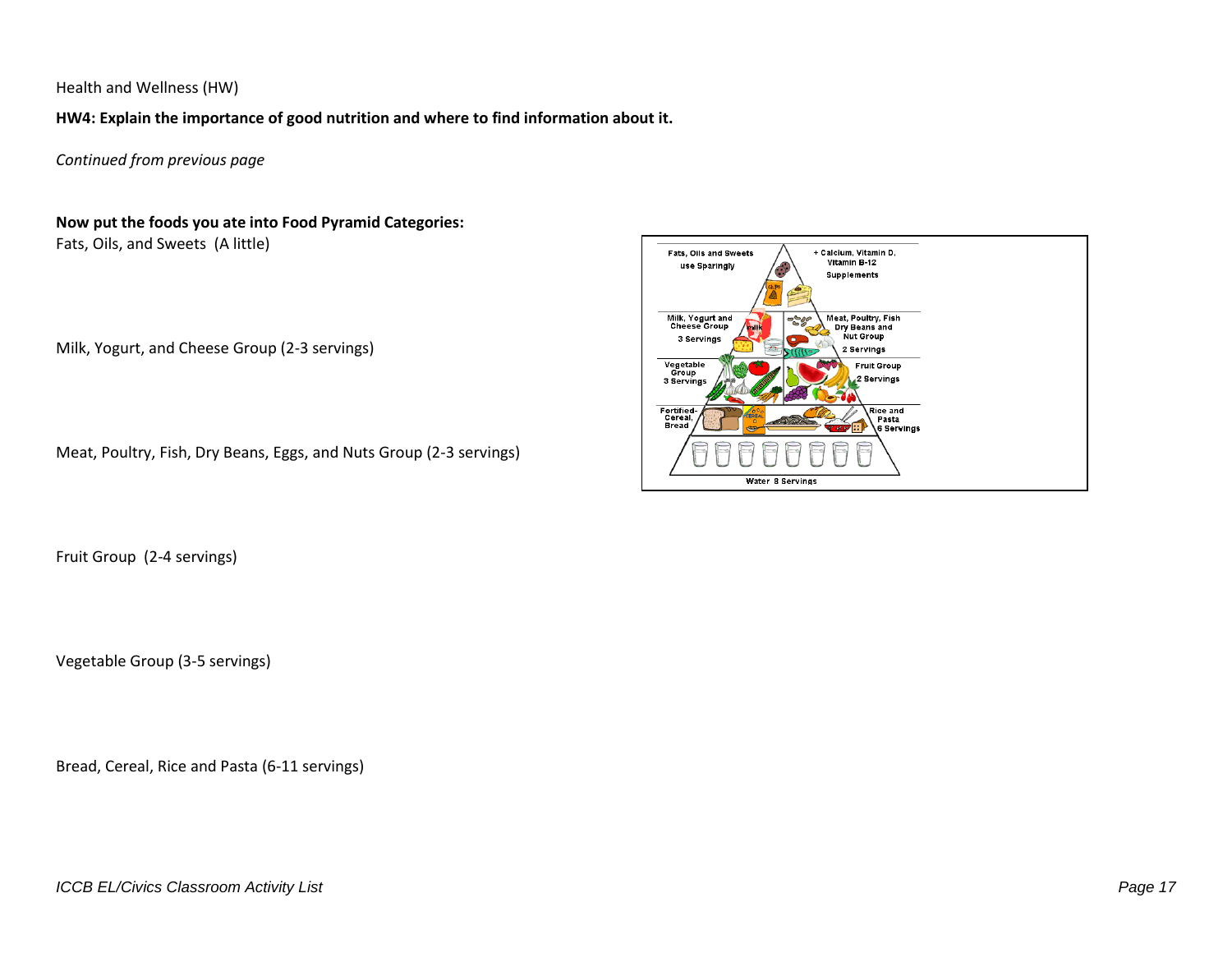**HW8: Identify community Resources: for crisis services including domestic violence, child abuse, substance abuse, and mental health issues.**

| <b>High Beginning (NRS 3)</b>                                                                                                                                                                                 | Intermediate (NRS 4-5)                                                                                                                              | <b>Advanced (NRS 6)</b>                                                                                                                                      |
|---------------------------------------------------------------------------------------------------------------------------------------------------------------------------------------------------------------|-----------------------------------------------------------------------------------------------------------------------------------------------------|--------------------------------------------------------------------------------------------------------------------------------------------------------------|
| <b>Classroom Activities:</b>                                                                                                                                                                                  | <b>Classroom Activities:</b>                                                                                                                        | <b>Classroom Activities:</b>                                                                                                                                 |
| Through pictures, students are introduced to<br>various crisis situations which would require<br>intervention.                                                                                                | In addition to the activities for the High Beginning<br>level, students compare crisis services in the U.S.<br>with that of their native countries. | In addition to the activities for the beginning and<br>intermediate levels, students work in groups to create a<br>skit/dialogue requesting crisis services. |
| Students practice asking for assistance in a<br>crisis situation.                                                                                                                                             |                                                                                                                                                     |                                                                                                                                                              |
| Students work together to create a contact list<br>with the names/organizations, addresses,<br>phone numbers, and web addresses of<br>organizations in the community offering crisis<br>services (see p. 20). |                                                                                                                                                     |                                                                                                                                                              |
| To demonstrate the competency:                                                                                                                                                                                | To demonstrate the competency:                                                                                                                      | To demonstrate the competency:                                                                                                                               |
| Students match vocabulary to pictures<br>depicting crisis situations.                                                                                                                                         | Students complete a cultural comparison activity<br>worksheet and share it with the class (see p. 21).                                              | Students present their skit/dialogue to the class.                                                                                                           |
| Students complete a contact list for crisis<br>service resources in their communities.                                                                                                                        |                                                                                                                                                     |                                                                                                                                                              |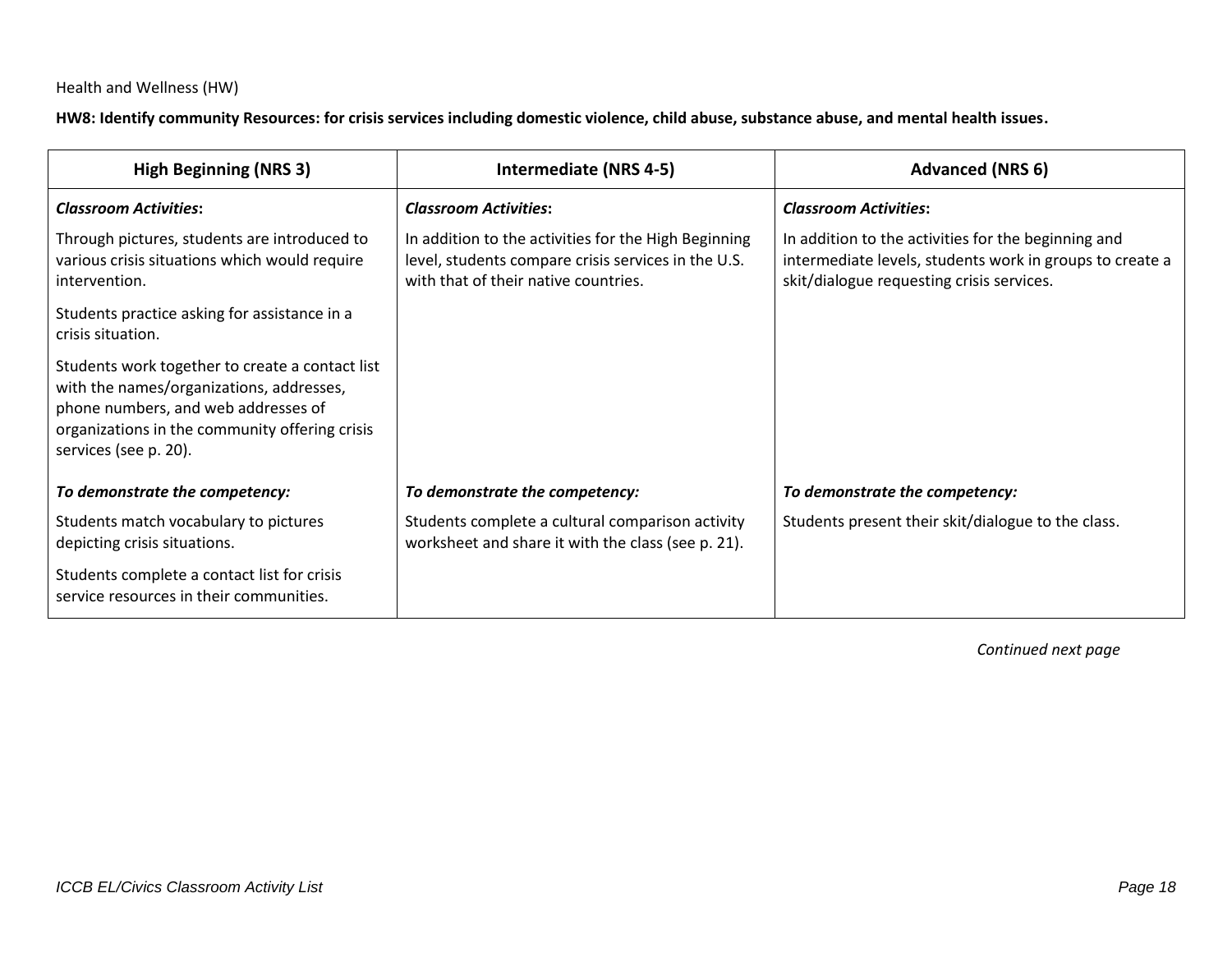**HW8: Identify community resources for crisis services including domestic violence, child abuse, substance abuse, and mental health issues.**

#### *Continued from previous page*

| <b>Resources:</b>                                                                                                                                                                               | <b>Resources:</b>                                                                                                                                                                                                  | <b>Resources:</b>                                                                                                                                                                                                                                                                                                                                              |
|-------------------------------------------------------------------------------------------------------------------------------------------------------------------------------------------------|--------------------------------------------------------------------------------------------------------------------------------------------------------------------------------------------------------------------|----------------------------------------------------------------------------------------------------------------------------------------------------------------------------------------------------------------------------------------------------------------------------------------------------------------------------------------------------------------|
| Community Connections, Pictures for<br>Vocabulary Development, pp. 210-212;<br>Vocabulary Activity 2-B, p. 228<br>Websites of local community resources<br>Action Research Activity (see p. 20) | Community Connections, Reading Passage, pp. 222-<br>224; Vocabulary Activity 2-B, p. 228<br>Websites of local community resources<br>Ventures Civics Worksheets, p. 71<br>Cultural Comparison Activity (see p. 21) | Community Connections, Dialogue 3: Reporting<br>Domestic Violence, p. 232<br>Websites of local community resources<br>Ventures Civics Worksheets, p. 71<br>Picture Story 4, "What Should She Do?"<br>www.cal.org/caela/esl<br>Child Abuse: DCFC Website<br>http://www.state.il.us/def/FAQ/faq-CPF/shtlm<br>Domestic Violence: http://www.il.cadu.org/resources |
|                                                                                                                                                                                                 |                                                                                                                                                                                                                    | Substance Abuse: http://easyread.drugabuse.org<br>Mental Health: http://www.nami.org                                                                                                                                                                                                                                                                           |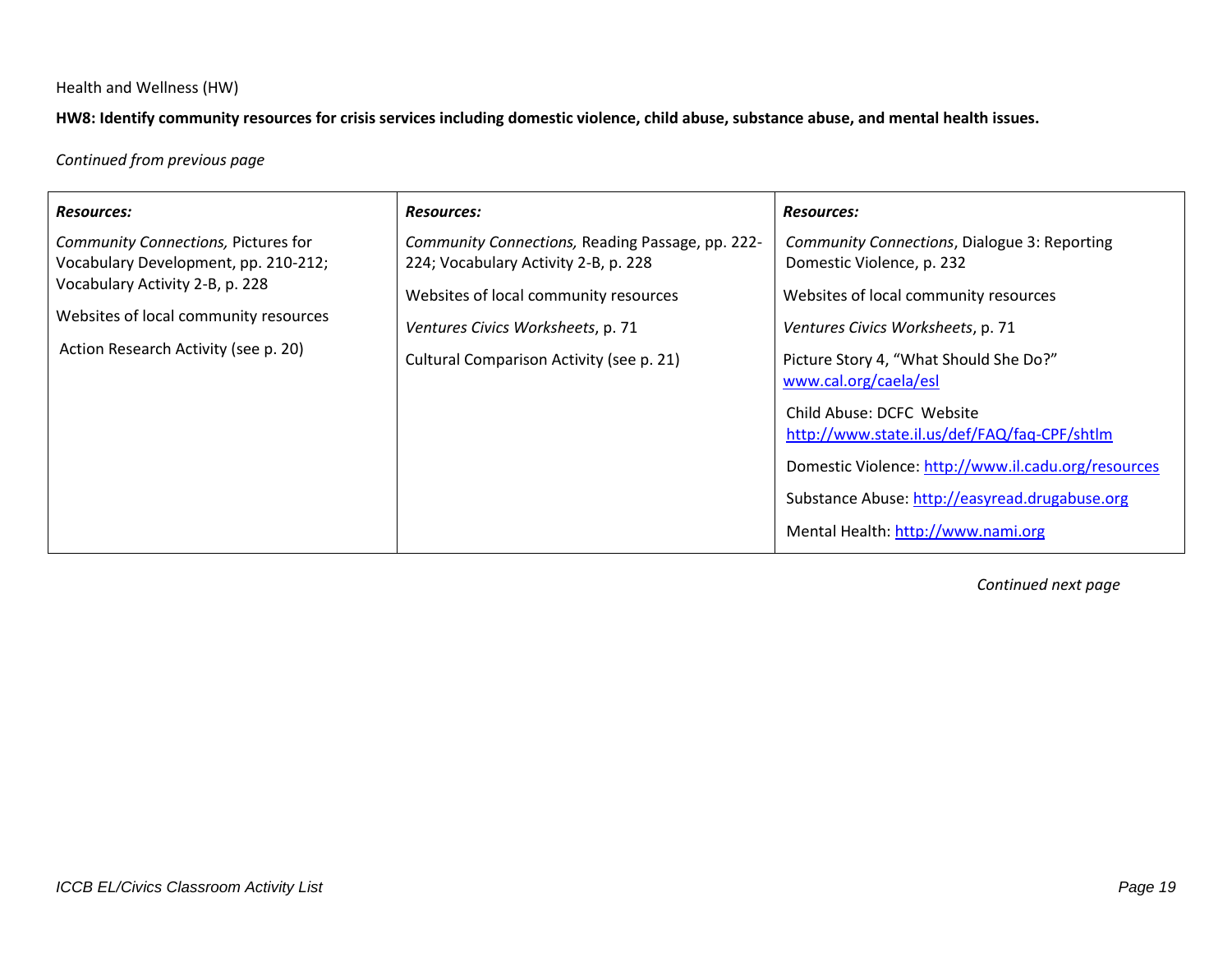**HW8: Identify community resources for crisis services including domestic violence, child abuse, substance abuse, and mental health issues.**

*Continued from previous page*

## **Action Research Activity: Crisis Services in Your Community**

- *Directions:* Work together as a class or in small groups with other students. Use a telephone directory and/or the Internet to find the nearest community resources for each crisis below:
	- domestic violence
	- child abuse
	- substance abuse
	- mental health

Write the names, addresses, phone numbers and websites in the chart below.

| Name | <b>Address</b> | <b>Phone Number</b> | <b>Internet Address</b> |
|------|----------------|---------------------|-------------------------|
|      |                |                     |                         |
|      |                |                     |                         |
|      |                |                     |                         |
|      |                |                     |                         |
|      |                |                     |                         |
|      |                |                     |                         |
|      |                |                     |                         |
|      |                |                     |                         |
|      |                |                     |                         |
|      |                |                     |                         |
|      |                |                     |                         |
|      |                |                     |                         |
|      |                |                     |                         |
|      |                |                     |                         |
|      |                |                     |                         |
|      |                |                     |                         |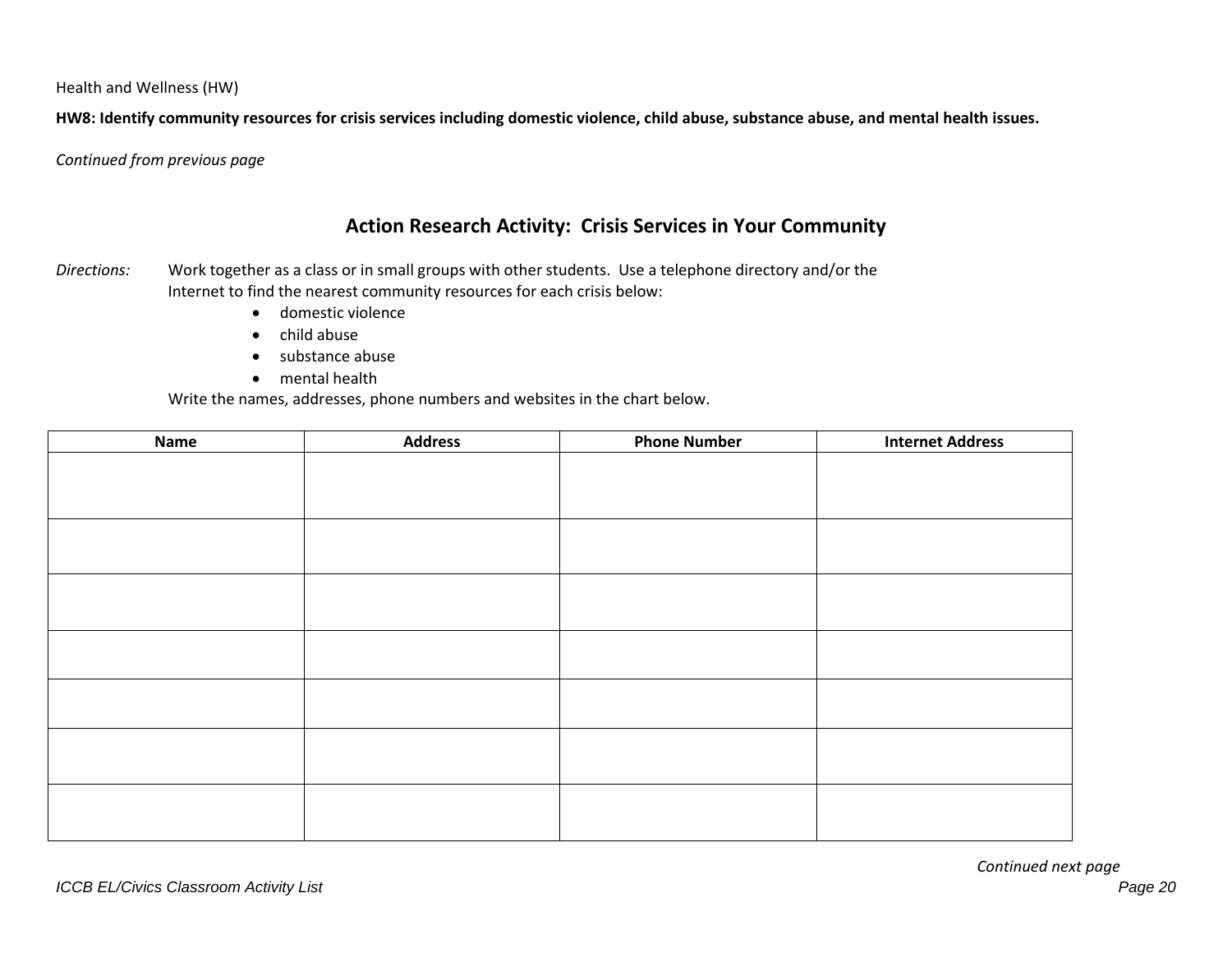**HW8: Identify community resources for crisis services including domestic violence, child abuse, substance abuse, and mental health issues.**

*Continued from previous page*

# **Cultural Comparison Activity: Crisis Services**

*Directions:* Think about crisis services in your native country and in the United States. Discuss the answers to the questions below with your classmates. (Optional: Write the information in the chart.)

|                                                          | In<br>(native country) | In the U.S. |
|----------------------------------------------------------|------------------------|-------------|
| Do community hospitals<br>1.<br>provide crisis services? |                        |             |
| 2. How can people get help for<br>domestic abuse?        |                        |             |
| How can people get help for<br>3.<br>child abuse?        |                        |             |
| How can people get help<br>4.<br>for substance abuse?    |                        |             |
| 5. How can people get help for<br>mental health issues?  |                        |             |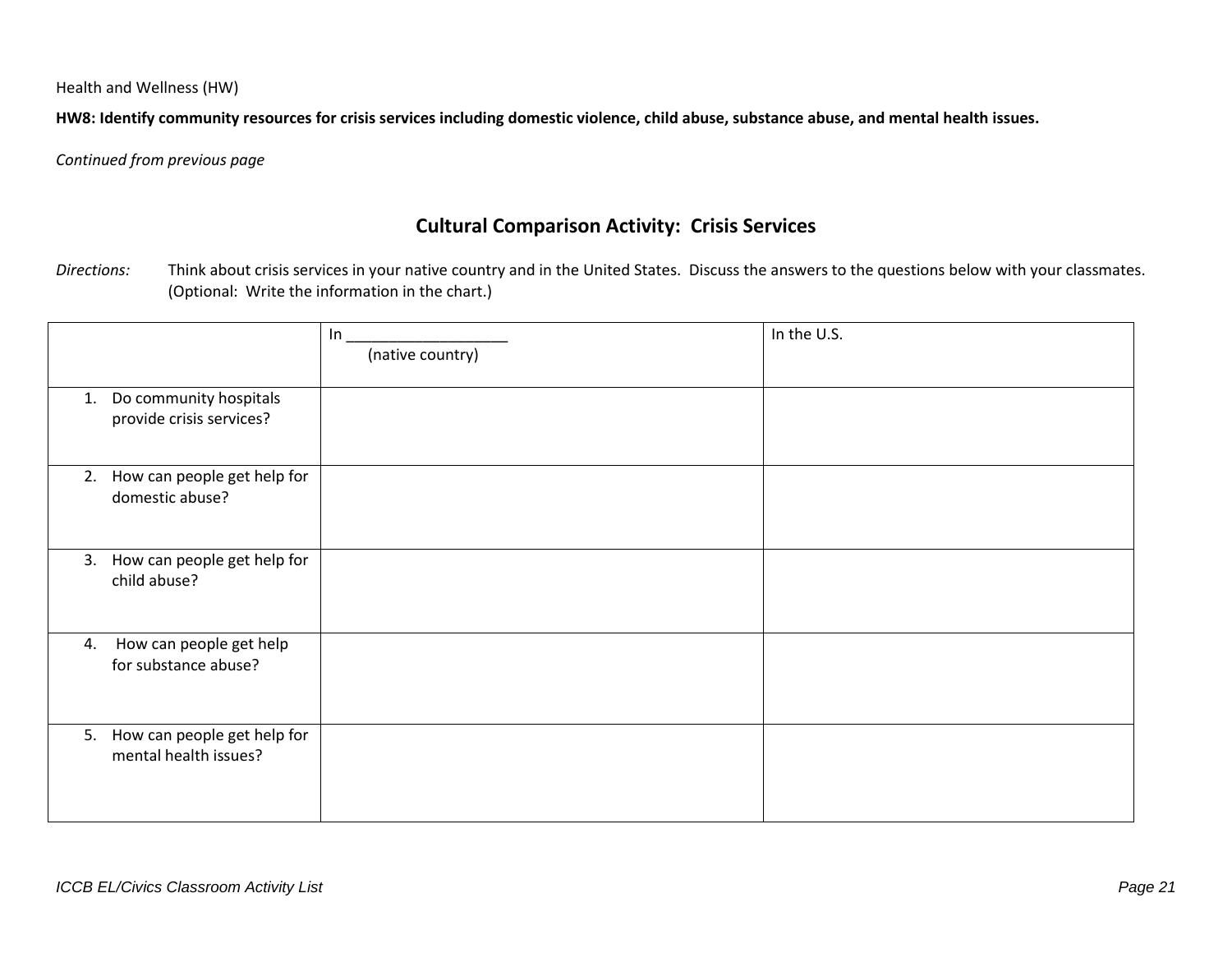**HO1: Identify types of housing in their communities (e.g., rental, purchase, shelter).**

| <b>High Beginning (NRS 3)</b>                                                                                                                                                                                                                                               | <b>Intermediate (NRS 4-5)</b>                                                                                                                                                                                                                                                             | <b>Advanced (NRS 6)</b>                                                                                                                                                                                                                                                                                                      |
|-----------------------------------------------------------------------------------------------------------------------------------------------------------------------------------------------------------------------------------------------------------------------------|-------------------------------------------------------------------------------------------------------------------------------------------------------------------------------------------------------------------------------------------------------------------------------------------|------------------------------------------------------------------------------------------------------------------------------------------------------------------------------------------------------------------------------------------------------------------------------------------------------------------------------|
| <b>Classroom Activities:</b>                                                                                                                                                                                                                                                | <b>Classroom Activities:</b>                                                                                                                                                                                                                                                              | <b>Classroom Activities:</b>                                                                                                                                                                                                                                                                                                 |
| Through pictures, students learn the names of<br>different types of housing (e.g., single family<br>home, condominium, apartment, townhouse,<br>mobile home). Students tell the class which type<br>of housing they live in.<br>With their instructor, students take a walk | In addition to the High Beginning activities, students<br>learn features of each type of housing (e.g.,<br>bedroom, bathroom, garage, air conditioning) and<br>the corresponding advertisement abbreviations of<br>these features.<br>Students read classified advertisements for housing | In addition to the Intermediate activities, students<br>compare housing types and housing costs in their<br>native countries with housing options and costs in<br>the United States. They also compare effective<br>ways of locating appropriate housing in their native<br>countries with ways of locating housing in their |
| through the community around the school and<br>identify the different housing types of housing<br>they see during their walk.                                                                                                                                               | options in the local paper and find an advertisement<br>for a place they would like to live. They then<br>describe this place to the class.                                                                                                                                               | local communities.                                                                                                                                                                                                                                                                                                           |
| To demonstrate the competency:                                                                                                                                                                                                                                              | To demonstrate the competency:                                                                                                                                                                                                                                                            | To demonstrate the competency:                                                                                                                                                                                                                                                                                               |
| Students match picture flashcards with printed<br>vocabulary words. They also work together to<br>make a class chart on the board, indicating how<br>many students live in which type of housing.                                                                           | Students prepare two mock classified<br>advertisements: one for their current home and one<br>for their dream home.                                                                                                                                                                       | Students make oral or written presentations<br>comparing and contrasting housing options and<br>costs in their native countries and the United<br>States.                                                                                                                                                                    |
| <b>Resources:</b>                                                                                                                                                                                                                                                           | <b>Resources:</b>                                                                                                                                                                                                                                                                         | <b>Resources:</b>                                                                                                                                                                                                                                                                                                            |
| Images of housing types accessed and printed<br>from the Internet                                                                                                                                                                                                           | Classified housing advertisements from the local<br>paper (online or print)                                                                                                                                                                                                               | www.simplefinanceblog.com/most-common-types-<br>of-houses/                                                                                                                                                                                                                                                                   |
| The Heinle Picture Dictionary, Second Edition,                                                                                                                                                                                                                              | Ventures Civics Worksheets, p. 31                                                                                                                                                                                                                                                         | www.quickenloans.com/blog/types-homes-youll-                                                                                                                                                                                                                                                                                 |
| "Types of Homes," pp. 62-63                                                                                                                                                                                                                                                 | Life Skills & Test Prep 2, pp. 116-119                                                                                                                                                                                                                                                    | find-house-hunting                                                                                                                                                                                                                                                                                                           |
| Oxford Picture Dictionary, Second Edition,<br>"Different Places to Live," p 52                                                                                                                                                                                              |                                                                                                                                                                                                                                                                                           |                                                                                                                                                                                                                                                                                                                              |
| <b>EL Civics for ESL Students</b><br>www.elcivics.com/housing lesson 1.html                                                                                                                                                                                                 |                                                                                                                                                                                                                                                                                           |                                                                                                                                                                                                                                                                                                                              |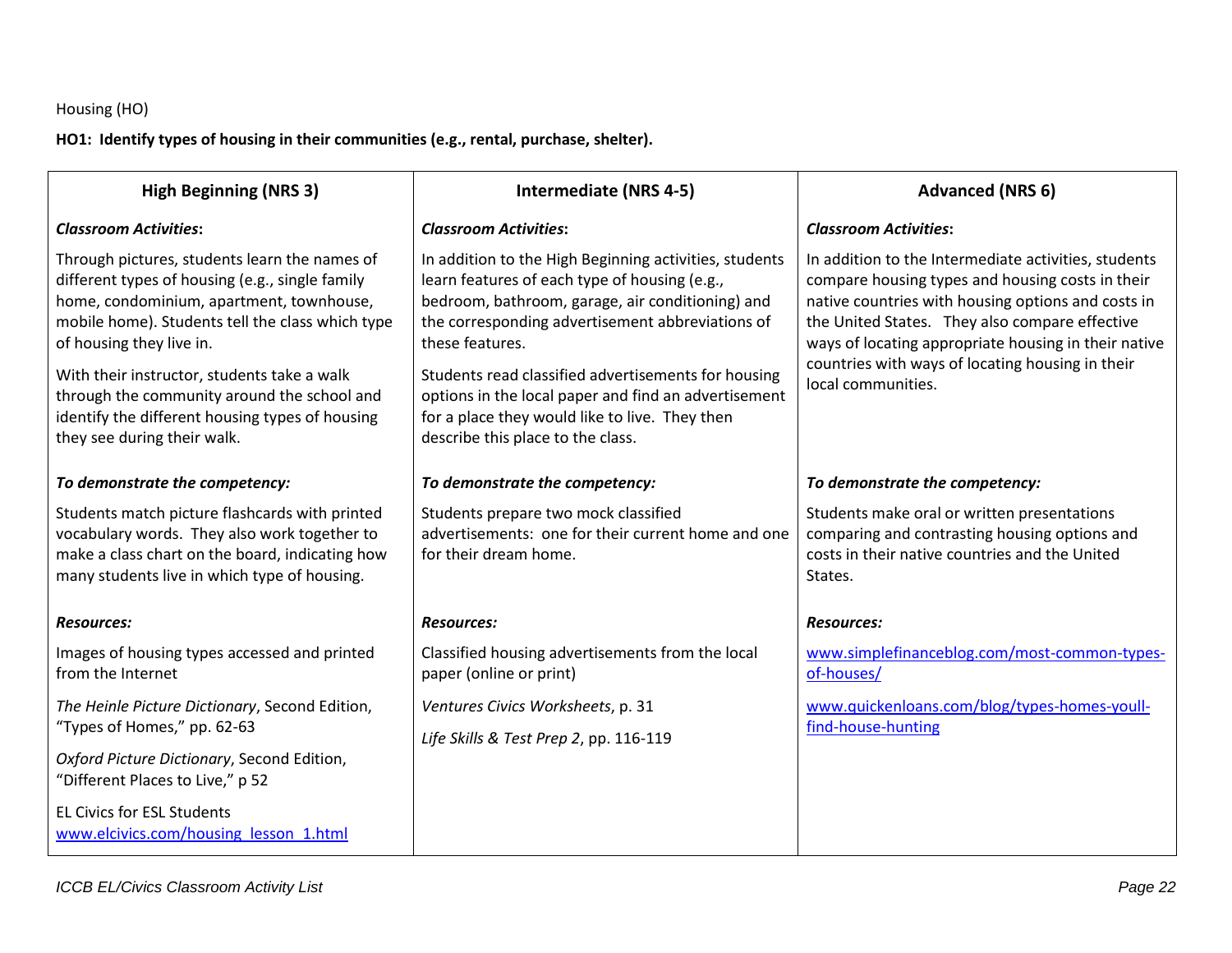**HO3: Identify the rights and responsibilities of landlords and tenants.**

| <b>High Beginning (NRS 3)</b>                                                                                                                                                                                                          | Intermediate (NRS 4-5)                                                                                                                                                                                                                                                                                                                                                                                         | <b>Advanced (NRS 6)</b>                                                                                                                                                                                                                                                                                                                                                                                                    |
|----------------------------------------------------------------------------------------------------------------------------------------------------------------------------------------------------------------------------------------|----------------------------------------------------------------------------------------------------------------------------------------------------------------------------------------------------------------------------------------------------------------------------------------------------------------------------------------------------------------------------------------------------------------|----------------------------------------------------------------------------------------------------------------------------------------------------------------------------------------------------------------------------------------------------------------------------------------------------------------------------------------------------------------------------------------------------------------------------|
| <b>Classroom Activities:</b>                                                                                                                                                                                                           | <b>Classroom Activities:</b>                                                                                                                                                                                                                                                                                                                                                                                   | <b>Classroom Activities:</b>                                                                                                                                                                                                                                                                                                                                                                                               |
| Students learn key rights and responsibilities of<br>landlords and tenants through pictures.<br>Students brainstorm and list additional rights and<br>responsibilities of tenants and landlords, and<br>describe personal experiences. | In addition to the activities for the High Beginning<br>level, students read the brochure on tenant rights or<br>the lists of tenant and landlord responsibilities on<br>the US Landlord website (see Resources below).<br>Students read the section on Landlords and Tenants<br>in the Community Connections Reading Passage (see<br>Resources below) and work in pairs to answer<br>comprehension questions. | In addition to the activities for the Intermediate<br>level, students work in small groups to write<br>questions about the landlord/tenant rights and<br>responsibilities of greatest interest to them.<br>The instructor invites a guest speaker such as a<br>local housing authority representative or an official<br>from the Illinois Department of Human Rights to<br>visit the class and answer students' questions. |
| To demonstrate the competency:                                                                                                                                                                                                         | To demonstrate the competency:                                                                                                                                                                                                                                                                                                                                                                                 | To demonstrate the competency:                                                                                                                                                                                                                                                                                                                                                                                             |
| Students sort flashcards or fill out a simple T chart<br>to show which rights and responsibilities belong<br>to landlords or tenants.                                                                                                  | In small groups, students discuss comprehension<br>questions related to the readings.<br>Pairs complete the Pair Activity: Tenant and<br>Landlord Responsibilities from Community<br>Connections (see Resources below).                                                                                                                                                                                        | Students ask the guest speaker the prepared<br>questions and take notes on the answers.<br>Following the presentation, students discuss the<br>information shared by the presenter. Pairs then<br>write short summaries or make short oral<br>presentations of the key information.                                                                                                                                        |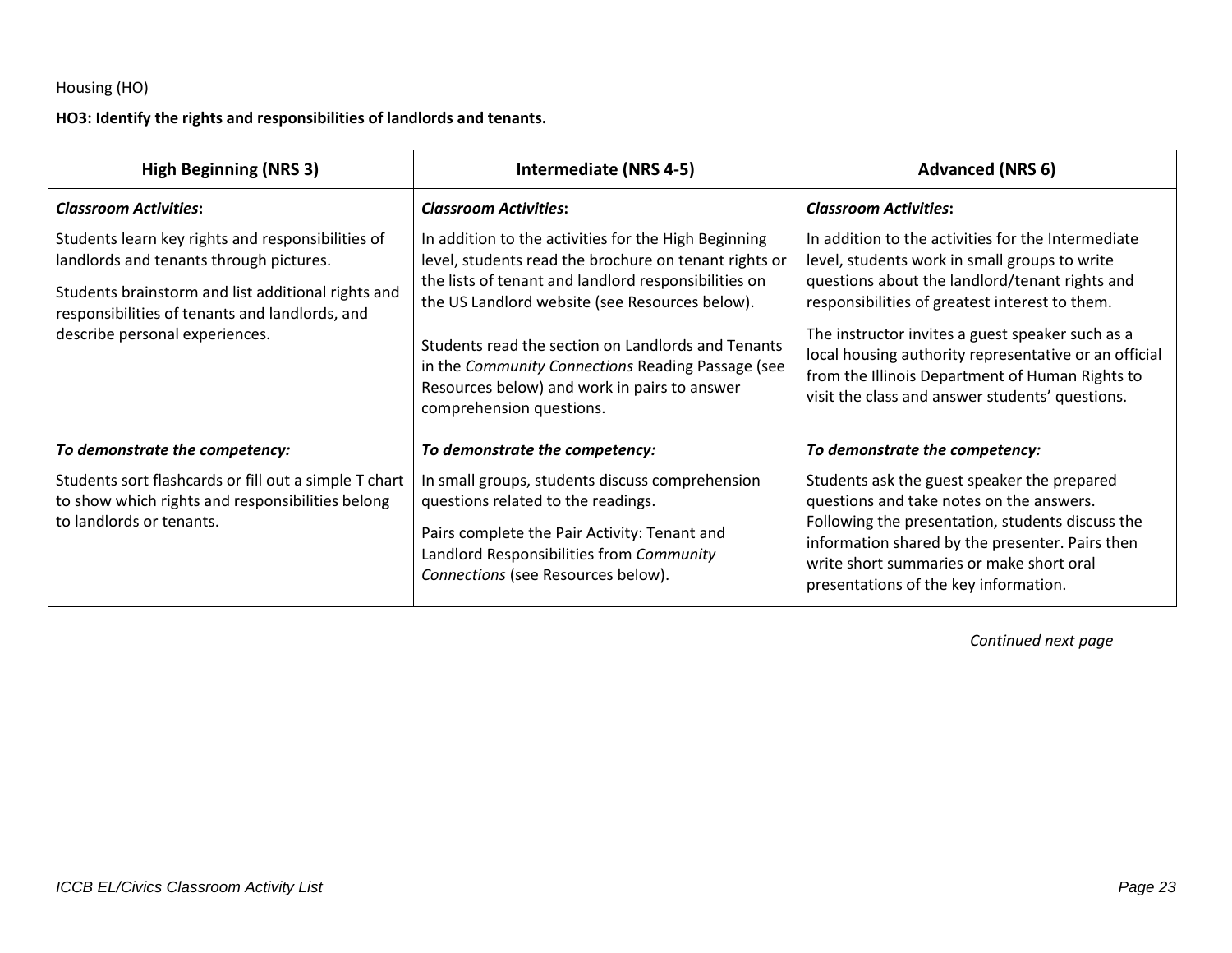**HO3: Identify the rights and responsibilities of landlords and tenants.**

*Continued from previous page*

| <b>Resources:</b>                               | <b>Resources:</b>                                                                                                                | <b>Resources:</b>                                                                                       |
|-------------------------------------------------|----------------------------------------------------------------------------------------------------------------------------------|---------------------------------------------------------------------------------------------------------|
| Community Connections, Pictures pp. 246-<br>248 | All-Star 3, "Lesson 4: Rental Agreements," pp. 28-29                                                                             | Standout 5: Standards-Based English, Unit 4 Lesson<br>3: Identify Tenant and Landlord Rights, pp. 75-77 |
|                                                 | Community Connections, Reading Passage, p. 269; Pair<br>Activity p. 283                                                          | Community Connections, Experiential Activities, p.<br>285                                               |
|                                                 | Life Skills and Test Prep 3, Lesson 4 Rental Agreements,<br>pp. 110-113                                                          | Future 4 English for Results, Unit 6, Talk about<br>Landlord Responsibilities, Lessons 1, 2, 4, 5       |
|                                                 | Ventures Civics Worksheets, p. 65                                                                                                | Landlord and Tenant Rights and Laws                                                                     |
|                                                 | <b>US Landlord</b>                                                                                                               | www.illinoisattorneygeneral.gov/consumers/landlor                                                       |
|                                                 | www.uslandlord.com/laws/ilstatelaw.html                                                                                          | dtenantrights0404.pdf                                                                                   |
|                                                 | Brochure - Landlord and Tenant Rights and Laws<br>http://www.palatine.il.us/assets/1/neighborhood servic<br>es/brochure2red1.pdf | Life Skills and Test Prep 4, Lesson 1 Rental Leases,<br>pp. 174-175                                     |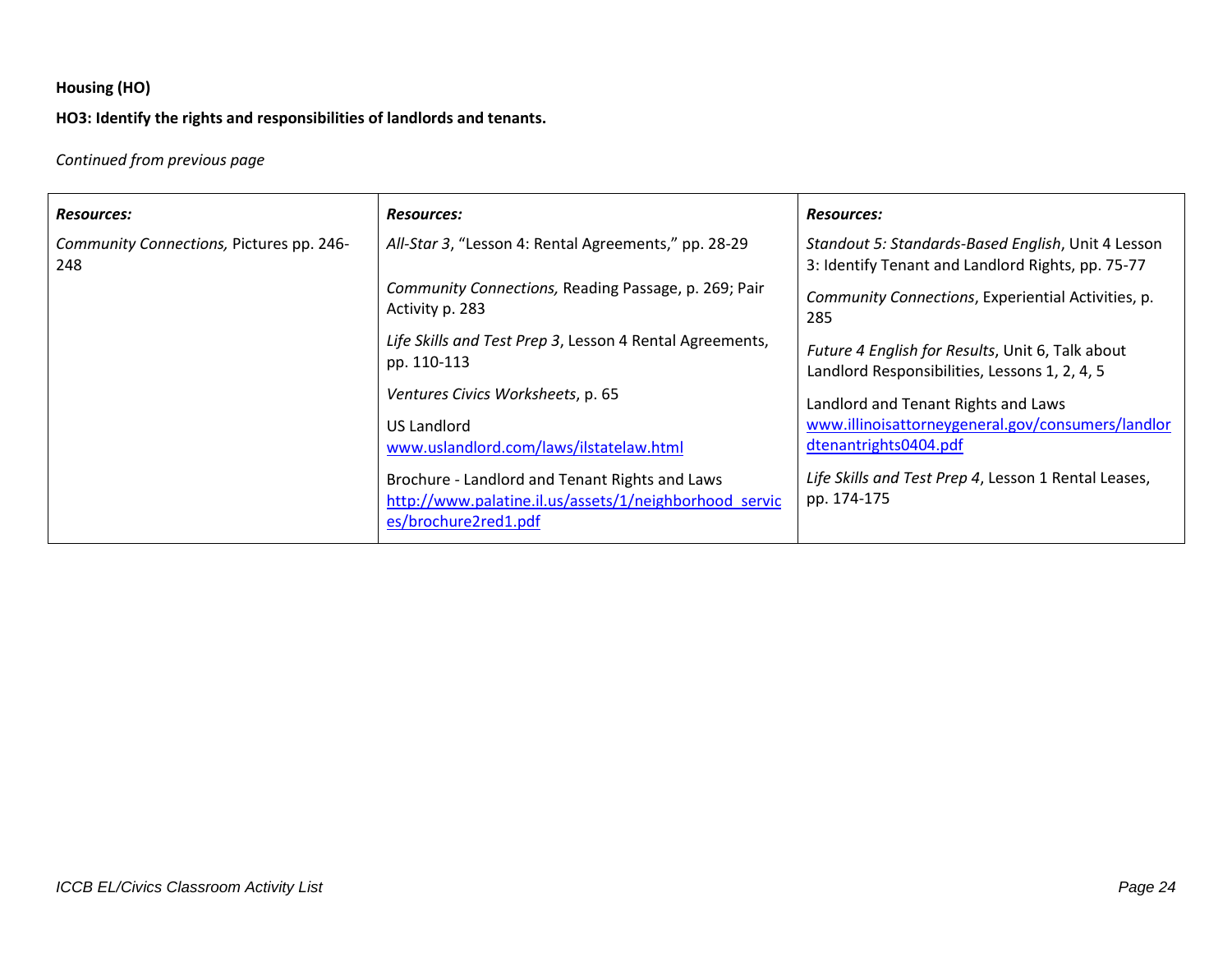**HO4: Identify components of a rental or lease agreement and list typical features of rental agreements (e.g., first/last month's rent, 12-month agreement, pet policy).**

| <b>High Beginning (NRS 3)</b>                                                                                                                                                                                                                                                                                                                                                                                                                                                                                                   | Intermediate (NRS 4-5)                                                                                                                                                                                                                                                                                                                                                                                                                                                                                                                                  |                                                                         | <b>Advanced (NRS 6)</b>                                                                                                                                                                                                                             |
|---------------------------------------------------------------------------------------------------------------------------------------------------------------------------------------------------------------------------------------------------------------------------------------------------------------------------------------------------------------------------------------------------------------------------------------------------------------------------------------------------------------------------------|---------------------------------------------------------------------------------------------------------------------------------------------------------------------------------------------------------------------------------------------------------------------------------------------------------------------------------------------------------------------------------------------------------------------------------------------------------------------------------------------------------------------------------------------------------|-------------------------------------------------------------------------|-----------------------------------------------------------------------------------------------------------------------------------------------------------------------------------------------------------------------------------------------------|
| <b>Classroom Activities:</b>                                                                                                                                                                                                                                                                                                                                                                                                                                                                                                    | <b>Classroom Activities:</b>                                                                                                                                                                                                                                                                                                                                                                                                                                                                                                                            |                                                                         | <b>Classroom Activities:</b>                                                                                                                                                                                                                        |
| The instructor shows students pictures of a<br>homeowner, a tenant, a landlord, and a lease,<br>and asks:<br>Do you rent or own the property where you live?<br>Do you pay rent or pay a mortgage?<br>Do you have a written contract (lease) with the<br>landlord?<br>The instructor 1) prepares a list of 7-10<br>vocabulary words commonly found in a rental<br>lease agreement with their definitions and<br>sample sentences, and 2) gives students a copy of<br>a rental lease agreement with missing vocabulary<br>words. | The instructor explains that "landlord" and "tenant"<br>are sometimes referred to as "lessor" and "lessee"<br>or "owner" and "resident."<br>Students bring in copies of their apartment leases.<br>(Those without leases use a sample lease.) In pairs,<br>students compare and contrast content of their<br>leases, using a Venn diagram to show the inclusion<br>and exclusion of various items such as:<br>Security Deposit and Interest<br><b>Furniture and Appliances</b><br><b>Extended Absence</b><br>Damage<br>Garbage Disposal<br><b>Noise</b> | Late fee<br>Maintenance<br>Utilities<br>Pets<br>Insurance<br>Subleasing | In addition to the activities for the Intermediate<br>level, students read and discuss the terms and<br>conditions in a standard rental lease agreement.                                                                                            |
| To demonstrate the competency:                                                                                                                                                                                                                                                                                                                                                                                                                                                                                                  | To demonstrate the competency:                                                                                                                                                                                                                                                                                                                                                                                                                                                                                                                          |                                                                         | To demonstrate the competency:                                                                                                                                                                                                                      |
| Students use the vocabulary list to fill in the<br>missing words from the incomplete rental lease<br>agreement. Students check their accuracy by<br>comparing their lease with the complete rental<br>lease agreement.                                                                                                                                                                                                                                                                                                          | Upon completion of the compare/contrast graphic<br>organizer (Venn diagram), students present it to<br>their classmates.                                                                                                                                                                                                                                                                                                                                                                                                                                |                                                                         | Students write a paragraph in which they tell the<br>story of someone who knowingly or unknowingly<br>violates two to three terms of their rental lease and<br>the resulting consequences. Students then tell their<br>stories to their classmates. |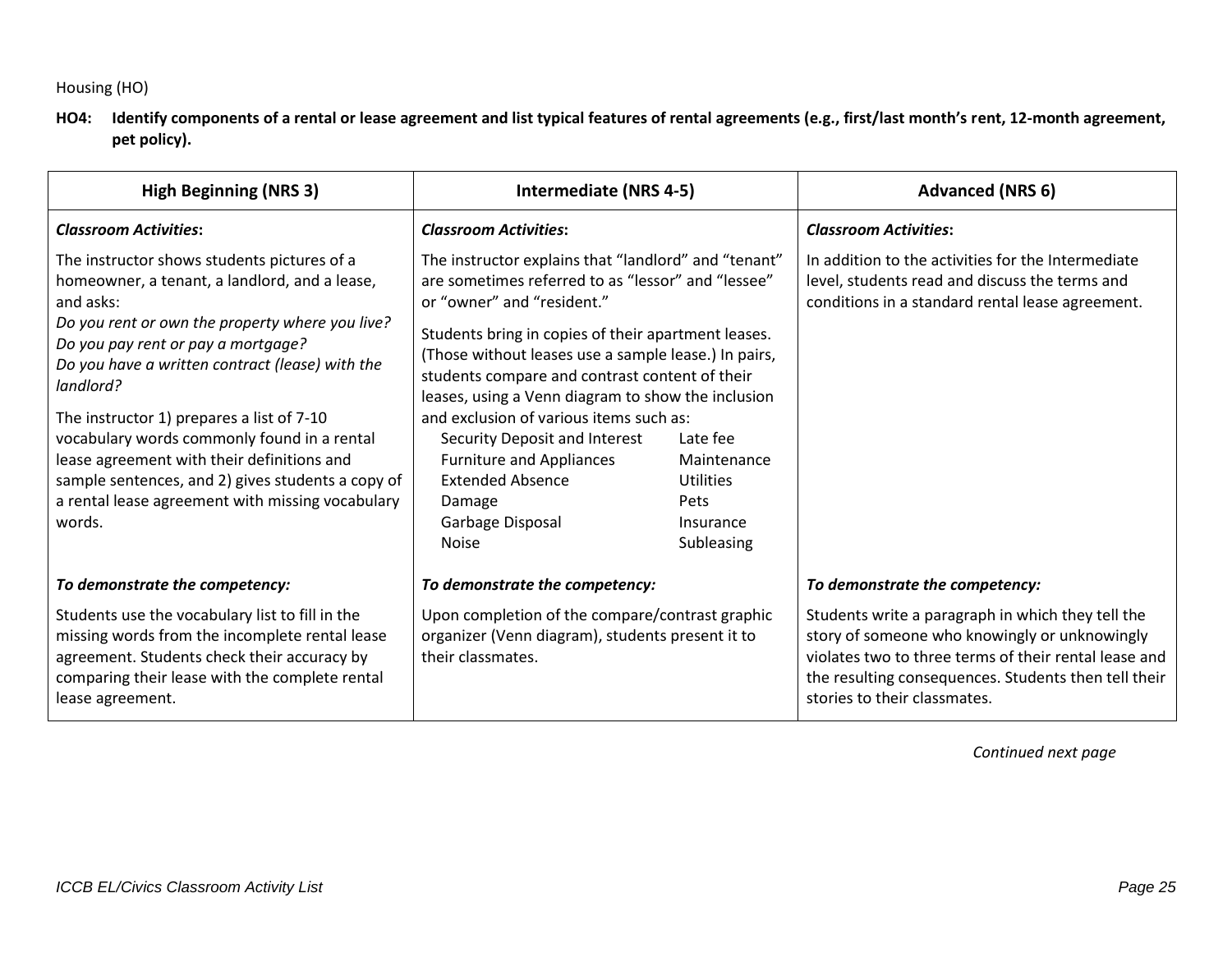**HO4: Identify components of a rental or lease agreement and list typical features of rental agreements (e.g., first/last month's rent, 12-month agreement, pet policy).**

*Continued from previous page*

| <b>Resources:</b>                                                                                                                                                                                             | <b>Resources:</b>                                                                                                                                                                                                          | <b>Resources:</b>                                                                                                                                                                                                                                                                |
|---------------------------------------------------------------------------------------------------------------------------------------------------------------------------------------------------------------|----------------------------------------------------------------------------------------------------------------------------------------------------------------------------------------------------------------------------|----------------------------------------------------------------------------------------------------------------------------------------------------------------------------------------------------------------------------------------------------------------------------------|
| Community Connections, Pictures for<br>Vocabulary Development, pp. 246-247<br>Forms for property management<br>http://www.trexglobal.com/forms/<br>http://www.mrlandlord.com/pages/lease.ht<br>m <sub>l</sub> | All-Star 3, pp. 28-29<br>Sample rental agreements<br>http://www.mrlandlord.com/pages/lease.html<br>http://www.domu.com/blog/free-chicago-<br>apartment-lease<br>http://asknagel.com/article-tools/<br>Security Deposit Law | http://www.slideshare.net/engteacher11/how-to-write-<br>a-5-paragraph-essay<br>www.peterhay.org/TheFivePEPowerPoint.ppt<br>http://www2.asd.wednet.edu/pioneer/barnard/<br>http://www.tenant.net/Other Areas/Illinois/mto/index.h<br><u>tml</u><br>http://www.tenants-rights.org/ |
|                                                                                                                                                                                                               | http://landlords.about.com/od/LegalIssues/a/Illinois<br>-Security-Deposit-Law.htm<br><b>Graphic Organizers</b><br>http://www.enchantedlearning.com/graphicorganize<br>rs/<br>Ventures Civics Worksheets, p. 63             | Ventures Civics Worksheets, p. 63                                                                                                                                                                                                                                                |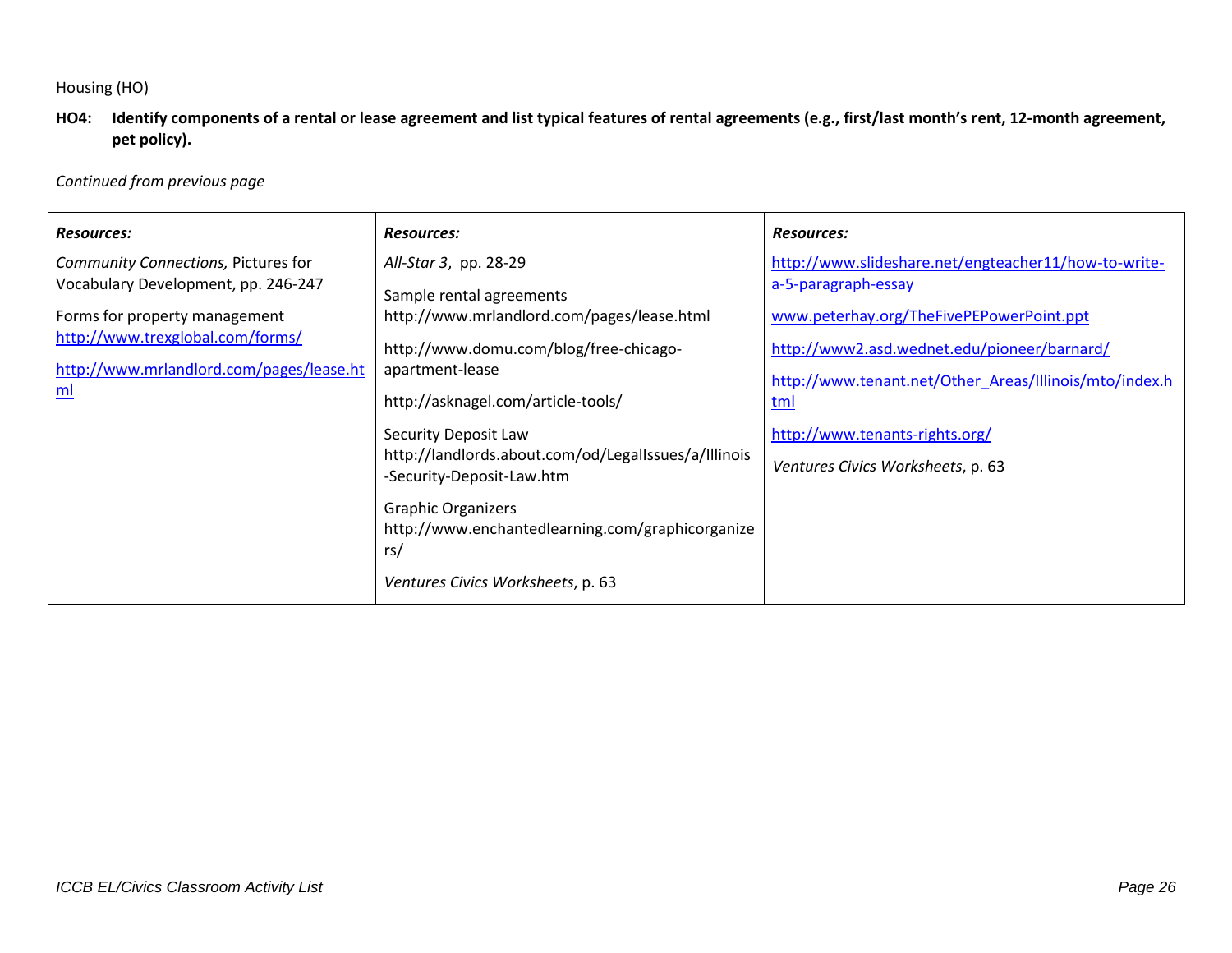**HO5: Report housing problems to landlords, property associations, or other officials.**

| <b>High Beginning (NRS 3)</b>                                                                                                                                                                                                                                                                                                                                                                                                                           | <b>Intermediate (NRS 4-5)</b>                                                                                                                                                                                                                                                                          | <b>Advanced (NRS 6)</b>                                                                                                                                                                                                                                                                                                       |
|---------------------------------------------------------------------------------------------------------------------------------------------------------------------------------------------------------------------------------------------------------------------------------------------------------------------------------------------------------------------------------------------------------------------------------------------------------|--------------------------------------------------------------------------------------------------------------------------------------------------------------------------------------------------------------------------------------------------------------------------------------------------------|-------------------------------------------------------------------------------------------------------------------------------------------------------------------------------------------------------------------------------------------------------------------------------------------------------------------------------|
| <b>Classroom Activities:</b>                                                                                                                                                                                                                                                                                                                                                                                                                            | <b>Classroom Activities:</b>                                                                                                                                                                                                                                                                           | <b>Classroom Activities:</b>                                                                                                                                                                                                                                                                                                  |
| Students examine pictures of household<br>problems and repairs. Students discuss<br>housing problems they or friends have<br>experienced. The instructor lists the problems<br>on the board and asks what actions they or<br>their friends could take to fix the problems.<br>Students read sample dialogues between<br>tenant and landlord and sample letters from<br>the tenant to the landlord in which the tenant<br>requests that repairs be made. | In addition to the activities for High Beginning level,<br>students inspect their or a friend's apartment using a<br>"Housing Code Checklist" to determine if the residence is<br>up to code. They also check their lease to see if they are<br>responsible for fixing any potential housing problems. | Students research the "Housing Code<br>Enforcement Department" in their community.<br>The instructor invites a Tenants' Rights<br>community organizer to visit the class and<br>provide technical assistance for students to<br>create a tenant association. Before the visit,<br>students prepare questions for the speaker. |
| To demonstrate the competency:                                                                                                                                                                                                                                                                                                                                                                                                                          | To demonstrate the competency:                                                                                                                                                                                                                                                                         | To demonstrate the competency:                                                                                                                                                                                                                                                                                                |
| Individually or in pairs, students write a<br>dialogue or letter to their landlord describing a<br>housing problem and asking that repairs be<br>made.                                                                                                                                                                                                                                                                                                  | Using a graphic organizer, students report their findings<br>from their inspections and identify which problems they<br>are responsible for fixing and which problems the landlord<br>is responsible for fixing.                                                                                       | Students ask the guest speaker the prepared<br>questions and take notes on the answers.<br>Following the presentations, students discuss<br>and compare their answers.                                                                                                                                                        |
|                                                                                                                                                                                                                                                                                                                                                                                                                                                         |                                                                                                                                                                                                                                                                                                        | Students organize a mock tenant association.<br>They write the association's mission statement<br>and plan a mock demonstration to demand<br>correction of housing code violations.                                                                                                                                           |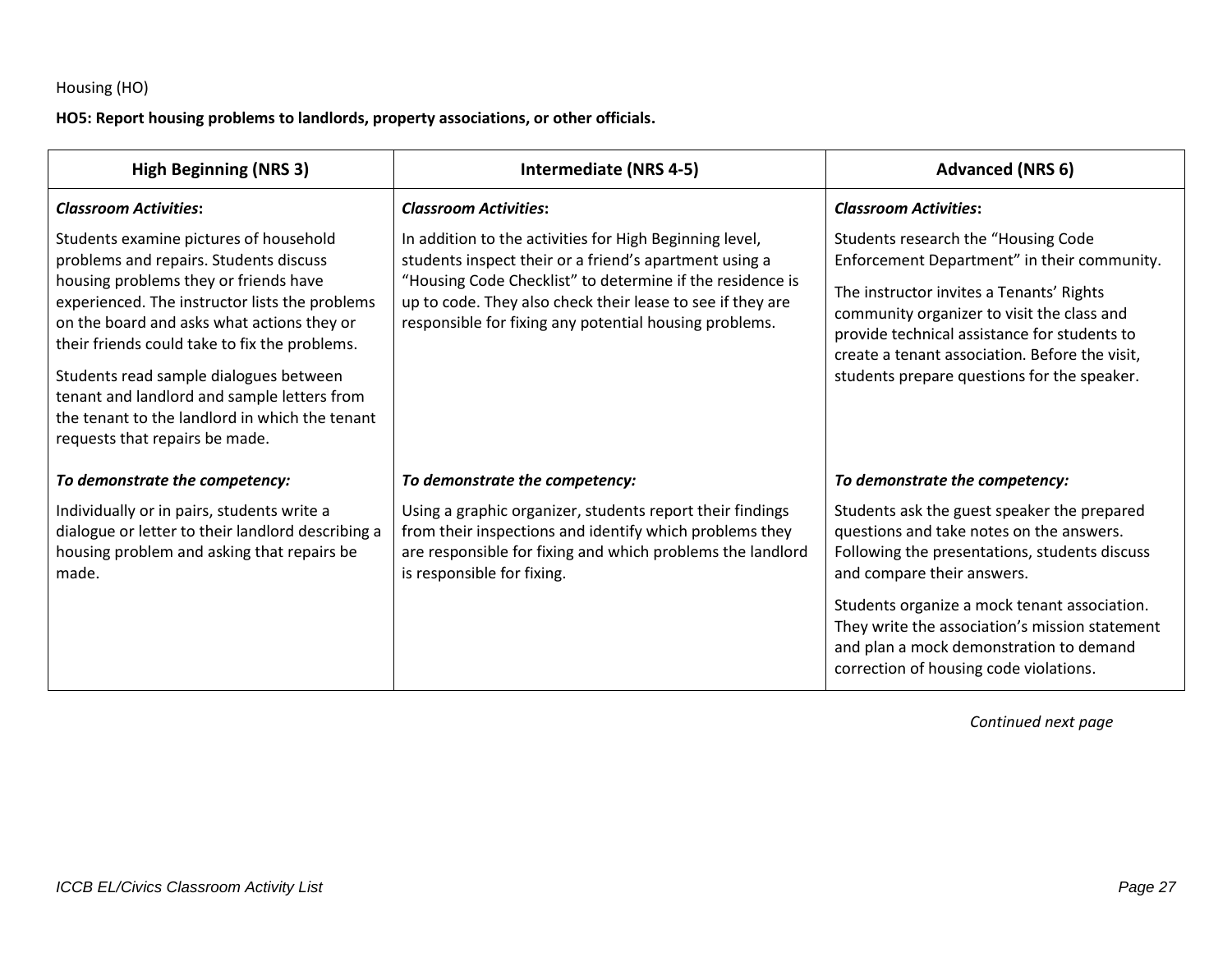**HO5: Report housing problems to landlords, property associations, or other officials.**

*Continued from previous page*

| <b>Resources:</b>                                           | <b>Resources:</b>                                                   | <b>Resources:</b>                                   |
|-------------------------------------------------------------|---------------------------------------------------------------------|-----------------------------------------------------|
| Oxford Picture Dictionary, Second Edition,                  | All-Star 3, pp. 26-7                                                | <b>Residential Landlord and Tenant Ordinances</b>   |
| "Finding a Home," pp. 48-49                                 |                                                                     | found on the Internet                               |
| "Household Problems and Repairs," pp. 62-63                 | Residential Landlord and Tenant Ordinances found on the<br>Internet | http://www.tenants-rights.org/                      |
| Community Connections, Pictures for                         | http://www.tenants-rights.org/                                      |                                                     |
| Vocabulary Development, p. 248; Pictures for                |                                                                     | http://www.comportone.com/cpo/landlord/             |
| Group Story Writing, pp. 265-267; Writing                   | http://www.comportone.com/cpo/landlord/articles/                    | articles/psls/renters/index.htm                     |
| Activity, p. 282; Experiential Activities, p. 285           | psls/renters/index.htm                                              | Future 4 English for Results, Unit 6, Lessons 7-9   |
| Ventures 2, Unit 9, pp. 110-121                             | <b>Graphic Organizers</b>                                           |                                                     |
|                                                             | http://www.enchantedlearning.com/graphicorganizers/                 | Write about a Housing Problem: "Does My             |
| Ventures Civics Worksheets, p. 3                            |                                                                     | Landlord Have a Duty to Make Repairs?               |
|                                                             | Ventures Civics Worksheets, p. 64                                   | www.Illinoislegalaid.org                            |
| Community Unit Sample Lesson, Minnesota<br>Literacy Council | The Heinle Picture Dictionary, Second Edition, Household            | Life Skills and Test Prep 4, Lesson 2, Fair Housing |
|                                                             | Problems, pp. 76-77                                                 | Laws, pp. 176-177                                   |
| http://mnliteracy.org/sites/default/files/begin             |                                                                     |                                                     |
| ning housing week 2 of 2.pdf                                | Housing Complaints, Randall's ESL Cyber Listening Lab               |                                                     |
| Life Skills and Test Prep 2, Lesson 3 Housing               | http://www.esl-lab.com/complain/complainrd1.htm                     |                                                     |
| problems, pp. 120-121, 124                                  | ESL Conversations: #34 Calling the Landlord to Report a             |                                                     |
|                                                             | Leak; #38 Poor Upkeep; #39 Asking the Landlord about                |                                                     |
|                                                             | Fixing a Problem                                                    |                                                     |
|                                                             | http://www.eslfast.com/robot/topics/apartment/apartme               |                                                     |
|                                                             | nt.htm                                                              |                                                     |
|                                                             |                                                                     |                                                     |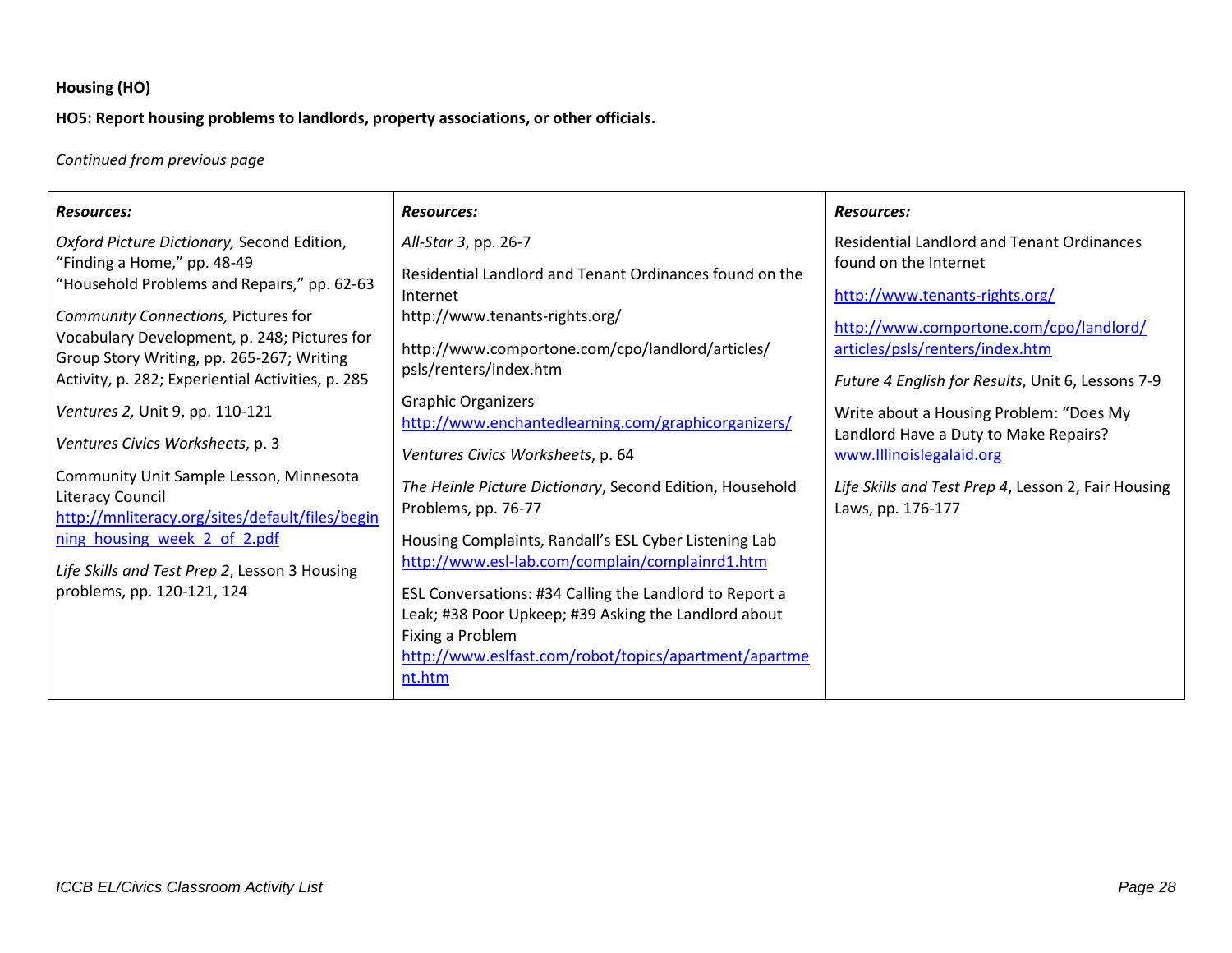**EM2: Describe common employee benefits (e.g., health care, vacation, sick days).**

| <b>High Beginning (NRS 3)</b>                                                                                                                                                                                     | <b>Intermediate (NRS 4-5)</b>                                                                                                                                                                                                                                                                                            | <b>Advanced (NRS 6)</b>                                                                                                                                                                                                                                                                                                        |
|-------------------------------------------------------------------------------------------------------------------------------------------------------------------------------------------------------------------|--------------------------------------------------------------------------------------------------------------------------------------------------------------------------------------------------------------------------------------------------------------------------------------------------------------------------|--------------------------------------------------------------------------------------------------------------------------------------------------------------------------------------------------------------------------------------------------------------------------------------------------------------------------------|
| <b>Classroom Activities:</b>                                                                                                                                                                                      | <b>Classroom Activities:</b>                                                                                                                                                                                                                                                                                             | <b>Classroom Activities:</b>                                                                                                                                                                                                                                                                                                   |
| Students learn basic vocabulary related to<br>benefits (e.g., health insurance, vacation, sick<br>day).<br>Students name or write a list of benefits they<br>have now, had in the past, or want in the<br>future. | Students sort benefits according to their own criteria. Pairs<br>share and explain their classifications to the class.<br>Students view the Chipotle interactive salary and benefits<br>webpage below. Pairs locate salary and benefits<br>information for one job category and present the<br>information to the class. | Students participate in a jigsaw activity. In groups<br>of four, individual students read about one of the<br>four benefits listed in the article below, then<br>explain the benefit to others in their group.<br>Students rank benefits according to personal<br>importance, then discuss their priorities with a<br>partner. |
| To demonstrate the competency:                                                                                                                                                                                    | To demonstrate the competency:                                                                                                                                                                                                                                                                                           | To demonstrate the competency:                                                                                                                                                                                                                                                                                                 |
| Students match benefits vocabulary to<br>pictures or simple definitions.                                                                                                                                          | Students match benefits vocabulary to definitions.<br>Students identify basic benefits on an employer website<br>(e.g., Chipotle site from Resources).                                                                                                                                                                   | Students list benefits in order of personal priority<br>and write a short paragraph explaining their<br>ranking.                                                                                                                                                                                                               |
| <b>Resources:</b>                                                                                                                                                                                                 | <b>Resources:</b>                                                                                                                                                                                                                                                                                                        | <b>Resources:</b>                                                                                                                                                                                                                                                                                                              |
| Mountain State Centers for Independent<br>Living<br>http://www.mtstcil.org/skills/job-6.html#b<br>and http://www.mtstcil.org/skills/budget-<br>4.html                                                             | <b>Vocabulary Flashcards</b><br>http://quizlet.com/15972401/employment-pay-and-<br>benefits-vocabulary-flash-cards/<br>Chipotle<br>http://careers.chipotle.com/en-<br>US/careers/path and compensation/path and compens<br>ation.aspx                                                                                    | <b>GCF Learn Free Workplace Basics</b><br>http://www.gcflearnfree.org/workplacebasics/5.3                                                                                                                                                                                                                                      |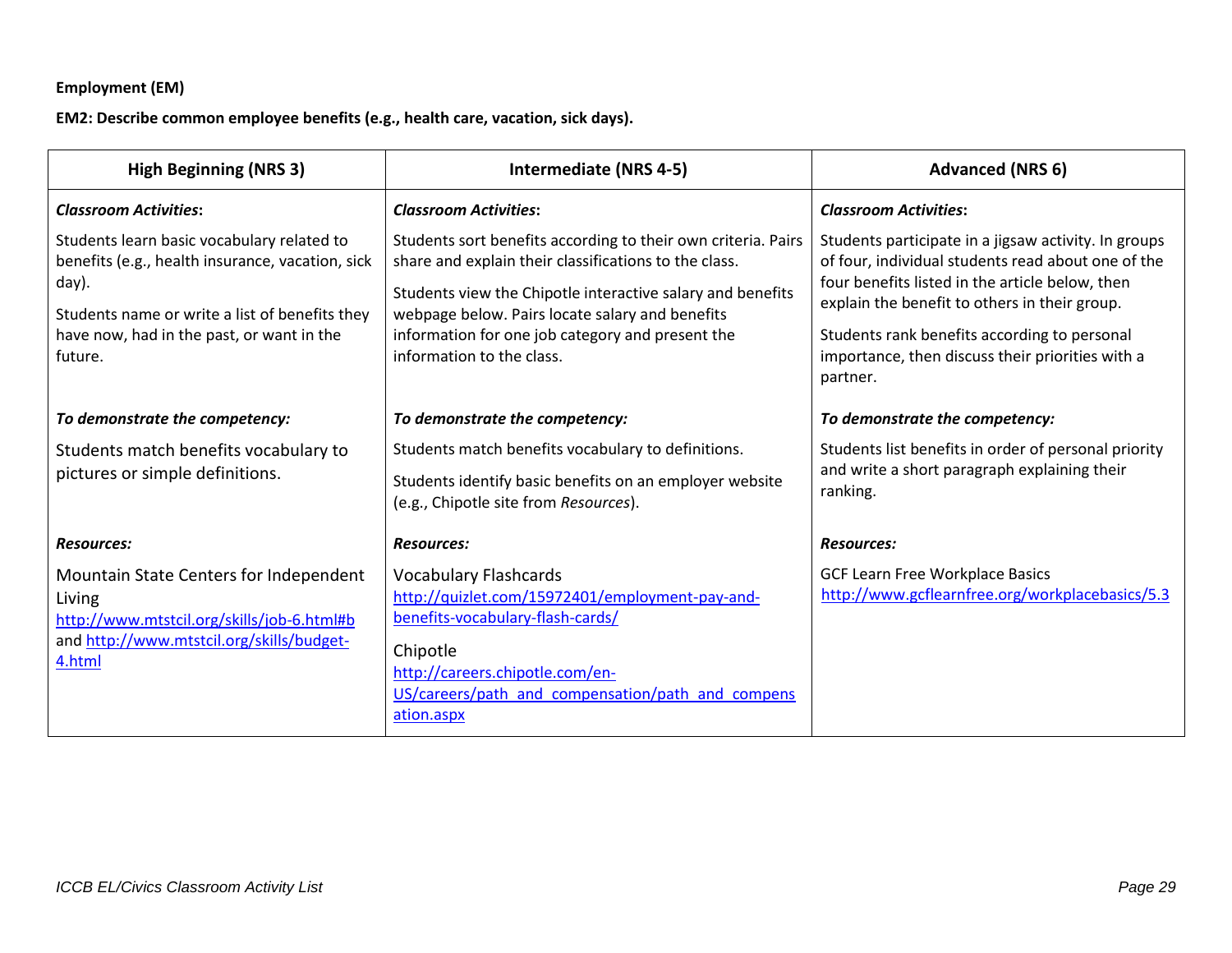**EM10: Read and interpret a pay stub.**

| <b>High Beginning (NRS 3)</b>                                                                                                                                                                                                                                                                                                      | Intermediate (NRS 4-5)                                                                                                                                                                                                                                                                                                                                                                    | <b>Advanced (NRS 6)</b>                                                                                                                                                                                                       |
|------------------------------------------------------------------------------------------------------------------------------------------------------------------------------------------------------------------------------------------------------------------------------------------------------------------------------------|-------------------------------------------------------------------------------------------------------------------------------------------------------------------------------------------------------------------------------------------------------------------------------------------------------------------------------------------------------------------------------------------|-------------------------------------------------------------------------------------------------------------------------------------------------------------------------------------------------------------------------------|
| <b>Classroom Activities:</b>                                                                                                                                                                                                                                                                                                       | <b>Classroom Activities:</b>                                                                                                                                                                                                                                                                                                                                                              | <b>Classroom Activities:</b>                                                                                                                                                                                                  |
| Students view sample pay stubs with key<br>sections labeled.<br>Students locate key information on sample<br>pay stubs having different formats.                                                                                                                                                                                   | In addition to the activities at the High Beginning level,<br>students identify the difference between earnings and<br>deductions and give some examples of each.<br>Students check the gross pay amount on sample pay stubs                                                                                                                                                              | Students examine more closely the difference<br>between taxes, social security, Medicare, union<br>dues, and other possible deductions on sample<br>pay stubs.                                                                |
|                                                                                                                                                                                                                                                                                                                                    | by looking at the rate, time, and/or additional earnings.                                                                                                                                                                                                                                                                                                                                 |                                                                                                                                                                                                                               |
| To demonstrate the competency:                                                                                                                                                                                                                                                                                                     | To demonstrate the competency:                                                                                                                                                                                                                                                                                                                                                            | To demonstrate the competency:                                                                                                                                                                                                |
| Students identify the different parts of the<br>pay stub - earnings, deductions, rate, pay,<br>personal information (address, SS#, etc.).                                                                                                                                                                                          | In groups, students identify total earnings and total<br>deductions on sample pay stub and calculate to check the<br>net pay shown.                                                                                                                                                                                                                                                       | Using their own pay stubs or samples provided by<br>the teacher, students present oral reports to<br>explain the deductions for taxes, SS, health<br>insurance, union dues, etc.                                              |
| <b>Resources:</b>                                                                                                                                                                                                                                                                                                                  | <b>Resources:</b>                                                                                                                                                                                                                                                                                                                                                                         | <b>Resources:</b>                                                                                                                                                                                                             |
| Downtown 2: English for Work and Life,<br>Chapter 9: On the Job, p. 176, Activity 10:<br>Problem Solving<br>Rights and Responsibilities: Reading and<br>Communication for Civics, p. 41<br>Federal Reserve Bank of St. Louis<br>http://www.stlouisfed.org/education resourc<br>es/assets/lesson plans/paycheck/IYP lesson2<br>.pdf | Standout 3, Second Edition, Unit 7, pp. 124-126<br>Downtown 3: English for Work and Life, Chapter 3: Family<br>Economics, p. 48, Activity 1: Problem Solving<br>Personal paystubs (with identification information blacked<br>out)<br>PBS Learning Media<br>http://illinois.pbslearningmedia.org/resource/fin10.socst.p<br>ersonfin.manage.lptaxes/taxes-where-does-your-money-<br>$g$ o/ | Students' personal pay stubs (with identification<br>information blacked out) or sample pay stubs<br><b>Clearpoint Credit Counseling</b><br>http://www.clearpointcreditcounselingsolutions.<br>org/how-to-read-your-pay-stub/ |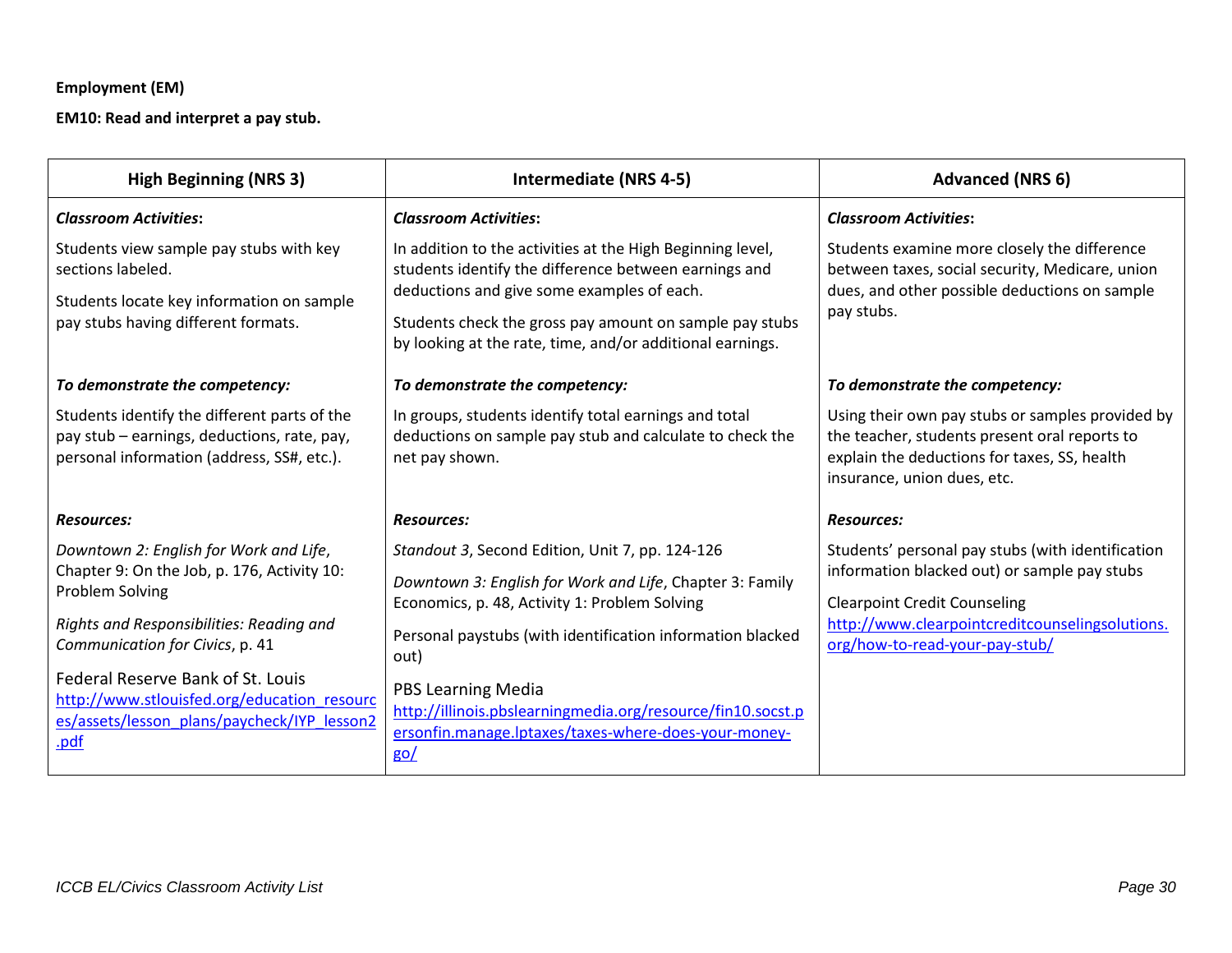# **EM11: Read safety signs and instructions commonly found at work.**

| <b>High Beginning (NRS 3)</b>                                                                                                      | <b>Intermediate (NRS 4-5)</b>                                                                                                                                                                                                        | <b>Advanced (NRS 6)</b>                                                                                                                                                                                                                                                                                                                |
|------------------------------------------------------------------------------------------------------------------------------------|--------------------------------------------------------------------------------------------------------------------------------------------------------------------------------------------------------------------------------------|----------------------------------------------------------------------------------------------------------------------------------------------------------------------------------------------------------------------------------------------------------------------------------------------------------------------------------------|
| <b>Classroom Activities:</b>                                                                                                       | <b>Classroom Activities:</b>                                                                                                                                                                                                         | <b>Classroom Activities:</b>                                                                                                                                                                                                                                                                                                           |
| Students learn basic safety sign vocabulary<br>(e.g., caution, fire alarm, high voltage) using<br>pictures of common safety signs. | In addition to the activities for the High Beginning level,<br>students read safety instructions (e.g., emergency<br>evacuation procedures)<br>Students discuss safety signs and instructions that are used<br>at their work places. | Students discuss safety signs and/or instructions<br>and how they relate to workplace accidents using<br>the graph of accidents on the Infrastructure<br>Health and Safety Association website below.<br>Students also compare safety signs and/or<br>workplace instructions used in their own<br>countries with those used in the U.S |
| To demonstrate the competency:                                                                                                     | To demonstrate the competency:                                                                                                                                                                                                       | To demonstrate the competency:                                                                                                                                                                                                                                                                                                         |
| Students play Safety Sign Bingo in small<br>groups to match signs to labels.                                                       | Students fill in a chart labeling pictures of safety signs.<br>Students put workplace instruction strips into correct order<br>using actual workplace instructions.                                                                  | Students present in groups examples of<br>workplace instructions developed during their<br>group discussions and/or ones used in their home<br>countries.                                                                                                                                                                              |
| <b>Resources:</b>                                                                                                                  | <b>Resources:</b>                                                                                                                                                                                                                    | <b>Resources:</b>                                                                                                                                                                                                                                                                                                                      |
| Ventures Civics Worksheets, p. 25                                                                                                  | Life Skills & Test Prep 2, p. 60                                                                                                                                                                                                     | Video on workplace safety                                                                                                                                                                                                                                                                                                              |
| Oxford Picture Dictionary, Second Edition,<br>"Job Safety," p. 179                                                                 | Key Vocabulary for a Safe Workplace, New Readers Press,<br>pp. 6-7, 14-15, 40-41, 64-65, 68-69, 76-77                                                                                                                                | http://www.youtube.com/watch?v=-opN-c7hajY<br>Infrastructure Health and Safety Assn.                                                                                                                                                                                                                                                   |
| <b>Safety Signs</b><br>https://sites.google.com/site/esllearnerscorn<br>er/Home/work/work-safety/safety-signs-and-<br>warnings     | Actual workplace instructions from local businesses cut into<br>sentence strips.                                                                                                                                                     | http://www.ihsa.ca/resources/company hs rule<br>s.cfm                                                                                                                                                                                                                                                                                  |
| <b>Hopelink Adult Education</b><br>http://www.eastsideliteracy.org/tutorsupport<br>/Work/Work Safety.htm                           |                                                                                                                                                                                                                                      |                                                                                                                                                                                                                                                                                                                                        |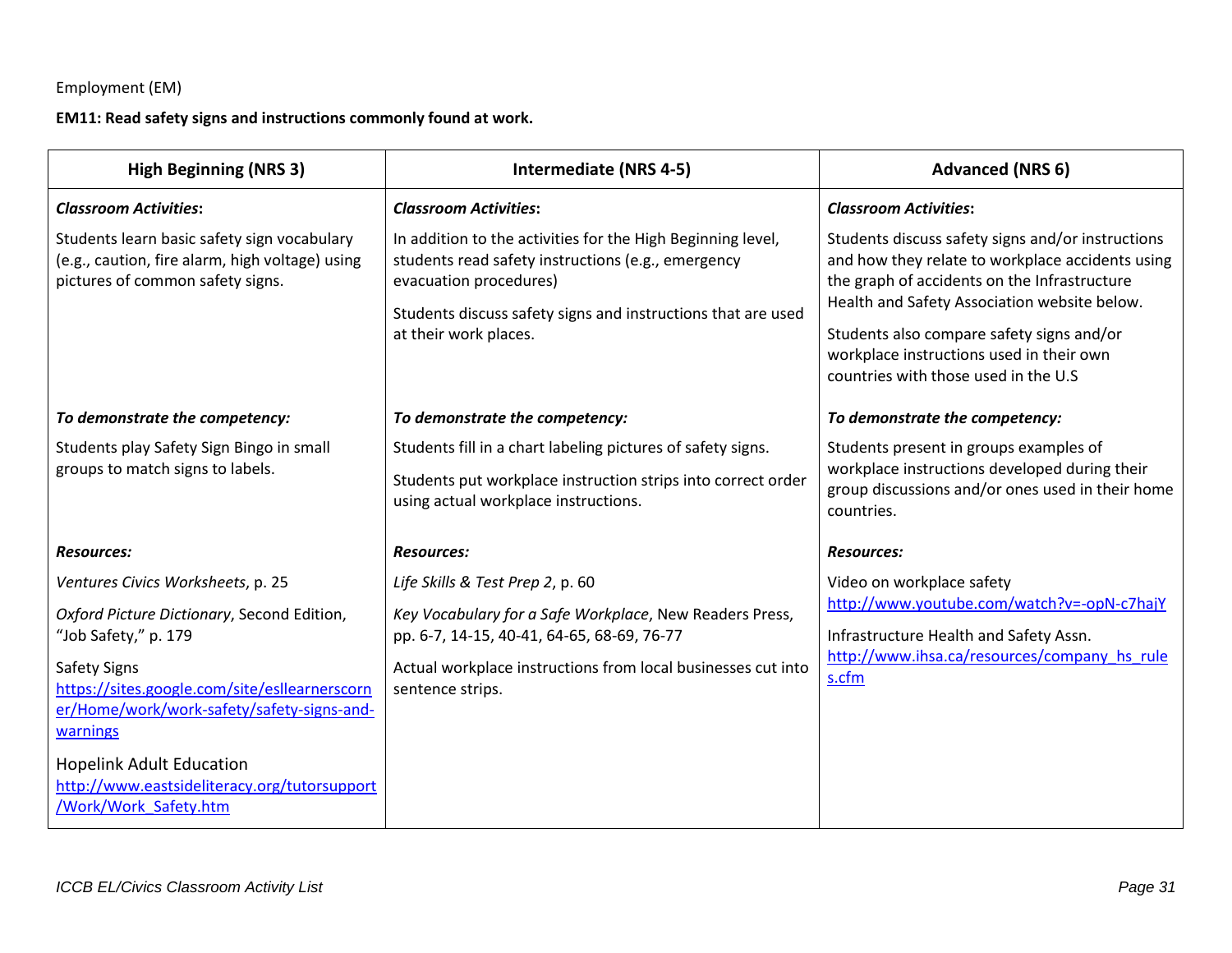#### **EM12: Read and write basic work-related messages.**

| <b>High Beginning (NRS 3)</b>                                                                                                                                                                                                                         | <b>Intermediate (NRS 4-5)</b>                                                                                                                                                                                               | <b>Advanced (NRS 6)</b>                                                                                                                                                                                                                                         |
|-------------------------------------------------------------------------------------------------------------------------------------------------------------------------------------------------------------------------------------------------------|-----------------------------------------------------------------------------------------------------------------------------------------------------------------------------------------------------------------------------|-----------------------------------------------------------------------------------------------------------------------------------------------------------------------------------------------------------------------------------------------------------------|
| <b>Classroom Activities:</b>                                                                                                                                                                                                                          | <b>Classroom Activities:</b>                                                                                                                                                                                                | <b>Classroom Activities:</b>                                                                                                                                                                                                                                    |
| Students read sample work-related messages<br>(e.g., notices about safety meetings or<br>schedule changes, accident reports, vacation<br>request forms, phone messages)<br>Students fill out a sample workplace message<br>following a template.      | In addition to High Beginning activities, students brainstorm<br>a list of purposes for written work-related messages.<br>Students read and discuss samples of workplace messages<br>brought in by the teacher or students. | In addition to High Beginning and Intermediate<br>activities, students write a message to their<br>employer about needing time off, equipment, IT<br>assistance, etc.<br>Students discuss and summarize work-related<br>messages collected from their own jobs. |
| To demonstrate the competency:                                                                                                                                                                                                                        | To demonstrate the competency:                                                                                                                                                                                              | To demonstrate the competency:                                                                                                                                                                                                                                  |
| Students answer questions or explain the<br>purpose and key content of simple work-<br>related messages such as those listed above.                                                                                                                   | Students write simple work-related messages, such as<br>vacation requests or schedule change announcement.                                                                                                                  | Pairs write work-related messages that apply to<br>their own workplaces and share with the class.<br>Students who are not working can be paired with<br>a partner who is employed.                                                                              |
| <b>Resources:</b>                                                                                                                                                                                                                                     | <b>Resources:</b>                                                                                                                                                                                                           | <b>Resources:</b>                                                                                                                                                                                                                                               |
| Future 2: English for Results, pp. 266-267<br><b>Hopelink Adult Education</b><br>http://www.eastsideliteracy.org/tutorsupport<br>/documents/HO AccidentReports.pdf<br><b>Hopelink Adult Education</b><br>http://www.eastsideliteracy.org/tutorsupport | Authentic writing samples from students' workplaces or<br>other workplaces<br>http://wiki.answers.com/Q/Sample letter informing staff<br>of change to working schedule                                                      | Authentic samples from students' workplaces or<br>other workplaces<br>eHow.com<br>http://www.ehow.com/how 4796218 write-<br>memo-employees.html                                                                                                                 |
| /documents/HO MessageForms.pdf                                                                                                                                                                                                                        |                                                                                                                                                                                                                             |                                                                                                                                                                                                                                                                 |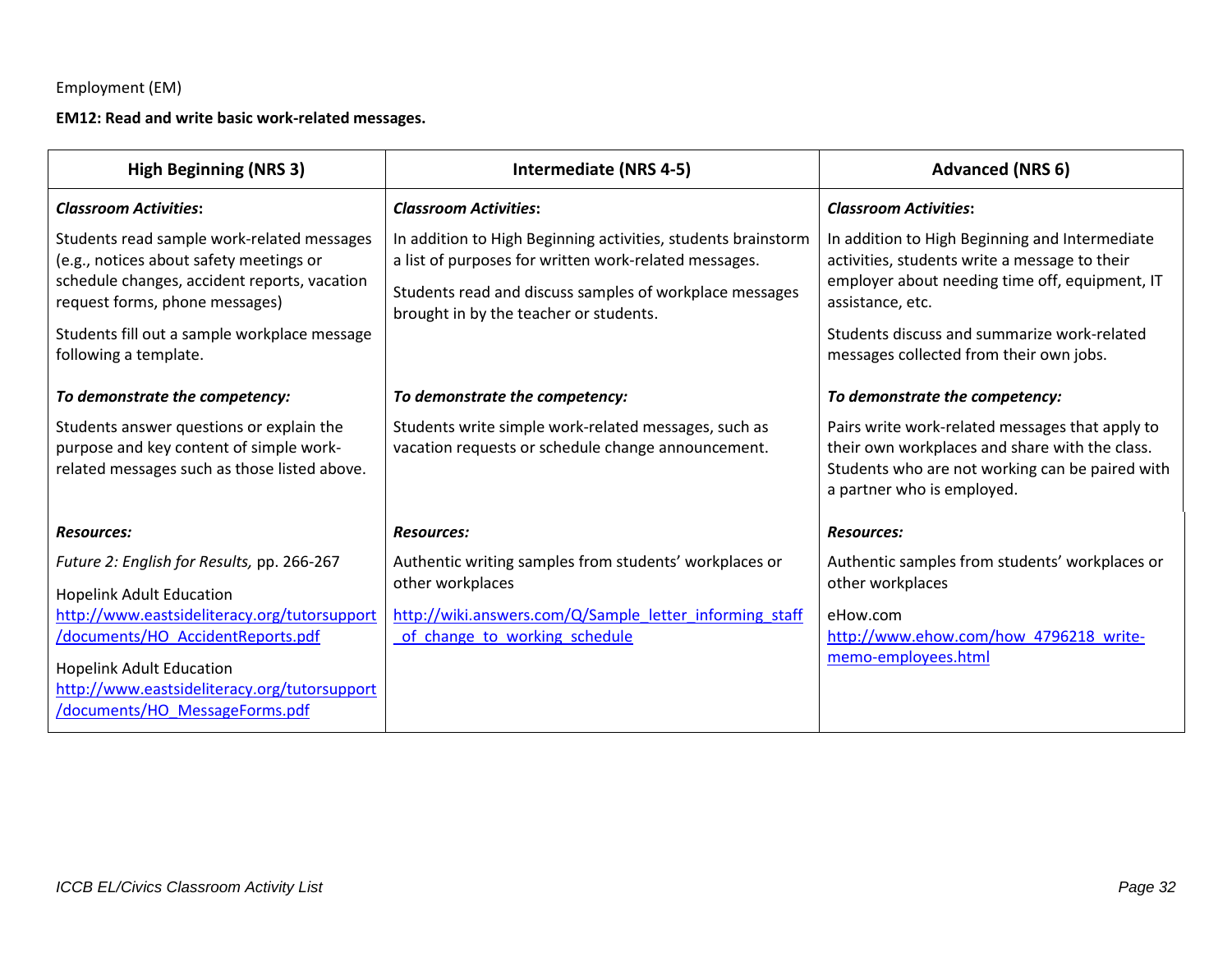#### **Consumer Economics (CE)**

**CE1: Locate financial service options (e.g., banks, check cashing services) in their communities and describe services offered.** 

| <b>High Beginning (NRS 3)</b>                                                                                                                                                                                                                                                                 | <b>Intermediate (NRS 4-5)</b>                                                                                                                                                                         | <b>Advanced (NRS 6)</b>                                                                                                                                                             |
|-----------------------------------------------------------------------------------------------------------------------------------------------------------------------------------------------------------------------------------------------------------------------------------------------|-------------------------------------------------------------------------------------------------------------------------------------------------------------------------------------------------------|-------------------------------------------------------------------------------------------------------------------------------------------------------------------------------------|
| <b>Classroom Activities:</b>                                                                                                                                                                                                                                                                  | <b>Classroom Activities:</b>                                                                                                                                                                          | <b>Classroom Activities:</b>                                                                                                                                                        |
| Students learn basic vocabulary related to financial<br>services options (e.g., currency exchange, withdrawal,<br>deposit, cash, etc.).<br>Student pairs complete an information-gap activity<br>featuring information on local financial service providers'<br>locations, services and fees. | Students read simple bank statements, deposit slips, and<br>receipts.<br>Students carry out a jigsaw activity using specific<br>information from 3-5 financial service providers in the<br>community. | Students research and prepare oral<br>presentations on various financial<br>service options in the community.                                                                       |
| To demonstrate the competency:                                                                                                                                                                                                                                                                | To demonstrate the competency:                                                                                                                                                                        | To demonstrate the competency:                                                                                                                                                      |
| Students match financial services to written descriptions<br>or picture prompts.<br>Students role play asking for basic information or<br>services (e.g., depositing money, buying a money order,<br>etc.) from a financial service provider.                                                 | Students complete a compare/contrast graphic organizer<br>that shows the similarities and differences between<br>various financial service options.                                                   | Students describe local financial<br>services in presentations to the class.                                                                                                        |
| <b>Resources:</b>                                                                                                                                                                                                                                                                             | <b>Resources:</b>                                                                                                                                                                                     | <b>Resources:</b>                                                                                                                                                                   |
| Ventures Civics Worksheets, p. 1                                                                                                                                                                                                                                                              | Life Skills and Test Prep 2, pp. 90-91, 94-95                                                                                                                                                         | <b>Checking Finder</b>                                                                                                                                                              |
| Oxford Picture Dictionary, Second Edition, p. 132, "The<br>Bank"<br>Realia from financial service providers in the community<br>(e.g., bank statements, deposit slips, receipts)                                                                                                              | <b>Account Now</b><br>http://www.accountnow.com/content/check-cashing/<br>Find A Better Bank http://www.findabetterbank.com/                                                                          | https://www.checkingfinder.com/<br>Lifehacker "Find a Good Local Bank"<br>http://lifehacker.com/5515395/find-a-<br>good-local-bank-to-put-the-personal-<br>back-in-personal-finance |
| OTAN Financial Literacy Lessons for ESL Students<br>http://www.otan.us/images/publicarchive/ArchivesDigit<br>alFiles/ELCivics/Financial Lit/003370financial literacy e<br>sl.pdf                                                                                                              |                                                                                                                                                                                                       |                                                                                                                                                                                     |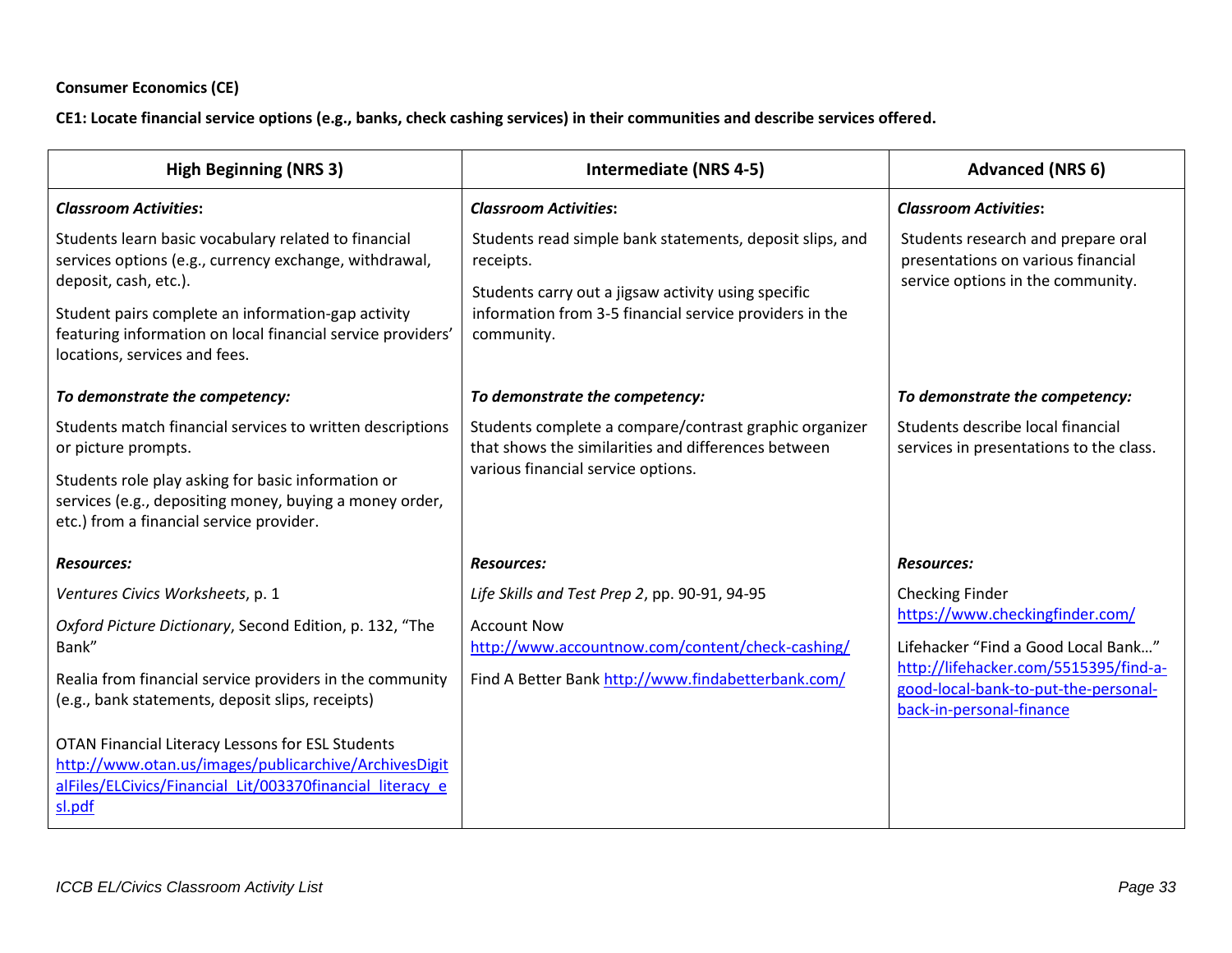# **Consumer Economics (CE)**

**CE3: Prepare a household budget.**

| <b>High Beginning (NRS 3)</b>                                                                                                                                                                                                                                                                                                         | <b>Intermediate (NRS 4-5)</b>                                                                                                                                                                                       | <b>Advanced (NRS 6)</b>                                                                                                                                                                                                                                                                             |
|---------------------------------------------------------------------------------------------------------------------------------------------------------------------------------------------------------------------------------------------------------------------------------------------------------------------------------------|---------------------------------------------------------------------------------------------------------------------------------------------------------------------------------------------------------------------|-----------------------------------------------------------------------------------------------------------------------------------------------------------------------------------------------------------------------------------------------------------------------------------------------------|
| <b>Classroom Activities:</b>                                                                                                                                                                                                                                                                                                          | <b>Classroom Activities:</b>                                                                                                                                                                                        | <b>Classroom Activities:</b>                                                                                                                                                                                                                                                                        |
| Students learn basic vocabulary related to a<br>household budgeting (e.g., budget, earn, spend)                                                                                                                                                                                                                                       | Students compare various neighborhood stores<br>and prices for products or routine services.                                                                                                                        | Students make and present a comprehensive<br>household budget for themselves, their families, or<br>an imaginary family.                                                                                                                                                                            |
| Using a simple budgeting worksheet, students<br>create a monthly household budget for<br>themselves.                                                                                                                                                                                                                                  | Students brainstorm ways to reduce expenditures<br>and increase revenues.                                                                                                                                           | Students play the Bean Game, a simulated budget<br>awareness game.                                                                                                                                                                                                                                  |
| To demonstrate the competency:                                                                                                                                                                                                                                                                                                        | To demonstrate the competency:                                                                                                                                                                                      | To demonstrate the competency:                                                                                                                                                                                                                                                                      |
| Students sort sample sources of household income<br>and expenses.                                                                                                                                                                                                                                                                     | Students make a monthly household budget and<br>track it for a period of time (week, month).                                                                                                                        | Students make a detailed monthly household<br>budget and track it for a period of time.                                                                                                                                                                                                             |
| Students make a simple monthly household<br>budget.                                                                                                                                                                                                                                                                                   | Students complete a chart comparing prices for<br>products at nearby stores.                                                                                                                                        | Students give oral presentations or make posters<br>about how to decrease expenditures and increase<br>revenues                                                                                                                                                                                     |
| <b>Resources:</b>                                                                                                                                                                                                                                                                                                                     | <b>Resources:</b>                                                                                                                                                                                                   | <b>Resources:</b>                                                                                                                                                                                                                                                                                   |
| Living on a Dime<br>http://www.livingonadime.com/res-family-<br>budget/<br>Dave Ramsey<br>http://www.daveramsey.com/tools/budget-<br>forms/<br><b>OTAN Financial Literacy Lessons for ESL Students</b><br>http://www.otan.us/images/publicarchive/Archive<br>sDigitalFiles/ELCivics/Financial Lit/003370financial<br>literacy esl.pdf | Ventures Civics Worksheets, p. 66<br>Consumer.gov<br>http://www.consumer.gov/articles/1002-making-<br>budget<br><b>KQED Financial Literacy</b><br>http://blogs.kqed.org/education/financial-literacy-<br>resources/ | <b>Budget Worksheets.org</b><br>http://www.budgetworksheets.org/<br>The Bean Game<br>http://www.wisbank.com/LinkClick.aspx?fileticket=J<br>qNBu%2BlkLcY%3D&tabid=406<br>The Cheapskate Guide: 50 Tips for Frugal Living<br>http://zenhabits.net/the-cheapskate-guide-50-tips-<br>for-frugal-living/ |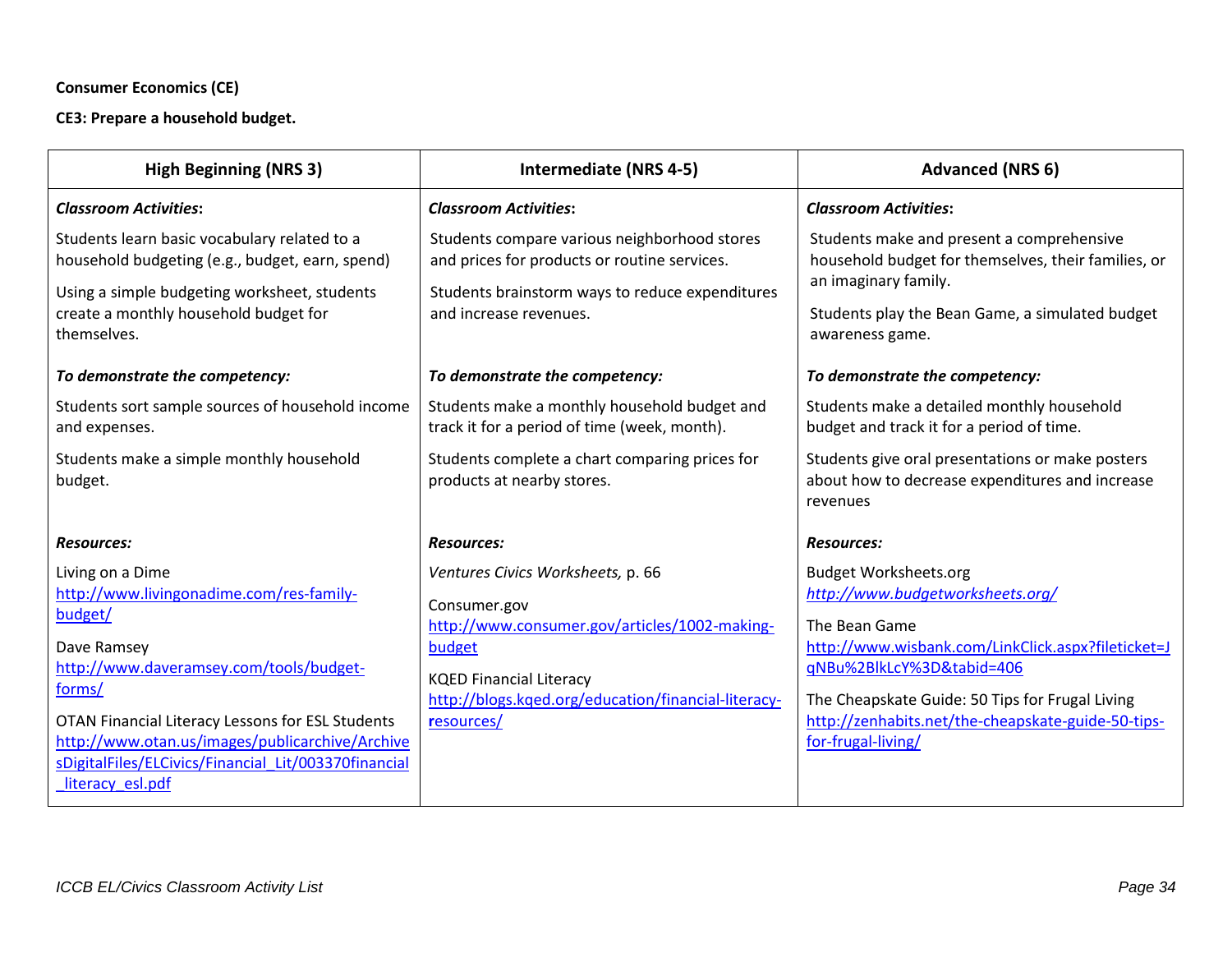## **Consumer Economics (CE)**

**CE5: Compare credit and debit cards.**

| <b>High Beginning (NRS 3)</b>                                                                                                                                                                                  | <b>Intermediate (NRS 4-5)</b>                                                                                                                                                                                                                                                          | <b>Advanced (NRS 6)</b>                                                                                                                                |
|----------------------------------------------------------------------------------------------------------------------------------------------------------------------------------------------------------------|----------------------------------------------------------------------------------------------------------------------------------------------------------------------------------------------------------------------------------------------------------------------------------------|--------------------------------------------------------------------------------------------------------------------------------------------------------|
| <b>Classroom Activities:</b>                                                                                                                                                                                   | <b>Classroom Activities:</b>                                                                                                                                                                                                                                                           | <b>Classroom Activities:</b>                                                                                                                           |
| Students are shown photos of credit and debit<br>cards and/or examples of credit cards that come<br>free in the mail.                                                                                          | In addition to the activities for the High Beginning<br>level, students compare usage of credit and debit<br>cards in their countries                                                                                                                                                  | In addition to the activities for High Beginning and<br>Intermediate levels, students explore in depth the<br>pros and cons of debit and credit cards. |
| Students make a list of situations where credit and<br>debit cards are often used.                                                                                                                             | Students create a simple list of the pros and cons of<br>debit and credit cards.                                                                                                                                                                                                       | Students read about ways to reduce credit card debt<br>and present to the class.                                                                       |
| To demonstrate the competency:                                                                                                                                                                                 | To demonstrate the competency:                                                                                                                                                                                                                                                         | To demonstrate the competency:                                                                                                                         |
| Students identify credit and debit cards and<br>describe the difference between the two.                                                                                                                       | Students complete a simple graphic organizer or<br>chart showing the pros and cons of credit and debit<br>cards.                                                                                                                                                                       | Students make individual or group presentations to<br>the class on how to use credit and debit cards wisely.                                           |
| <b>Resources:</b>                                                                                                                                                                                              | <b>Resources:</b>                                                                                                                                                                                                                                                                      | <b>Resources:</b>                                                                                                                                      |
| Ventures Civics Worksheets, p. 1<br><b>KQED Financial Literacy</b><br>http://blogs.kqed.org/education/financial-literacy-<br>resources/<br>ESL Financial Literacy Toolbox http://www.esl-<br>literacy.com/flt/ | <b>Federal Reserve</b><br>http://www.federalreserve.gov/creditcard/<br>Consumer.gov www.consumer.gov<br>OTAN Financial Literacy Lessons for ESL Students<br>http://www.otan.us/images/publicarchive/Archives<br>DigitalFiles/ELCivics/Financial Lit/003370financial<br>iteracy esl.pdf | <b>Privacy Matters</b><br>http://www.privacymatters.com/credit-<br>information/credit-cards-vs-debit-cards.aspx                                        |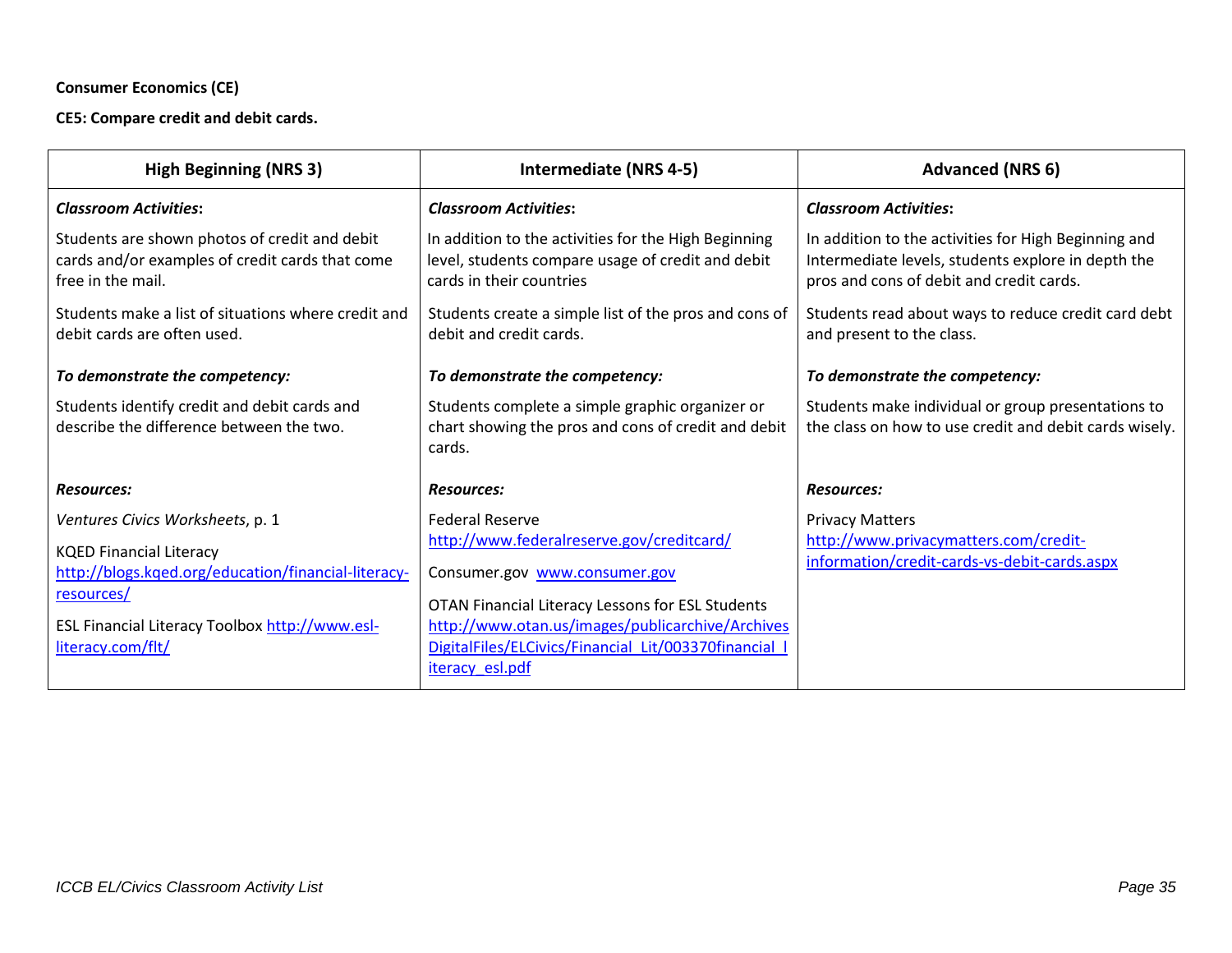# **Appendix: Cited ESL Texts**

#### **All-Star** *Series*

[http://www.cambridge.org/us/esl/catalog/subject/project/item6949864/All-Star/?site\\_locale=en\\_US](http://www.cambridge.org/us/esl/catalog/subject/project/item6949864/All-Star/?site_locale=en_US)

- Lee, L., Sloan, S., Tanaka, G. & Velasco, S. (2005). *All-Star 1*. New York, NY: McGraw-Hill ESL/ELT
- Lee, L., Sherman, K., Sloan, S., Tanaka, G. & Velasco, S. (2005). *All-Star 3*. New York, NY: McGraw-Hill ESL/ELT
- Lee, L., Sherman, K., Sloan, S., Tanaka, G. & Velasco, S. (2006). All-Star 4. New York, NY: McGraw-Hill ESL/ELT

#### **Community Connections** *Curriculum*

[www.wiu.edu/CPC](http://www.wiu.edu/CPC)

Bohlman, C., Martin, L. & Porter, C. (2003). *Community Connections: Education for Involved Communities*. Des Plaines, IL: Adult Learning Resource Center.

#### **Downtown** *Series*

[http://ngl.cengage.com/search/programOverview.do?N=4294918395+&Ntk=P\\_EPI&Ntt=18758901302133975788](http://ngl.cengage.com/search/programOverview.do?N=4294918395+&Ntk=P_EPI&Ntt=187589013021339757881810637463963978838) [1810637463963978838](http://ngl.cengage.com/search/programOverview.do?N=4294918395+&Ntk=P_EPI&Ntt=187589013021339757881810637463963978838)

- McBride, Edward. (2005). *Downtown 2: English for Work and Life*. Independence, KY: Heinle ELT.
- McBride, Edward. (2006). *Downtown 3: English for Work and Life*. Independence, KY: Heinle ELT.
- McBride, Edward. (2006). *Downtown 4: English for Work and Life*. Independence, KY: Heinle ELT.

#### **English Beyond the Classroom** *Curriculum*

Curriculum and CD [www.wiu.edu/CPC](http://www.wiu.edu/CPC)

Free downloadable curriculum [http://www.iccb.state.il.us/pdf/adulted/publications\\_reports/English\\_Beyond\\_Class.pdf](http://www.iccb.state.il.us/pdf/adulted/publications_reports/English_Beyond_Class.pdf)

LEAF Program. *English Beyond the Classroom: Community-Based Tasks for ESL Students*. Chicago, IL: Asian Human Services.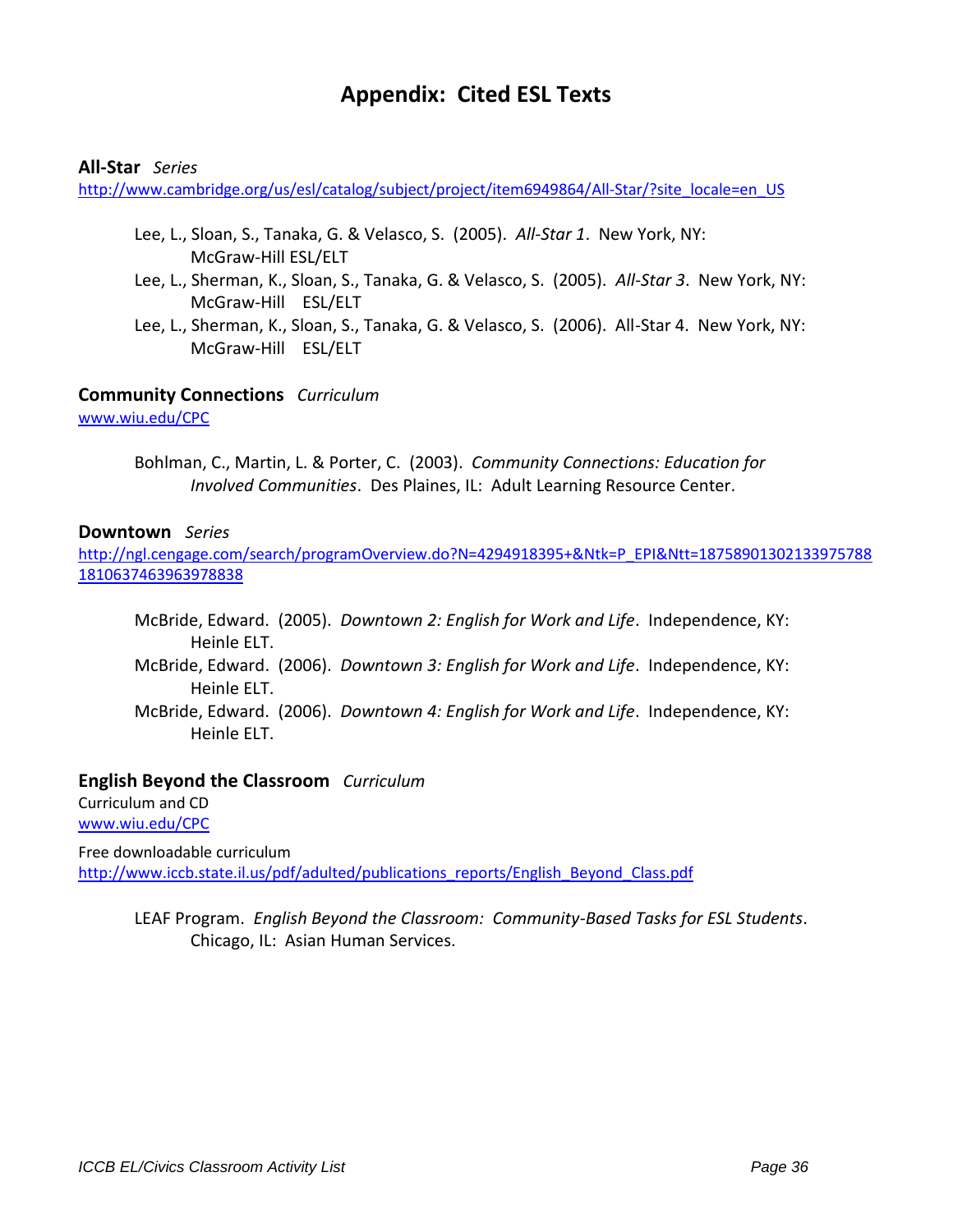# **Appendix: Cited ESL Texts, continued**

#### **Future** *Series*

<http://www.futureenglishforresults.com/>

- Brooke, M., Gramer, M. & Schoenberg, I. (2009). *Future English for Results 3*. White Plains, NY: Pearson Longman.
- Curtis, J. & Lambert, J. (2009). *Future English for Results 4*. White Plains, NY: Pearson Longman.
- Long, W., Lynn, S. & Raskin, J. (2009). *Future English for Results 2*. White Plains, NY: Pearson Longman.

#### **Key Vocabulary for a Safe Workplace** *Textbook*

<http://www.newreaderspress.com/Items.aspx?hierId=2740>

Ringel, H. (2000). *Key Vocabulary for a Safe Workplace*. Syracuse, NY: New Readers Press.

#### **Life Skills and Test Prep** *Serie*s

[www.longmanhomeusa.com/products/product-details/?sid=Adult&pid=F-0JK-1](http://www.longmanhomeusa.com/products/product-details/?sid=Adult&pid=F-0JK-1)

- Furushima, D., Gaudet, J., Koonce, M., Magy, R., Pomann, H., Pratt Long, W., et al. (2008). *Life Skills and Test Prep 3*. White Plains, NY: Pearson Longman.
- Furushima, D., Long, W. & Templin-Imel, G. (2009). *Life Skills and Test Prep 4*. White Plains, NY: Pearson Longman.
- Magy, R. & Pomann, H. (2007). *Life Skills and Test Prep 2*. White Plains, NY: Pearson Longman.

#### **Picture Dictionaries**

[https://elt.oup.com/catalogue/items/global/dictionaries/oxford\\_picture\\_dictionary/?cc=global&selLanguage=en](https://elt.oup.com/catalogue/items/global/dictionaries/oxford_picture_dictionary/?cc=global&selLanguage=en) [http://ngl.cengage.com/search/showresults.do?N=200+4294918395&Ntk=P\\_EPI&Ntt=1481](http://ngl.cengage.com/search/showresults.do?N=200+4294918395&Ntk=P_EPI&Ntt=1481)

Adelson-Goldstein, J. & Shapiro, N. (2008). *Oxford Picture Dictionary* (2<sup>nd</sup> ed.). New York, NY: Oxford University Press.

*The Heinle Picture Dictionary* (2<sup>nd</sup> ed.). (2014). Boston, MA: Heinle Cengage Learning.

#### **Stand Out** *Series*

[http://ngl.cengage.com/search/programOverview.do?N=+200+4294918395&Ntk=NGL||P\\_EPI&Ntt=PRO0000000](http://ngl.cengage.com/search/programOverview.do?N=+200+4294918395&Ntk=NGL||P_EPI&Ntt=PRO0000000041||&Ntx=mode+matchallpartial) [041||&Ntx=mode+matchallpartial](http://ngl.cengage.com/search/programOverview.do?N=+200+4294918395&Ntk=NGL||P_EPI&Ntt=PRO0000000041||&Ntx=mode+matchallpartial)

Jenkins, R. & Johnson, S. (2007). *Stand Out 3: Standards-Based English*. (2nd ed.). **Boston, MA: Thomson Heinle**